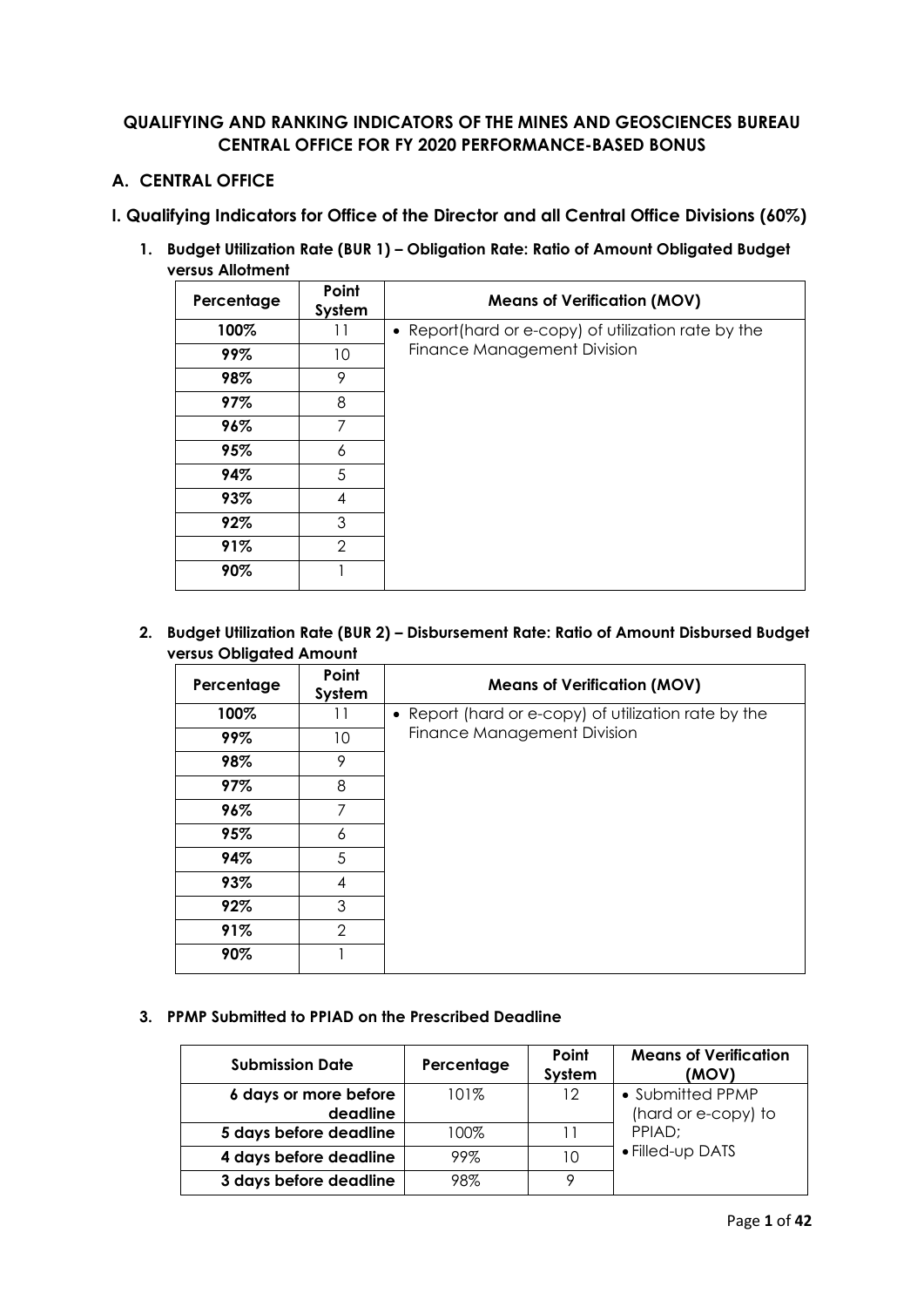| 8<br>• Reckoning date for<br>97%<br>2 days before deadline<br>the ranking is the<br>7<br>1 day before deadline<br>96%<br>date of receipt of<br>95%<br>on deadline<br>6<br>PPIAD<br>94%<br>5<br>1 day after deadline<br>93%<br>2 days after deadline<br>4<br>92%<br>3<br>3 days after deadline<br>91%<br>2<br>4 days after deadline<br>90%<br>5 days or more after<br>deadline |  |  |
|-------------------------------------------------------------------------------------------------------------------------------------------------------------------------------------------------------------------------------------------------------------------------------------------------------------------------------------------------------------------------------|--|--|
|                                                                                                                                                                                                                                                                                                                                                                               |  |  |
|                                                                                                                                                                                                                                                                                                                                                                               |  |  |
|                                                                                                                                                                                                                                                                                                                                                                               |  |  |
|                                                                                                                                                                                                                                                                                                                                                                               |  |  |
|                                                                                                                                                                                                                                                                                                                                                                               |  |  |
|                                                                                                                                                                                                                                                                                                                                                                               |  |  |
|                                                                                                                                                                                                                                                                                                                                                                               |  |  |
|                                                                                                                                                                                                                                                                                                                                                                               |  |  |
|                                                                                                                                                                                                                                                                                                                                                                               |  |  |

**4. WFP Submitted to PPIAD within the Prescribed Deadline**

| <b>Submission Date</b>            | Percentage | Point<br>System | <b>Means of Verification</b><br>(MOV)         |
|-----------------------------------|------------|-----------------|-----------------------------------------------|
| 6 days or more before<br>deadline | 101%       | 12              | • Submitted WFP (hard<br>or e-copy) to PPIAD; |
| 5 days before deadline            | 100%       | 11              | • Filled-up DATS                              |
| 4 days before deadline            | 99%        | 10              | • Email transmission to                       |
| 3 days before deadline            | 98%        | 9               | PPIAD:<br>• Reckoning date for                |
| 2 days before deadline            | 97%        | 8               | the ranking is the                            |
| 1 day before deadline             | 96%        | 7               | date of receipt of                            |
| on deadline                       | 95%        | 6               | <b>PPIAD</b>                                  |
| 1 day after deadline              | 94%        | 5               |                                               |
| 2 days after deadline             | 93%        | 4               |                                               |
| 3 days after deadline             | 92%        | 3               |                                               |
| 4 days after deadline             | 91%        | $\mathcal{P}$   |                                               |
| 5 days or more after<br>deadline  | 90%        |                 |                                               |

**5. OPCR/DPCR Submitted to PPIAD within the Prescribed Deadline**

| <b>Submission Date</b>            | Percentage | Point<br>System | <b>Means of Verification</b><br>(MOV)       |
|-----------------------------------|------------|-----------------|---------------------------------------------|
| 6 days or more before<br>deadline | 101%       | 12              | • Submitted DPCR<br>(hard or e-copy) to     |
| 5 days before deadline            | 100%       | 11              | PPIAD:                                      |
| 4 days before deadline            | 99%        | 10              | • Filled-up DATS<br>• Email transmission to |
| 3 days before deadline            | 98%        | 9               | PPIAD:                                      |
| 2 days before deadline            | 97%        | 8               | • Reckoning date for                        |
| 1 day before deadline             | 96%        | 7               | the ranking is the                          |
| on deadline                       | 95%        | 6               | date of receipt of<br>PPIAD                 |
| 1 day after deadline              | 94%        | 5               |                                             |
| 2 days after deadline             | 93%        | 4               |                                             |
| 3 days after deadline             | 92%        | 3               |                                             |
| 4 days after deadline             | 91%        | $\mathcal{P}$   |                                             |
| 5 days or more after<br>deadline  | 90%        | 1               |                                             |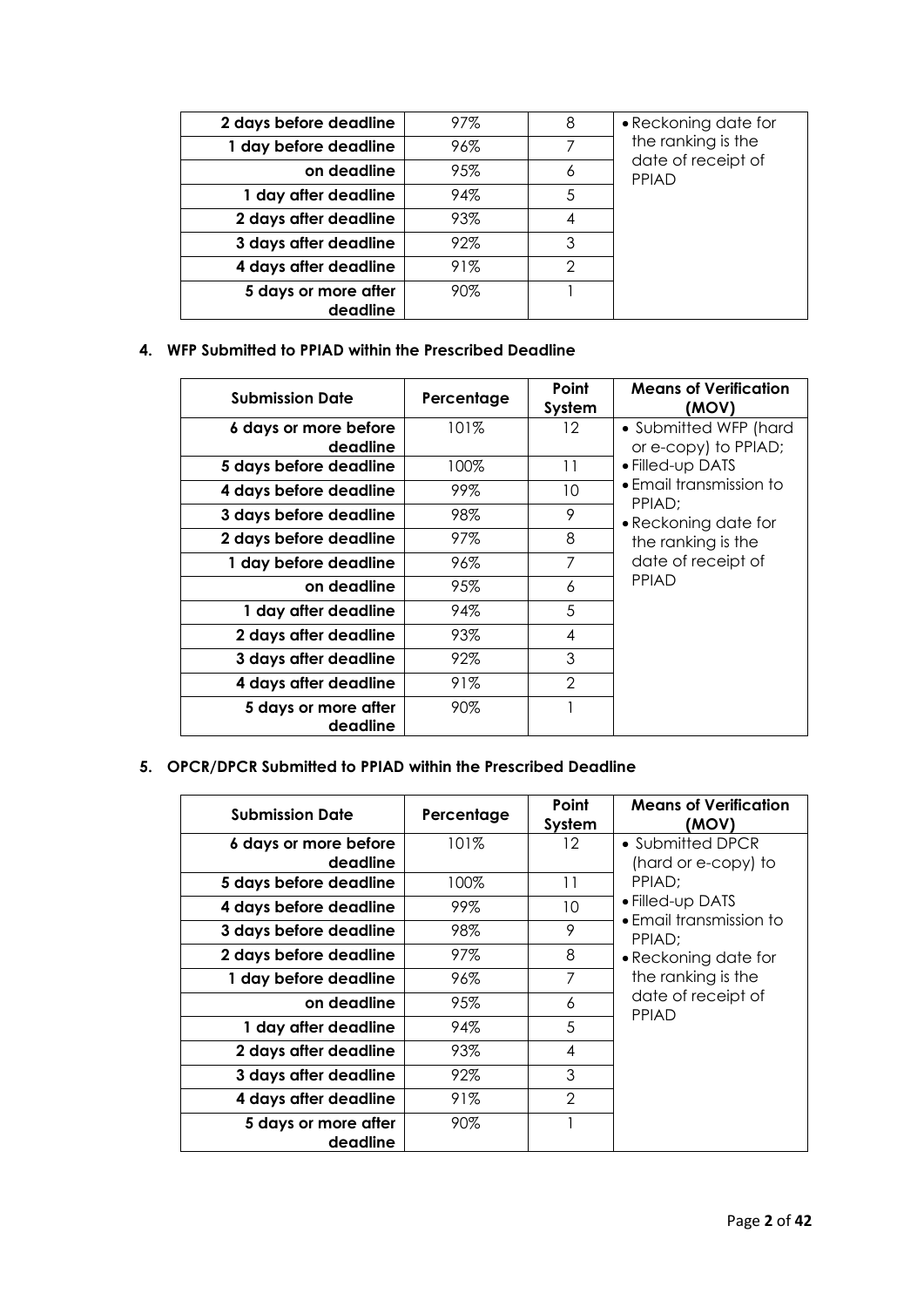|            | ≂               |                                                                      |  |  |  |
|------------|-----------------|----------------------------------------------------------------------|--|--|--|
| Percentage | Point<br>System | <b>Means of Verification (MOV)</b>                                   |  |  |  |
| 100%       | 11              | • Submitted IPCR (hard or e-copy) to the                             |  |  |  |
| 99%        | 10              | Administrative Division;                                             |  |  |  |
| 98%        | 9               | • Filled-up DATS<br>• Ranking is the percentage of submission of the |  |  |  |
| 97%        | 8               | Divisions on the deadline                                            |  |  |  |
| 96%        | 7               |                                                                      |  |  |  |
| 95%        | 6               |                                                                      |  |  |  |
| 94%        | 5               |                                                                      |  |  |  |
| 93%        | 4               |                                                                      |  |  |  |
| 92%        | 3               |                                                                      |  |  |  |
| 91%        | $\mathcal{P}$   |                                                                      |  |  |  |
| 90%        |                 |                                                                      |  |  |  |

## **6. Percentage of IPCR Submitted within the Deadline**

**7. Monthly Accomplishment Reports submitted to the PPIAD on the 28th day of the current month** 

| <b>Submission Date</b>            | Percentage | Point<br>System | <b>Means of Verification</b><br>(MOV)           |
|-----------------------------------|------------|-----------------|-------------------------------------------------|
| 6 days or more before<br>deadline | 101%       | 12              | • Signed digital copy of<br>the accomplishment  |
| 5 days before deadline            | 100%       | 11              | report                                          |
| 4 days before deadline            | 99%        | 10              | • Reckoning date for                            |
| 3 days before deadline            | 98%        | 9               | ranking is the date of<br>receipt by PPIAD thru |
| 2 days before deadline            | 97%        | 8               | email/PAPSis/SDMS                               |
| 1 day before deadline             | 96%        | 7               |                                                 |
| on deadline                       | 95%        | 6               |                                                 |
| 1 day after deadline              | 94%        | 5               |                                                 |
| 2 days after deadline             | 93%        | 4               |                                                 |
| 3 days after deadline             | 92%        | 3               |                                                 |
| 4 days after deadline             | 91%        | $\mathfrak{D}$  |                                                 |
| 5 days or more after<br>deadline  | 90%        |                 |                                                 |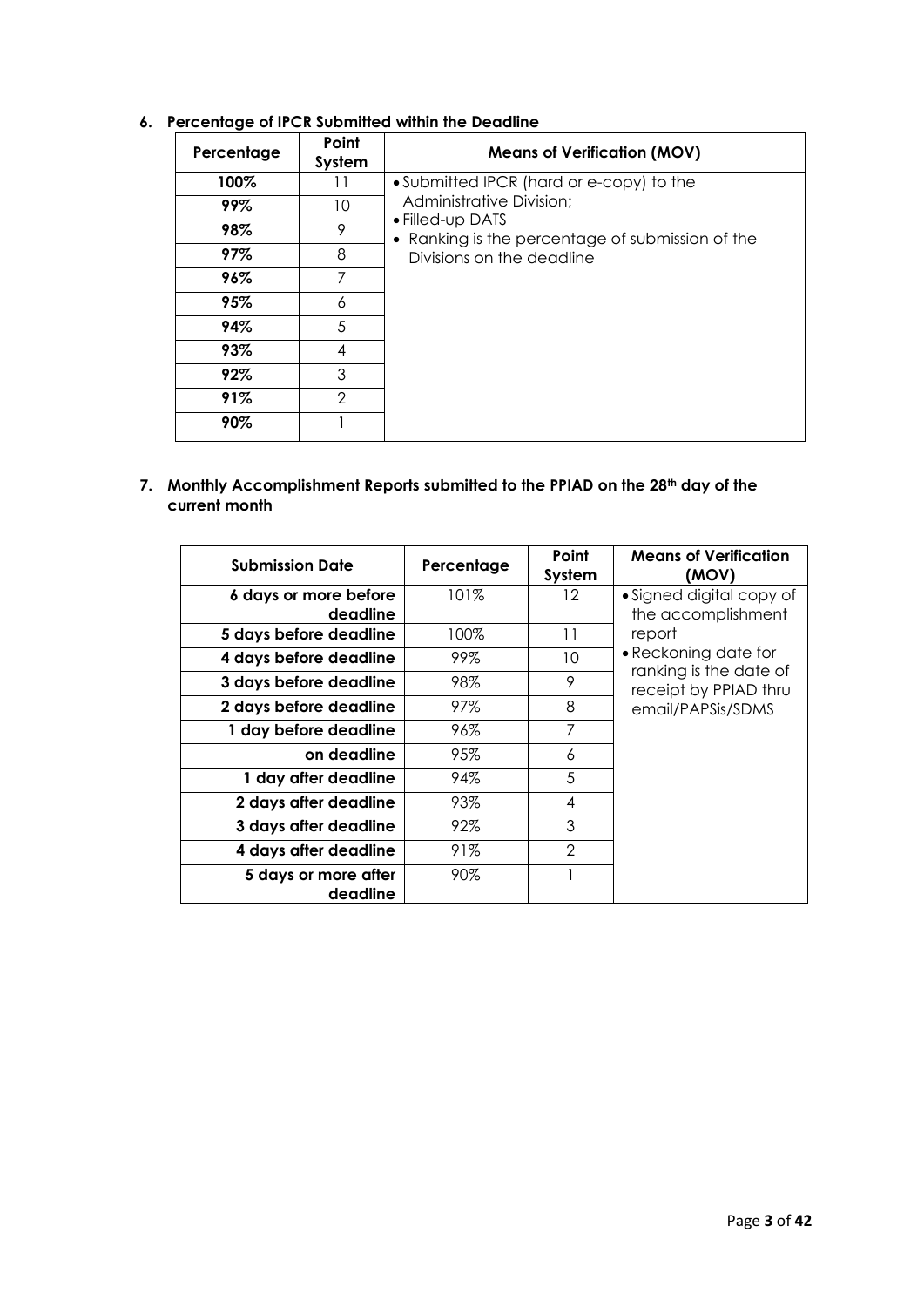# **II. Divisional Ranking Indicators (20%)**

## **PLANNING, POLICY AND INTERNATIONAL AFFAIRS DIVISION**

| <b>Section</b>  | <b>Enrolled Indicator</b>                                                                                                   | Weight |
|-----------------|-----------------------------------------------------------------------------------------------------------------------------|--------|
| <b>PMS</b>      | <b>Consolidated Monthly</b><br><b>Accomplishment Report</b>                                                                 | 25%    |
|                 | submitted to DENR on the 5 <sup>th</sup><br>day of the following month                                                      |        |
| PMS, PSPDS, ISG | Validation of all Annual<br><b>Regional Office</b><br>Accomplishments with<br>Reports Submitted to OD by<br>end of December | 25%    |
| <b>ISG</b>      | Information Systems<br>Automation<br>Developed/Enhanced<br>and/or Implemented                                               | 25%    |
| <b>PSPDS</b>    | Annual Review and<br><b>Enhancement of Description</b><br>of Performance Indicators<br>and PAPs by end of October           | 25%    |
|                 | <b>TOTAL</b>                                                                                                                | 100%   |

#### **SUMMARY OF WEIGHTS PER RANKING INDICATOR**

PMS – Program Monitoring Section

PSPDS – Policy Studies and Project Development Section

ISG – Information Services Group

## **1. Consolidated Monthly Accomplishment Report submitted to DENR on the 5th day of the following month**

| <b>Submission Date</b>         | Percentage | Point<br>System | <b>Means of Verification</b><br>(MOV) |
|--------------------------------|------------|-----------------|---------------------------------------|
| 6 days or more before deadline | 101%       | 12              | Submitted Monthly<br>$\bullet$        |
| 5 days before deadline         | 100%       |                 | Accomplishment                        |
| 4 days before deadline         | 99%        | 10              | Report (hard copy or                  |
| 3 days before deadline         | 98%        | 9               | e-copy) to DENR                       |
| 2 days before deadline         | 97%        | 8               | Filled-up DATS<br>$\bullet$           |
| 1 day before deadline          | 96%        | 7               | Reckoning date for<br>$\bullet$       |
| On deadline                    | 95%        | 6               | ranking is the date of                |
| 1 day after deadline           | 94%        | 5               | receipt of report by                  |
| 2 days after deadline          | 93%        | 4               | the OD                                |
| 3 days after deadline          | 92%        | 3               |                                       |
| 4 days after deadline          | 91%        | $\mathfrak{D}$  |                                       |
| 5 days or more after deadline  | 90%        |                 |                                       |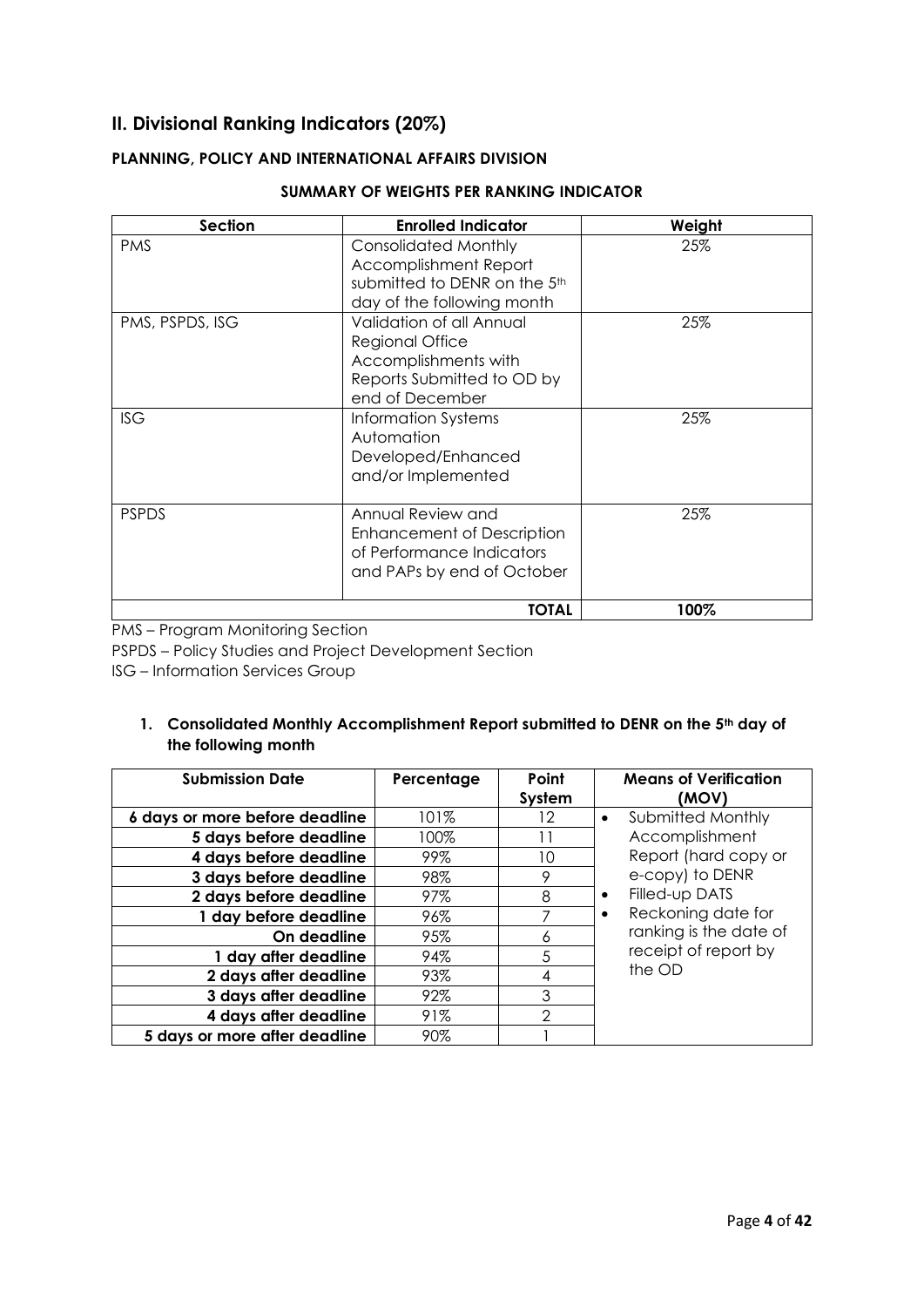| <b>Submission Date</b>         | Percentage | Point<br>System | <b>Means of Verification</b><br>(MOV) |
|--------------------------------|------------|-----------------|---------------------------------------|
| 6 days or more before deadline | 101%       | 12              | Submitted Validation<br>$\bullet$     |
| 5 days before deadline         | 100%       |                 | Report to OD for                      |
| 4 days before deadline         | 99%        | 10              | approval                              |
| 3 days before deadline         | 98%        | 9               | Proof of release of the<br>$\bullet$  |
| 2 days before deadline         | 97%        | 8               | Validation Report to                  |
| 1 day before deadline          | 96%        |                 | RO <sub>S</sub>                       |
| On deadline                    | 95%        | 6               |                                       |
| 1 day after deadline           | 94%        | 5               |                                       |
| 2 days after deadline          | 93%        | 4               |                                       |
| 3 days after deadline          | 92%        | 3               |                                       |
| 4 days after deadline          | 91%        | 2               |                                       |
| 5 days or more after deadline  | 90%        |                 |                                       |

## **2. Validation of all Annual Regional Office Accomplishments with Reports Submitted to OD by end of December**

### **3. Information Systems Automation Developed/Enhanced and/or Implemented**

| <b>Rate of Accomplishment</b> | Percentage | Point  | <b>Means of Verification (MOV)</b> |
|-------------------------------|------------|--------|------------------------------------|
|                               |            | System |                                    |
| More than 2 systems           | $101\%$    | 12     | Copy of Systems Owner              |
| implemented                   |            |        | Acceptance                         |
| 2 systems implemented         | 100%       | 6      | Systems<br>$\bullet$               |
| 1 system implemented          | 99%        | 5      | Development/Enhancement            |
| 2 systems                     | 98%        | 4      | Progress Report                    |
| developed/enhanced            |            |        |                                    |
| 1 system                      | 97%        | 3      |                                    |
| developed/enhanced            |            |        |                                    |

## **4. Annual Review and Enhancement of Description of Performance Indicators and PAPs by end of October**

| <b>Submission Date</b>         | Percentage | Point<br>System | <b>Means of Verification</b><br>(MOV) |
|--------------------------------|------------|-----------------|---------------------------------------|
| 6 days or more before deadline | 101%       | 12              | <b>Updated Description</b>            |
| 5 days before deadline         | 100%       |                 | of Performance                        |
| 4 days before deadline         | 99%        | 10              | Indicators and PAPs                   |
| 3 days before deadline         | 98%        | 9               | submitted to OD for                   |
| 2 days before deadline         | 97%        | 8               | approval                              |
| 1 day before deadline          | 96%        | 7               | Presented template<br>$\bullet$       |
| On deadline                    | 95%        | 6               | during the                            |
| 1 day after deadline           | 94%        | 5               | Programming                           |
| 2 days after deadline          | 93%        | 4               | Workshop                              |
| 3 days after deadline          | 92%        | 3               |                                       |
| 4 days after deadline          | 91%        | $\mathcal{P}$   |                                       |
| 5 days or more after deadline  | 90%        |                 |                                       |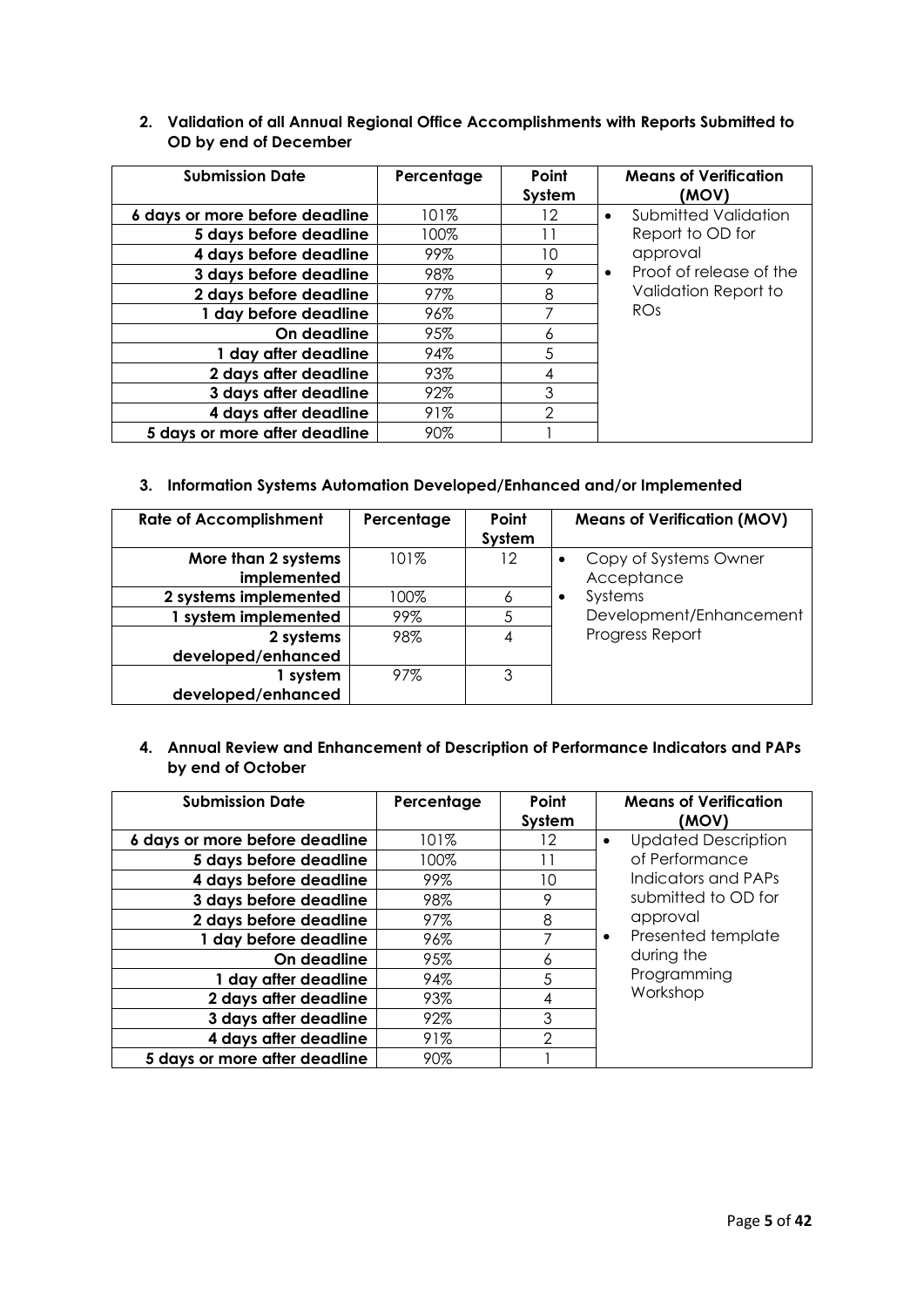## **MINERAL ECONOMICS INFORMATION AND PUBLICATION DIVISION**

| <b>Section</b>                    | <b>Ranking Indicator</b>          | Weight |
|-----------------------------------|-----------------------------------|--------|
| <b>Mineral Statistics Section</b> | <b>Quarterly Metallic Mineral</b> | 35%    |
|                                   | Production Review posted in       |        |
|                                   | the MGB website 60 days           |        |
|                                   | after the quarter                 |        |
| <b>Mineral Economics Section</b>  | Quarterly Mining Industry         | 35%    |
|                                   | <b>Statistics Report</b>          |        |
|                                   | consolidated, analyzed, and       |        |
|                                   | posted in the MGB website         |        |
|                                   | 90 days after the quarter         |        |
| <b>IEC</b> Section                | Feature Articles                  | 25%    |
|                                   | prepared, edited, vetted,         |        |
|                                   | and posted in MGB website         |        |
|                                   | 10 days after every               |        |
|                                   | reference month                   |        |
|                                   | TOTAL                             | 100%   |

#### **SUMMARY OF WEIGHTS PER RANKING INDICATOR**

## **1. Quarterly Metallic Mineral Production Review posted in the MGB website 60 days after the quarter**

| <b>Submission Date</b>         | Percentage | Point<br>System | <b>Means of Verification</b><br>(MOV)    |
|--------------------------------|------------|-----------------|------------------------------------------|
| 6 days or more before deadline | 101%       | 12              | $\bullet$ Posted in the                  |
| 5 days before deadline         | 100%       | 11              | website Quarterly<br>Metallic Production |
| 4 days before deadline         | 99%        | 10              | Review as                                |
| 3 days before deadline         | 98%        | 9               | approved by the                          |
| 2 days before deadline         | 97%        | 8               | Director:                                |
| 1 day before deadline          | 96%        | 7               | • Filled-up DATS;                        |
| On deadline                    | 95%        | 6               |                                          |
| 1 day after deadline           | 94%        | 5               | • Reckoning date for                     |
| 2 days after deadline          | 93%        | 4               | ranking is the date                      |
| 3 days after deadline          | 92%        | 3               | of receipt by the<br>OD.                 |
| 4 days after deadline          | 91%        | $\mathcal{P}$   |                                          |
| 5 days or more after deadline  | 90%        |                 |                                          |

## **2. Quarterly Mining Industry Statistics Report consolidated, analyzed and posted in the MGB website 90 days after the quarter**

| <b>Submission Date</b>         | Percentage | Point<br>System | <b>Means of Verification</b><br>(MOV)     |
|--------------------------------|------------|-----------------|-------------------------------------------|
| 6 days or more before deadline | 101%       | 12              | • Posted in the                           |
| 5 days before deadline         | 100%       | 11              | website the Mining                        |
| 4 days before deadline         | 99%        | 10              | Industry Statistics as<br>approved by the |
| 3 days before deadline         | 98%        | o               | <b>Director</b>                           |
| 2 days before deadline         | 97%        | 8               |                                           |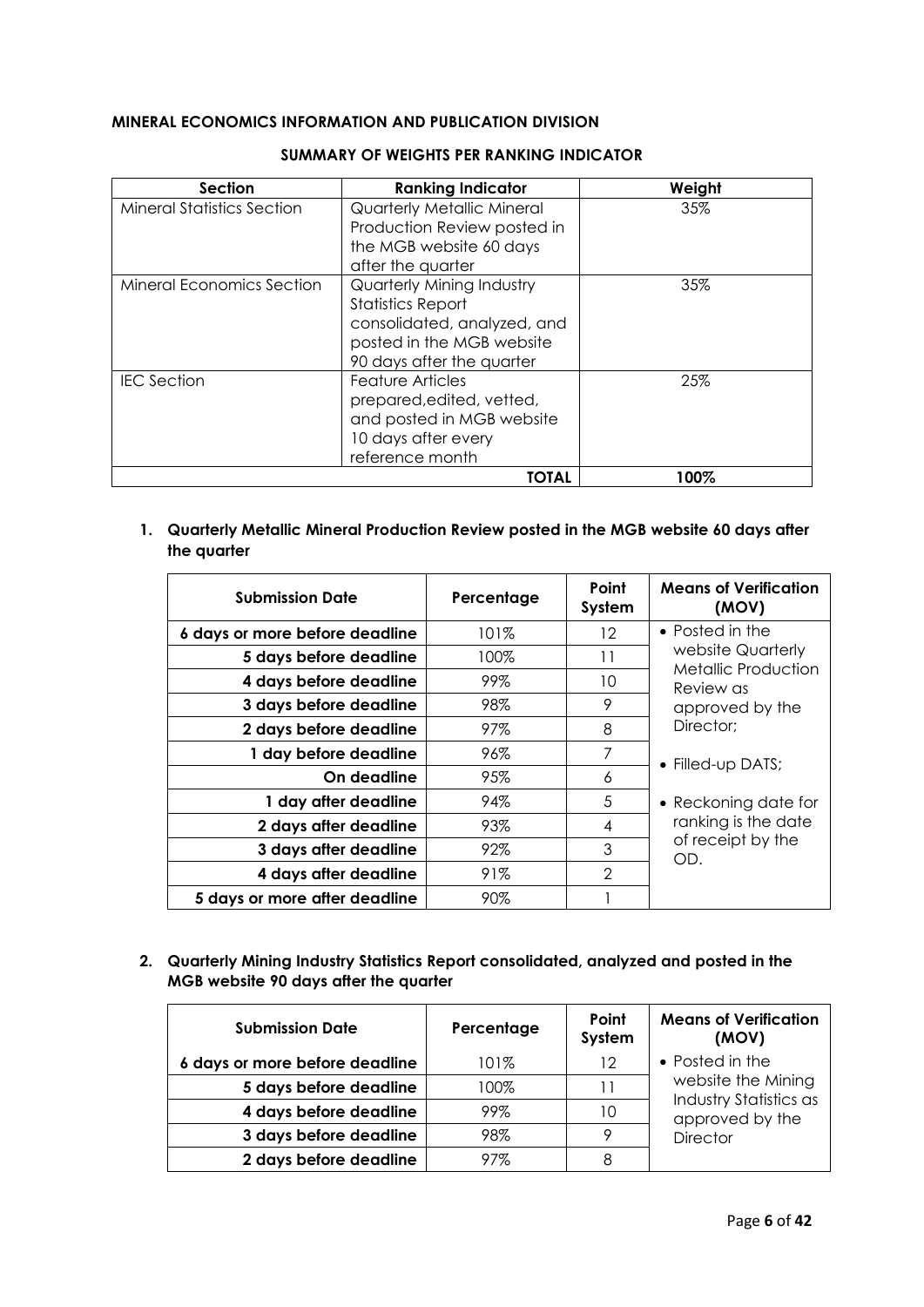| 1 day before deadline         | 96% |   | • Filled-up DATS;    |
|-------------------------------|-----|---|----------------------|
| On deadline                   | 95% | 6 | • Reckoning date for |
| 1 day after deadline          | 94% |   | ranking is the date  |
| 2 days after deadline         | 93% |   | of receipt by the    |
| 3 days after deadline         | 92% |   | OD.                  |
| 4 days after deadline         | 91% |   |                      |
| 5 days or more after deadline | 90% |   |                      |

**3. Feature Articles prepared, edited, vetted and posted in MGB website 10 days after every reference month.** 

| <b>Submission Date</b>         | Percentage | Point<br>System | <b>Means of Verification</b><br>(MOV) |
|--------------------------------|------------|-----------------|---------------------------------------|
| 6 days or more before deadline | 101%       | 12              | • Posted in the                       |
| 5 days before deadline         | 100%       | 11              | website one<br>feature article        |
| 4 days before deadline         | 99%        | 10              | each month as                         |
| 3 days before deadline         | 98%        | 9               | approved by the                       |
| 2 days before deadline         | 97%        | 8               | <b>Director</b>                       |
| 1 day before deadline          | 96%        | 7               | • Filled-up DATS;                     |
| On deadline                    | 95%        | 6               |                                       |
| 1 day after deadline           | 94%        | 5               | • Reckoning date for                  |
| 2 days after deadline          | 93%        | 4               | ranking is the date                   |
| 3 days after deadline          | 92%        | 3               | of receipt by the<br>OD.              |
| 4 days after deadline          | 91%        | $\overline{2}$  |                                       |
| 5 days or more after deadline  | 90%        |                 |                                       |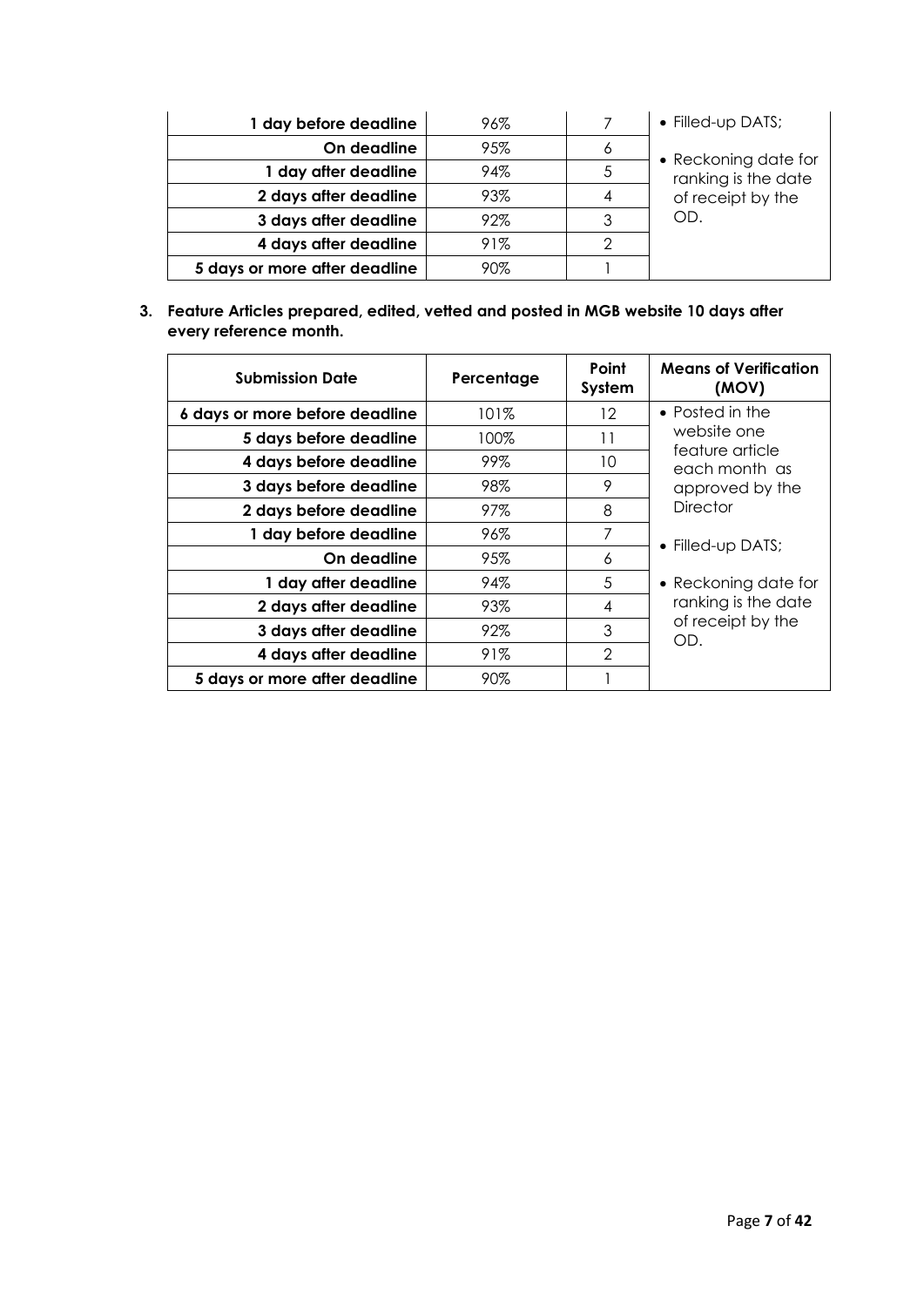## **LEGAL SERVICES DIVISION**

| <b>Sections</b>                             | <b>Enrolled Indicators</b>                                                                                                                                                                                                  | Weight |
|---------------------------------------------|-----------------------------------------------------------------------------------------------------------------------------------------------------------------------------------------------------------------------------|--------|
|                                             | Contracts reviewed within fifteen (15) working<br>days from receipt of Documents                                                                                                                                            | 25%    |
| Legal Review and<br><b>Research Section</b> | Policy formulated with initial draft submitted to<br>the PTWG thru the PTWG Secretariat for<br>deliberation 15 days from receipt of<br>instruction                                                                          | 25%    |
|                                             | Consolidated Regional Panel of Arbitrators<br>Quarterly Accomplishment Report to be<br>submitted within 15 working days after the<br>end of every quarter to the Office of the<br>Director (OD)                             | 25%    |
| <b>Investigation Section</b>                | Confiscation Appeals decided/resolved within<br>fifteen (15) working days from the date the<br>case is submitted for decision/resolution with<br>copy of the Draft Decision submitted to the<br>Office of the Director (OD) | 25%    |
|                                             | TOTAL                                                                                                                                                                                                                       | 100%   |

#### **SUMMARY OF WEIGHTS PER RANKING INDICATOR**

#### **1. Contracts reviewed within fifteen (15) working days from receipt of documents**

| Submission                 | Percentage | <b>Point System</b> | <b>Means of Verification</b>                                   |
|----------------------------|------------|---------------------|----------------------------------------------------------------|
| 6 days or more before      | 101%       | 12                  | $\bullet$ Copy of the                                          |
| deadline                   |            |                     | <b>Reviewed Contract</b>                                       |
| 5 days before the deadline | 100%       | ' 1                 | $\bullet$ Filled-up                                            |
| 4 days before the deadline | 99%        | 10                  | DATS/transmittal                                               |
| 3 days before the deadline | 98%        | 9                   | thru email                                                     |
| 2 days before the deadline | 97%        | 8                   | • Reckoning date for                                           |
| 1 day before the deadline  | 96%        | 7                   | ranking                                                        |
| On deadline                | 95%        | 6                   | is the date                                                    |
| 1 day after the deadline   | 94%        | 5                   | of receipt of the<br>reviewed<br>Document by the<br>Admin/BAC/ |
| 2 days after the deadline  | 93%        | 4                   |                                                                |
| 3 days after the deadline  | 92%        | 3                   |                                                                |
| 4 days after the deadline  | 91%        | $\mathcal{P}$       |                                                                |
| 5 days or more after the   | 90%        |                     | Concerned Division                                             |
| deadline                   |            |                     |                                                                |

#### **2. Policy formulated with initial draft submitted to the Policy Technical Working Group (PTWG) thru the PTWG Secretariat for deliberation 15 days from receipt of instruction**

| Submission                 | Percentage | <b>Point System</b> | <b>Means of Verification</b> |
|----------------------------|------------|---------------------|------------------------------|
| 6 days or more before      | 101%       | 12                  | $\bullet$ Copy of the        |
| deadline                   |            |                     | Minutes of Meeting           |
| 5 days before the deadline | 100%       |                     | with instruction             |
| 4 days before the deadline | 99%        | 10                  | • Copy of the Initial        |
| 3 days before the deadline | 98%        |                     | Draft of the                 |
| 2 days before the deadline | 97%        | 8                   | <b>Formulated Policy</b>     |
| 1 day before the deadline  | 96%        |                     |                              |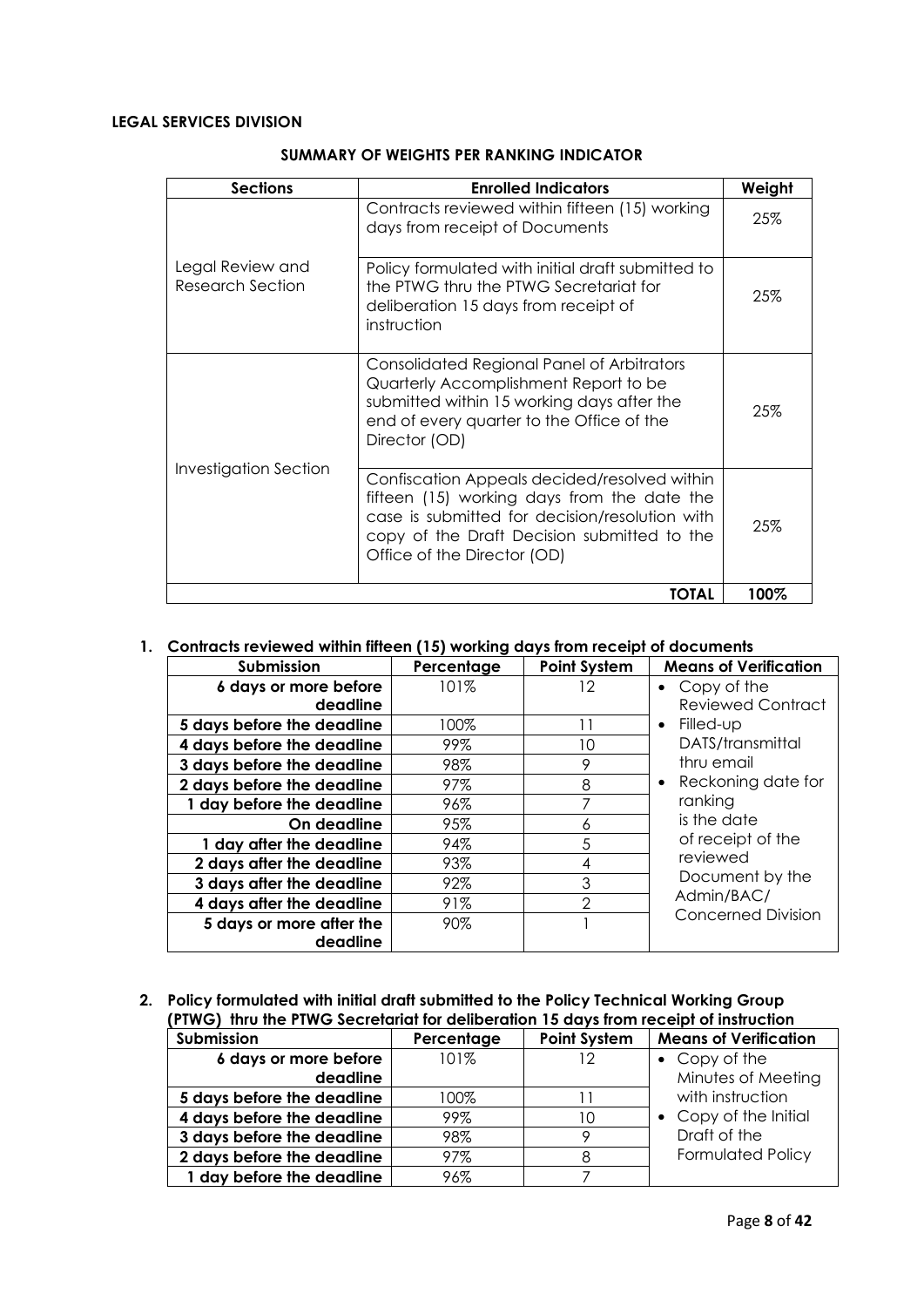| On deadline                          | 95% | 6 | Filled-up DATS/                                                                            |
|--------------------------------------|-----|---|--------------------------------------------------------------------------------------------|
| 1 day after the deadline             | 94% | 5 | transmittal thru                                                                           |
| 2 days after the deadline            | 93% | 4 | email to the PTWG                                                                          |
| 3 days after the deadline            | 92% | 3 | Secretariat                                                                                |
| 4 days after the deadline            | 91% | 0 | • Reckoning date for                                                                       |
| 5 days or more after the<br>deadline | 90% |   | ranking is the date<br>of receipt of the<br>Draft Policy by the<br><b>PTWG Secretariat</b> |

**3. Consolidated Regional Panel of Arbitrators Quarterly Accomplishment Report to be submitted within 15 working days after the end of every quarter to the Office of the Director (OD)**

| Submission                 | Percentage | <b>Point System</b> | <b>Means of Verification</b>      |
|----------------------------|------------|---------------------|-----------------------------------|
| 6 days or more before      | 101%       | 12                  | Copy of the<br>٠                  |
| deadline                   |            |                     | Quarterly                         |
| 5 days before the deadline | 100%       | 11                  | Accomplishment                    |
| 4 days before the deadline | 99%        | 10                  | Report                            |
| 3 days before the deadline | 98%        | 9                   | Filled-up DATS/<br>$\bullet$      |
| 2 days before the deadline | 97%        | 8                   | transmittal thru                  |
| 1 day before the deadline  | 96%        |                     | email                             |
| On deadline                | 95%        | 6                   | • Reckoning date for              |
| 1 day after the deadline   | 94%        | 5                   | ranking                           |
| 2 days after the deadline  | 93%        | 4                   | is the date                       |
| 3 days after the deadline  | 92%        | 3                   | of receipt of the<br>Consolidated |
| 4 days after the deadline  | 91%        | $\mathcal{P}$       |                                   |
| 5 days or more after the   | 90%        |                     | Quarterly                         |
| deadline                   |            |                     | Accomplishment                    |
|                            |            |                     | Reports by the OD                 |
|                            |            |                     |                                   |

**4. Confiscation Appeals decided/resolved within fifteen (15) working days from the date the case is submitted for decision/resolution with copy of the draft decision submitted to the Office of the Director (OD)** 

| <b>Submission</b>                         | Percentage | <b>Point System</b> | <b>Means of Verification</b>                   |
|-------------------------------------------|------------|---------------------|------------------------------------------------|
| 6 days or more or more<br>before deadline | 101%       | 12                  | Copy of Order that<br>$\bullet$<br>the case is |
| 5 days before the deadline                | 100%       | 11                  | submitted for                                  |
| 4 days before the deadline                | 99%        | 10                  | Decision/Resolution                            |
| 3 days before the deadline                | 98%        | 9                   | Copy of Draft<br>$\bullet$                     |
| 2 days before the deadline                | 97%        | 8                   | Decision/Resolution                            |
| 1 day before the deadline                 | 96%        | 7                   | Filled-up DATS/<br>$\bullet$                   |
| On deadline                               | 95%        | 6                   | transmittal thru                               |
| 1 day after the deadline                  | 94%        | 5                   | email                                          |
| 2 days after the deadline                 | 93%        | 4                   | Reckoning date for<br>$\bullet$                |
| 3 days after the deadline                 | 92%        | 3                   | ranking                                        |
| 4 days after the deadline                 | 91%        | $\mathcal{P}$       | is the date of                                 |
| 5 days or more after the                  | 90%        |                     | receipt of the Draft                           |
| deadline                                  |            |                     | Decision/Resolution<br>by the OD               |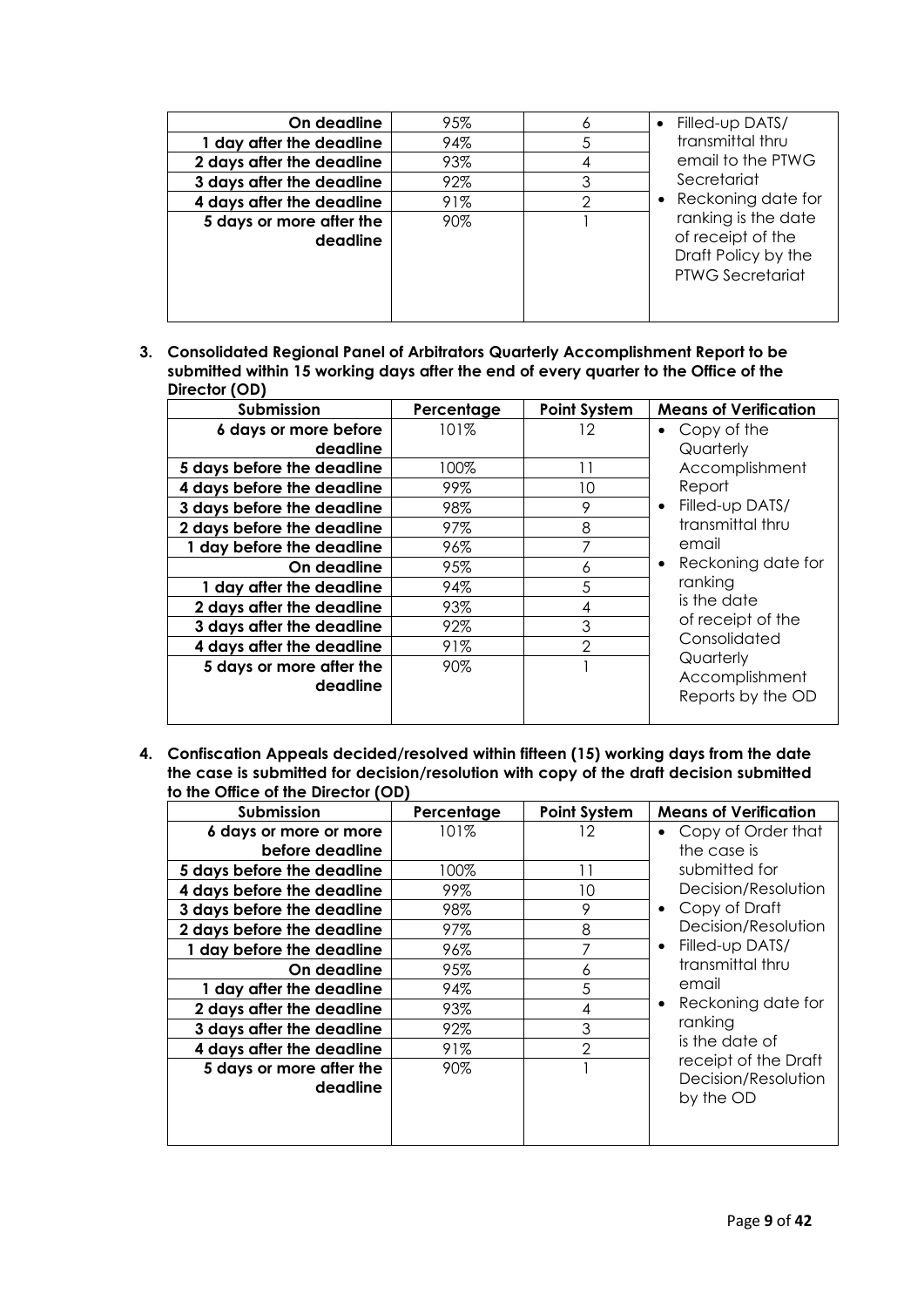## **METALLURGICAL TECHNOLOGY DIVISION**

| <b>Sections</b>                        | <b>Enrolled Indicators</b>                                                                                                                                                                        | Weight |
|----------------------------------------|---------------------------------------------------------------------------------------------------------------------------------------------------------------------------------------------------|--------|
| Mineral Processing R & D               | Percentage (%) of Metallurgical Tests<br>Conducted on All Research and<br>Development Studies per Quarter                                                                                         | 25%    |
|                                        | Percentage (%) of samples acted upon by<br>EO quarter from the samples submitted for<br>metallurgical tests by the 15 <sup>th</sup> day before<br><b>EO Quarter</b>                               | 10%    |
| <b>Mineral Processing Services</b>     | Percentage (%) of samples acted upon by<br>EO quarter from the samples submitted for<br>fire assay by the 15 <sup>th</sup> day before EO<br>Quarter                                               | 10%    |
|                                        | Conduct of MPP Audit and Submission of<br>Report 15 days after fieldwork/virtual audit                                                                                                            | 5%     |
| <b>Chemical Laboratory Services</b>    | Percentage (%) of samples acted upon by<br>EO quarter from the samples submitted for<br>chemical analysis by the 15 <sup>th</sup> day before<br><b>EO Quarter</b>                                 | 25%    |
| <b>Mechanical -Electrical Services</b> | Conduct of Scheduled Periodic Preventive<br>Maintenance of Major METD Laboratory<br>Equipment with quarterly consolidated<br>reports submitted every 15th day of the last<br>month of the quarter | 25%    |
|                                        | <b>TOTAL</b>                                                                                                                                                                                      | 100%   |

#### **SUMMARY OF WEIGHTS PER INDICATOR**

## **1. Percentage (%) of Metallurgical Tests Conducted on All Research and Development Studies per Quarter**

| <b>Submission Date</b>            | Percentage       | Point system | <b>Means of Verification</b>                             |
|-----------------------------------|------------------|--------------|----------------------------------------------------------|
| 6 days or more before<br>deadline | 101 and<br>above | 12           | • Copy of Accomplishment<br>Report received by the PPIAD |
| 5 days before deadline            | 100              | 11           | Filled-up DATS                                           |
| 4 days before deadline            | 99               | 10           |                                                          |
| 3 days before deadline            | 98               | a            |                                                          |
| 2 days before deadline            | 97               | 8            |                                                          |
| 1 days before deadline            | 96               |              |                                                          |
| On deadline                       | 95               |              |                                                          |
| 1 day after deadline              | 94               | 5            |                                                          |
| 2 days after deadline             | 93               | 4            |                                                          |
| 3 days after deadline             | 92               | 3            |                                                          |
| 4 days after deadline             | 91               | 2            |                                                          |
| 5 days or more after              | 90               |              |                                                          |
| deadline                          |                  |              |                                                          |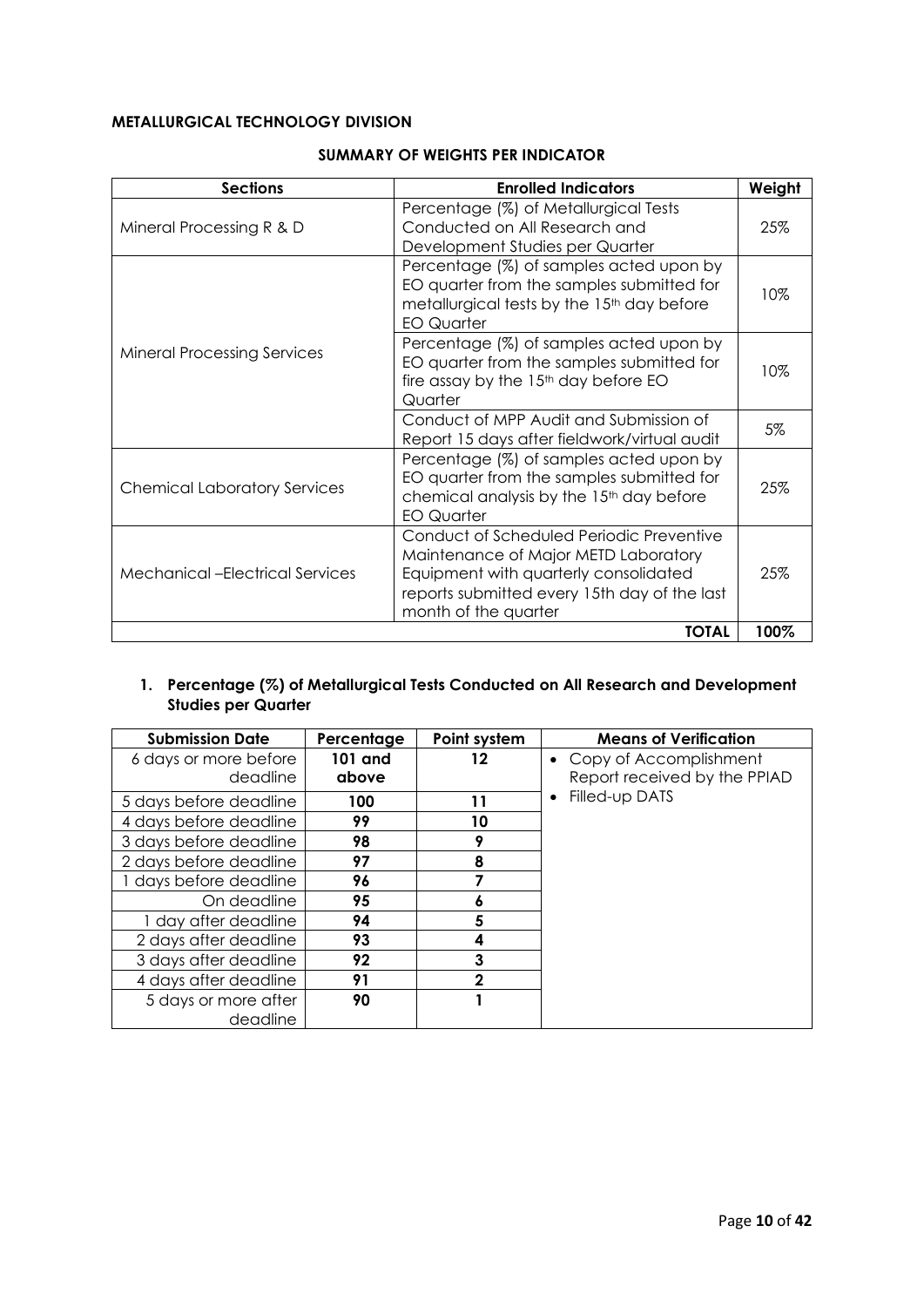## **2. Percentage (%) of samples acted upon by EO quarter from the samples submitted for metallurgical tests by the 15th day before EO Quarter**

| <b>Submission Date</b> | Percentage | Point system | <b>Means of Verification</b>              |
|------------------------|------------|--------------|-------------------------------------------|
| 6 days or more before  | 101        | 12           | Photocopies of logbook pages<br>$\bullet$ |
| deadline               |            |              | reflecting submission of                  |
| 5 days before deadline | 100        | 11           | samples for the quarter                   |
| 4 days before deadline | 99         | 10           | • Photocopies of Sample                   |
| 3 days before deadline | 98         |              | Trackers for the quarter                  |
| 2 days before deadline | 97         | 8            | 12 points shall may be<br>$\bullet$       |
| days before deadline   | 96         |              | attained 100% of the                      |
| On deadline            | 95         | O            | submitted samples were acted              |
| 1 day after deadline   | 94         | 5            | upon 6 days before deadline               |
| 2 days after deadline  | 93         |              |                                           |
| 3 days after deadline  | 92         | 3            |                                           |
| 4 days after deadline  | 91         |              |                                           |
| 5 days or more after   | 90         |              |                                           |
| deadline               |            |              |                                           |

## **3. Percentage (%) of samples acted upon by EO quarter from the samples submitted for fire assay by the 15th day before EO Quarter**

| <b>Submission Date</b> | Percentage | Point system | <b>Means of Verification</b>   |
|------------------------|------------|--------------|--------------------------------|
| 6 days or more before  | 101        | 12           | • Photocopies of logbook pages |
| deadline               |            |              | reflecting submission of       |
| 5 days before deadline | 100        | 11           | samples for the quarter        |
| 4 days before deadline | 99         | 10           | • Photocopies of Sample        |
| 3 days before deadline | 98         | 9            | Trackers for the quarter       |
| 2 days before deadline | 97         | 8            | 12 points shall may be         |
| 1 days before deadline | 96         |              | attained if 100% of the        |
| On deadline            | 95         | O            | submitted samples were acted   |
| 1 day after deadline   | 94         | 5            | upon 6 days before deadline    |
| 2 days after deadline  | 93         | 4            |                                |
| 3 days after deadline  | 92         | 3            |                                |
| 4 days after deadline  | 91         |              |                                |
| 5 days or more after   | 90         |              |                                |
| deadline               |            |              |                                |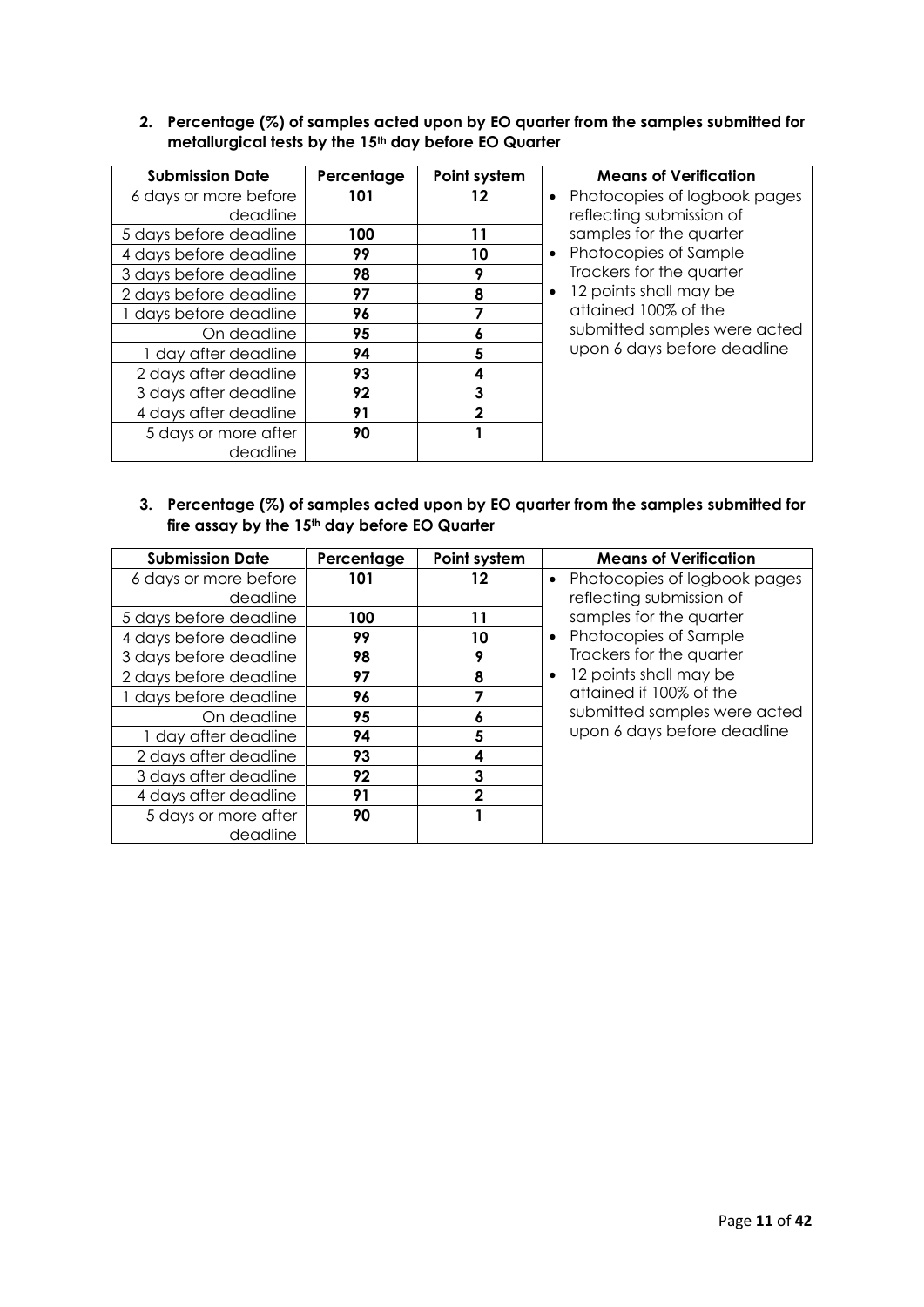## **4. Percentage (%) of samples acted upon by EO quarter from the samples submitted for chemical analysis by the 15th day before EO Quarter**

| <b>Submission Date</b> | Percentage | Point system | <b>Means of Verification</b>              |
|------------------------|------------|--------------|-------------------------------------------|
| 6 days or more before  | 101        | 12           | Photocopies of logbook pages<br>$\bullet$ |
| deadline               |            |              | reflecting submission of                  |
| 5 days before deadline | 100        | 11           | samples for the quarter                   |
| 4 days before deadline | 99         | 10           | Photocopies of Job Order<br>$\bullet$     |
| 3 days before deadline | 98         | 9            | Route Slip for the quarter                |
| 2 days before deadline | 97         | 8            | 12 points shall may be<br>٠               |
| days before deadline   | 96         |              | attained if 100% of the                   |
| On deadline            | 95         | Ô            | submitted samples were acted              |
| 1 day after deadline   | 94         | 5            | upon 6 days before deadline               |
| 2 days after deadline  | 93         | 4            |                                           |
| 3 days after deadline  | 92         | 3            |                                           |
| 4 days after deadline  | 91         |              |                                           |
| 5 days or more after   | 90         |              |                                           |
| deadline               |            |              |                                           |

# **5. Conduct of MPP Audit and Submission of Report 15 days after fieldwork/virtual audit**

| <b>Submission Date</b>            | Percentage | Point system | <b>Means of Verification</b>             |
|-----------------------------------|------------|--------------|------------------------------------------|
| 6 days or more before<br>deadline | 101        | 12           | $\bullet$ CTC<br>Receipt of Report by OD |
| 5 days before deadline            | 100        | 11           | Minutes/highlights of Virtual            |
| 4 days before deadline            | 99         | 10           | Audit                                    |
| 3 days before deadline            | 98         |              |                                          |
| 2 days before deadline            | 97         | 8            |                                          |
| 1 days before deadline            | 96         |              |                                          |
| On deadline                       | 95         | O            |                                          |
| 1 day after deadline              | 94         | 5            |                                          |
| 2 days after deadline             | 93         | 4            |                                          |
| 3 days after deadline             | 92         | 3            |                                          |
| 4 days after deadline             | 91         | 2            |                                          |
| 5 days or more after              | 90         |              |                                          |
| deadline                          |            |              |                                          |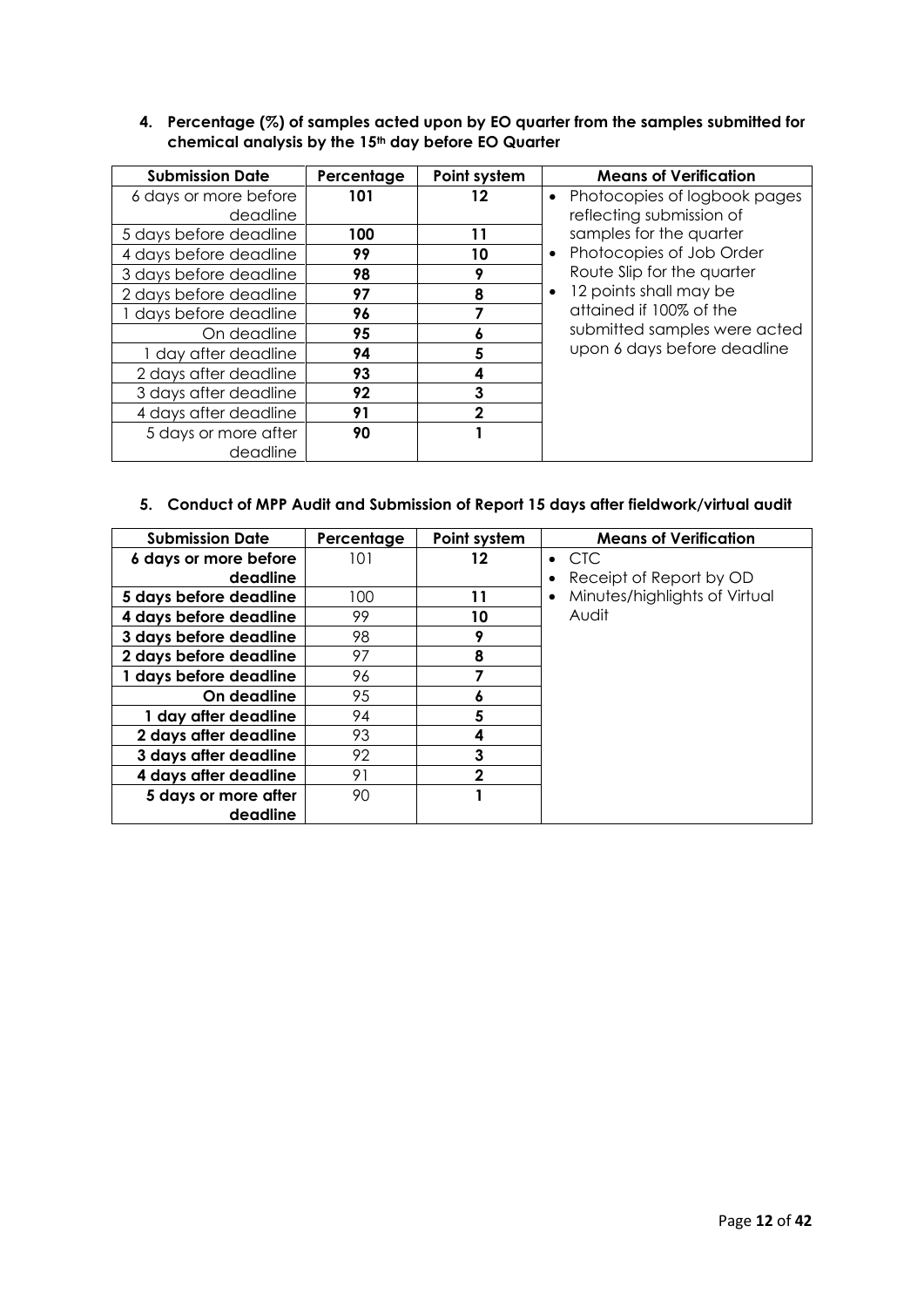**6. Conduct of Scheduled Periodic Preventive Maintenance of Major METD Laboratory Equipment with quarterly consolidated reports submitted every 15th day of the last month of the quarter** 

| <b>Submission Date</b>            | Percentage | Point system | <b>Means of Verification</b>                   |
|-----------------------------------|------------|--------------|------------------------------------------------|
| 6 days or more before<br>deadline | 101        | 12           | Schedule of periodic<br>preventive maintenance |
| 5 days before deadline            | 100        | 11           | <b>Consolidated Quarterly</b>                  |
| 4 days before deadline            | 99         | 10           | Maintenance Report                             |
| 3 days before deadline            | 98         | О            | Individual Equipment<br>$\bullet$              |
| 2 days before deadline            | 97         | 8            | Maintenance report                             |
| 1 days before deadline            | 96         |              | Date of receipt by PPIAD                       |
| On deadline                       | 95         | ۰            |                                                |
| 1 day after deadline              | 94         | 5            |                                                |
| 2 days after deadline             | 93         |              |                                                |
| 3 days after deadline             | 92         |              |                                                |
| 4 days after deadline             | 91         |              |                                                |
| 5 days or more after              | 90         |              |                                                |
| deadline                          |            |              |                                                |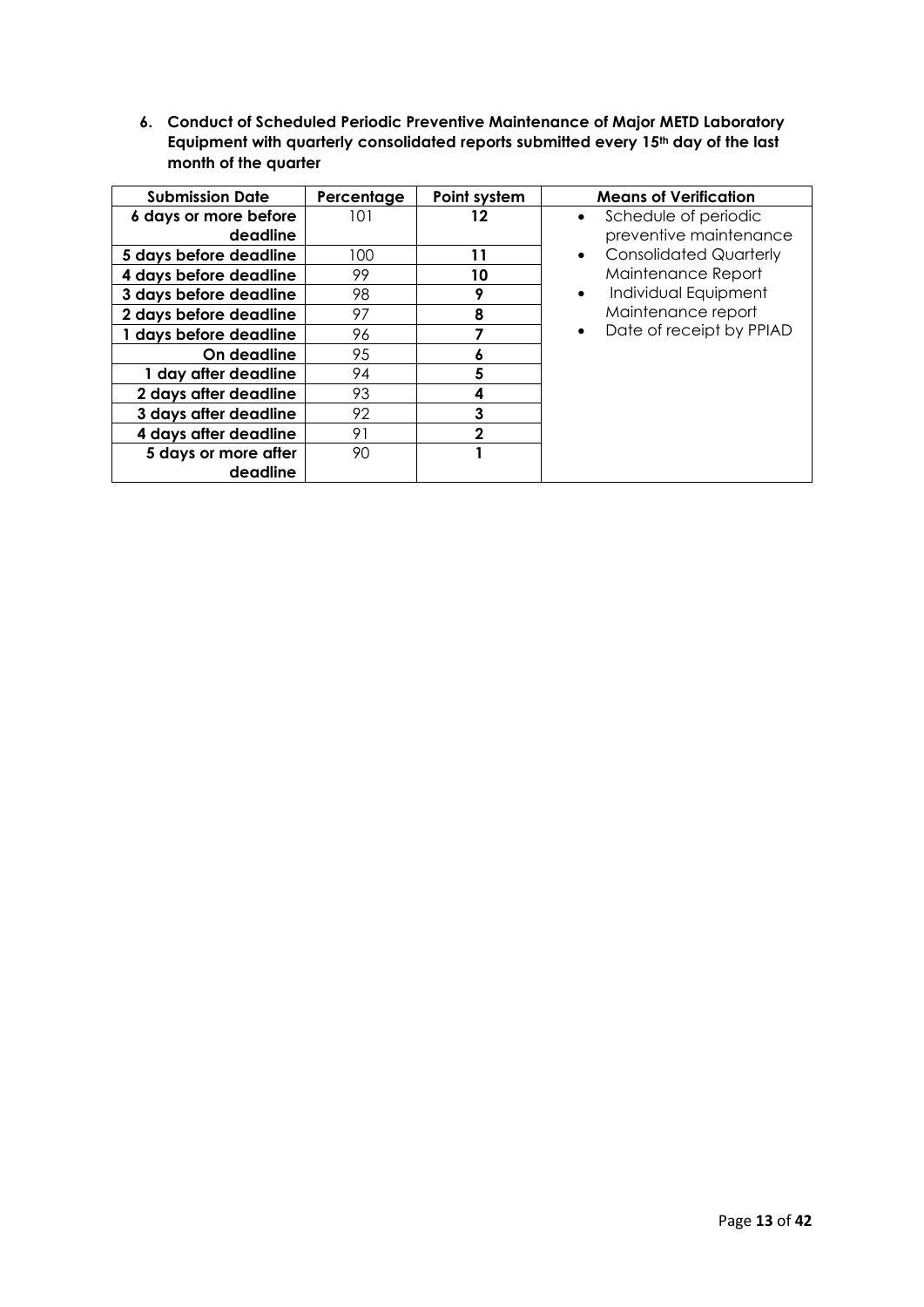## **LANDS GEOLOGICAL SURVEY DIVISION**

| Section                                                            | <b>Enrolled Indicator</b>                                                                                          | Weight |
|--------------------------------------------------------------------|--------------------------------------------------------------------------------------------------------------------|--------|
| Hydrogeology and<br><b>Environmental Geology</b><br>Section (HEGS) | Groundwater Resource and Vulnerability<br>Assessment with Final Report and<br><b>Groundwater Availability Maps</b> | 18%    |
| Geological Laboratory<br>Services Section (GLSS)                   | Provision of Geological Laboratory Services<br>(requests acted upon EO quarter vs<br>received requests)            | 18%    |
| Lands Geological<br>Information<br>Management Section<br>(LGIMS)   | Provision of Lands Geological Information<br>(requests acted upon EO quarter vs<br>received requests)              | 10%    |
| Geohazard and<br><b>Engineering Geology</b><br>Section (GhEGS)     | Final Activity Report on the Conduct of IEC<br>Campaign on Geohazards and VRA Maps                                 | 18%    |
| <b>General Geology Section</b><br>(GGS)                            | Geological Quadrangle Technical Report<br>and Lithologic Distribution Map                                          | 18%    |
| Economic Geology<br>Section (EGS)                                  | Mineral Resource Validation Initial Field<br>Report                                                                | 18%    |
|                                                                    | TOTAL                                                                                                              | 100%   |

#### **SUMMARY OF WEIGHTS PER RANKING INDICATOR**

**1. HEGS: Groundwater Resource and Vulnerability Assessment with Final Report and Groundwater Availability Maps Endorsed to the OD for Release to Records Section (Deadline = 50 working days after the fieldwork)**

| <b>Submission Date</b>            | Percentage | Point<br>System | <b>Means of Verification (MOV)</b>   |
|-----------------------------------|------------|-----------------|--------------------------------------|
| 6 days or more before the         | 101%       | 12              | Final Report and Maps                |
| deadline                          |            |                 | endorsed to the OD for               |
| 5 days before the deadline        | 100%       | 11              | release by Records                   |
| 4 days before the deadline        | 99%        | 10              | Section to the target LGU            |
| 3 days before the deadline        | 98%        | 9               | via courier services                 |
| 2 days before the deadline        | 97%        | 8               | Filled-up DATS attached<br>$\bullet$ |
| 1 day before the deadline         | 96%        |                 | to receiving copy of                 |
| on deadline                       | 95%        | 6               | Report and Maps                      |
| 1 day after the deadline          | 94%        | 5               | furnished to the OD                  |
| 2 days after the deadline         | 93%        | 4               | Reckoning date for                   |
| 3 days after the deadline         | 92%        | 3               | ranking is the date of               |
| 4 days after the deadline         | 91%        | 2               | receipt of the Final                 |
| 5 days or more after the deadline | 90%        |                 | Report and Maps by the<br>ωD         |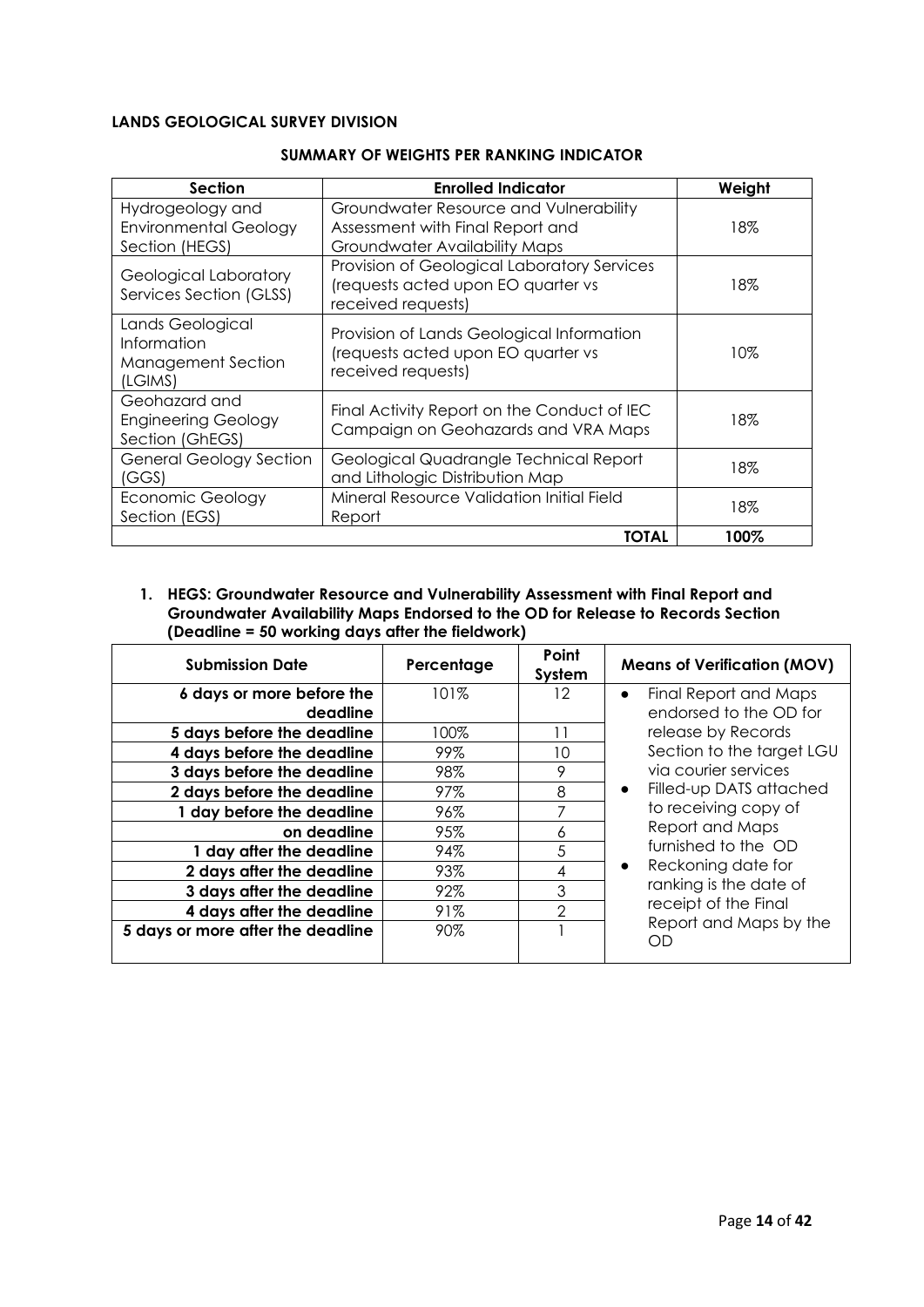| <b>Submission Date</b>            | Percentage | Point<br>System | <b>Means of Verification (MOV)</b>       |
|-----------------------------------|------------|-----------------|------------------------------------------|
| 6 days or more before the         | 101%       | 12              | Quarterly Monitoring Sheet<br>$\bullet$  |
| deadline                          |            |                 | received by the OD,                      |
| 5 days before the deadline        | 100%       | 11              | including a job request                  |
| 4 days before the deadline        | 99%        | 10              | summary based on the job                 |
| 3 days before the deadline        | 98%        | 9               | request database and                     |
| 2 days before the deadline        | 97%        | 8               | actual logbook entries                   |
| 1 day before the deadline         | 96%        | 7               |                                          |
| on deadline                       | 95%        | 6               | 101% may be attained if all<br>$\bullet$ |
| 1 day after the deadline          | 94%        | 5               | the samples were acted                   |
| 2 days after the deadline         | 93%        | 4               | upon 6 days before the                   |
| 3 days after the deadline         | 92%        | 3               | deadline                                 |
| 4 days after the deadline         | 91%        | $\overline{2}$  |                                          |
| 5 days or more after the deadline | 90%        |                 |                                          |

**2. GLSS: Percentage (%) of samples acted upon by EO quarter from the samples submitted for geological laboratory analysis by the 15th day before EO quarter**

**3. LGIMS: Percentage (%) of requests acted upon by EO quarter from the requests received for the provision of lands geological information (maps, reports, data) by the 15th day before EO quarter**

| <b>Submission Date</b>            | Percentage | Point<br>System | <b>Means of Verification (MOV)</b>       |
|-----------------------------------|------------|-----------------|------------------------------------------|
| 6 days or more before the         | 101%       | 12              | Quarterly Monitoring Sheet<br>$\bullet$  |
| deadline                          |            |                 | received by the OD,                      |
| 5 days before the deadline        | 100%       | 11              | including a client request               |
| 4 days before the deadline        | 99%        | 10              | summary based on the                     |
| 3 days before the deadline        | 98%        | 9               | client request database                  |
| 2 days before the deadline        | 97%        | 8               | and actual logbook entries               |
| 1 day before the deadline         | 96%        | 7               |                                          |
| on deadline                       | 95%        | 6               | 101% may be attained if all<br>$\bullet$ |
| 1 day after the deadline          | 94%        | 5               | the requests were acted                  |
| 2 days after the deadline         | 93%        | 4               | upon 6 days before the                   |
| 3 days after the deadline         | 92%        | 3               | deadline                                 |
| 4 days after the deadline         | 91%        | $\mathfrak{D}$  |                                          |
| 5 days or more after the deadline | 90%        |                 |                                          |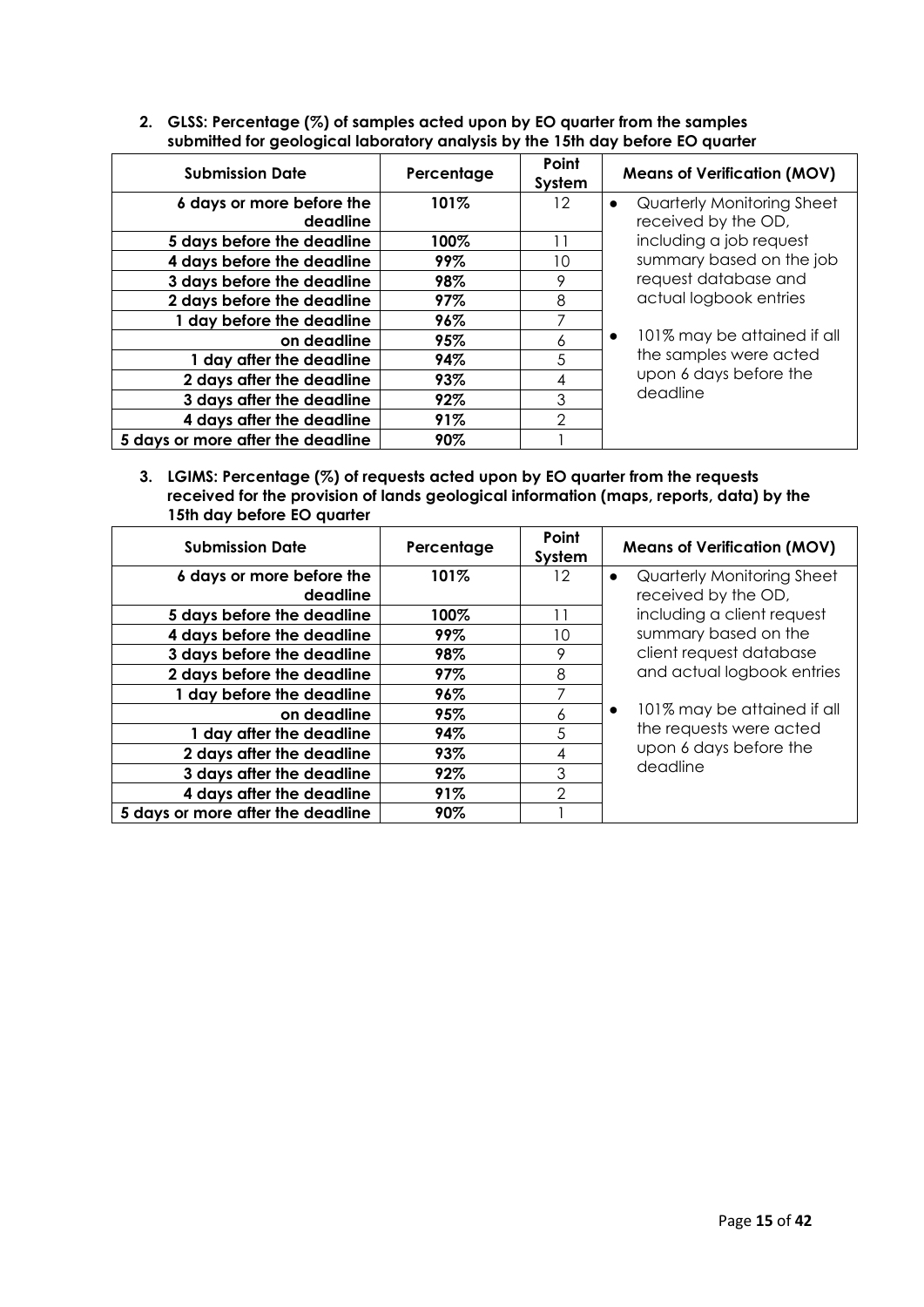**4. GhEGS: Final Activity Report on the Conduct of IEC Campaign on Geohazards and VRA Maps to LGUs Endorsed to the OD (Deadline=15 working days after the IEC per target area)**

| <b>Submission Date</b>            | Percentage | Point<br>System | <b>Means of Verification (MOV)</b>                                                                               |
|-----------------------------------|------------|-----------------|------------------------------------------------------------------------------------------------------------------|
| 6 days or more before the         | $101\%$    | 12              | Final IEC Report submitted<br>$\bullet$                                                                          |
| deadline                          |            |                 | to OD including copies of:                                                                                       |
| 5 days before the deadline        | 100%       | 11              | a. Final Report and Maps                                                                                         |
| 4 days before the deadline        | 99%        | 10              | received by the LGU                                                                                              |
| 3 days before the deadline        | 98%        | 9               |                                                                                                                  |
| 2 days before the deadline        | 97%        | 8               | of the target area                                                                                               |
| 1 day before the deadline         | 96%        |                 | Accomplished<br>b.                                                                                               |
| on deadline                       | 95%        | 6               | Evaluation forms by on                                                                                           |
| 1 day after the deadline          | 94%        | 5               | the IEC conducted                                                                                                |
| 2 days after the deadline         | 93%        | 4               | Filled-up DATS<br>$C_{\star}$                                                                                    |
| 3 days after the deadline         | 92%        | 3               | attached to report                                                                                               |
| 4 days after the deadline         | 91%        | 2               | furnished to OD                                                                                                  |
| 5 days or more after the deadline | 90%        |                 | Reckoning date for<br>$\bullet$<br>ranking is the date of<br>endorsement of the IEC<br>Activity Report to the OD |

#### **5. GGS : Geological Quadrangle Technical Report and Lithologic Distribution Map Endorsed to the OD for the Technical Review Panel (Deadline = 60 working days after the fieldwork)**

| <b>Submission Date</b>                | Percentage | Point<br>System | <b>Means of Verification (MOV)</b>                                |
|---------------------------------------|------------|-----------------|-------------------------------------------------------------------|
| 6 days or more before the<br>deadline | 101%       | 12              | <b>Technical Report and</b><br>Maps received by the OD            |
| 5 days before the deadline            | 100%       | 11              | including:                                                        |
| 4 days before the deadline            | 99%        | 10              | Field data discussion                                             |
| 3 days before the deadline            | 98%        | 9               | 2.<br>Lithostratigraphy                                           |
| 2 days before the deadline            | 97%        | 8               | Geologic Structures<br>3.                                         |
| 1 day before the deadline             | 96%        |                 | Lithologic Distribution                                           |
| on deadline                           | 95%        | 6               | Map                                                               |
| 1 day after the deadline              | 94%        | 5               | Filled-up DATS attached to<br>$\bullet$                           |
| 2 days after the deadline             | 93%        | 4               | receiving copy of report                                          |
| 3 days after the deadline             | 92%        | 3               | and maps furnished to OD                                          |
| 4 days after the deadline             | 91%        | 2               | Reckoning date for<br>$\bullet$                                   |
| 5 days or more after the<br>deadline  | 90%        |                 | ranking is the date of<br>receipt of report and<br>maps by the OD |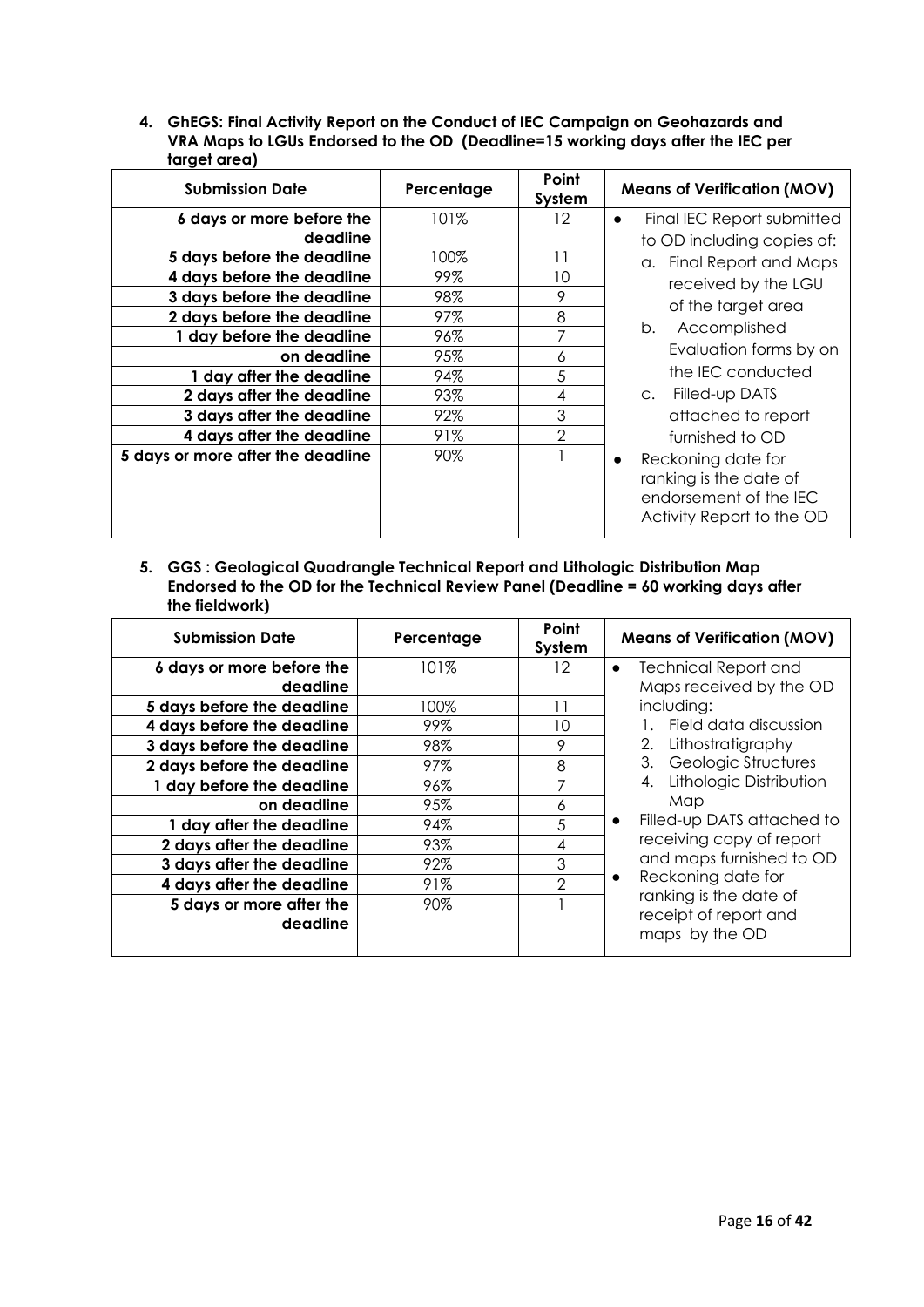**6. EGS: Mineral Resource Validation Initial Field Report Endorsed to the OD for Review by the Technical Committee on Mining Feasibility Studies (Deadline = 15 working days after the fieldwork)**

| <b>Submission Date</b>               | Percentage | Point<br>System | <b>Means of Verification (MOV)</b>                                                                                                                                                                                                              |
|--------------------------------------|------------|-----------------|-------------------------------------------------------------------------------------------------------------------------------------------------------------------------------------------------------------------------------------------------|
| 6 days before the deadline           | 101%       | 12.             | Initial Field Report with<br>$\bullet$                                                                                                                                                                                                          |
| 5 days before the deadline           | 100%       | 11              | highlights endorsed to the                                                                                                                                                                                                                      |
| 4 days before the deadline           | 99%        | 10              | OD for Review by the                                                                                                                                                                                                                            |
| 3 days before the deadline           | 98%        | 9               | <b>Technical Committee on</b>                                                                                                                                                                                                                   |
| 2 days before the deadline           | 97%        | 8               | Mining Feasibility Studies                                                                                                                                                                                                                      |
| 1 day before the deadline            | 96%        | 7               | Initial Field Report includes:<br>$\bullet$                                                                                                                                                                                                     |
| on deadline                          | 95%        | 6               | a. Activity Report                                                                                                                                                                                                                              |
| 1 day after the deadline             | 94%        | 5               | b. Preliminary Technical                                                                                                                                                                                                                        |
| 2 days after the deadline            | 93%        | 4               | Evaluation of                                                                                                                                                                                                                                   |
| 3 days after the deadline            | 92%        | 3               | <b>Exploration Data</b>                                                                                                                                                                                                                         |
| 4 days after the deadline            | 91%        | $\overline{2}$  | c. Recommendations for                                                                                                                                                                                                                          |
| 5 days or more after the<br>deadline | 90%        |                 | <b>FS</b> Technical<br>Committee<br>Filled-up DATS attached to<br>$\bullet$<br>receiving copy of report<br>furnished to OD<br>Reckoning date for<br>$\bullet$<br>ranking is the date of<br>receipt of Final Report with<br>highlights by the OD |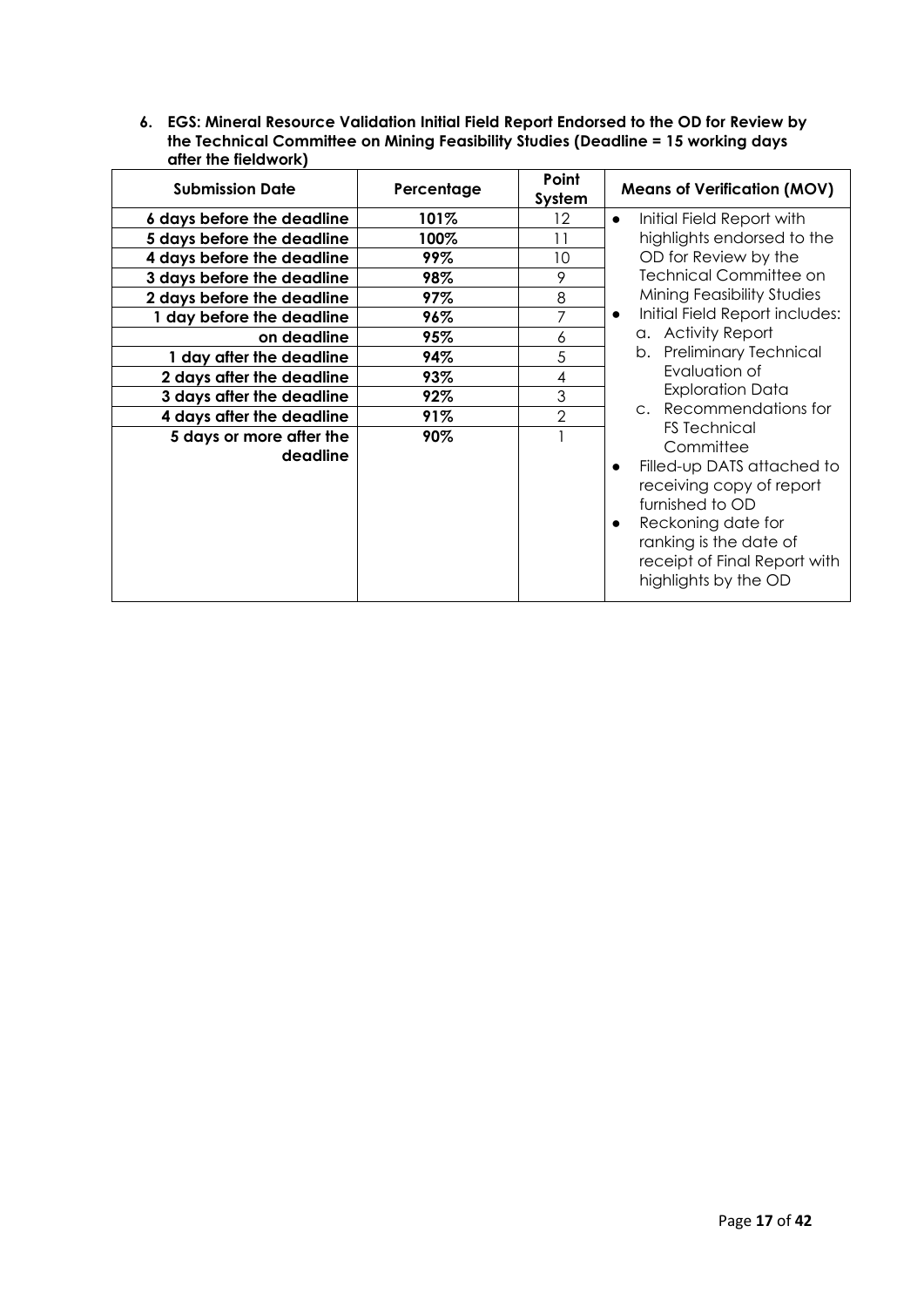## **MINING TENEMENTS MANAGEMENT DIVISION**

| <b>Sections</b>                         | <b>Enrolled Indicators</b>                                                                                                                           | Weight |
|-----------------------------------------|------------------------------------------------------------------------------------------------------------------------------------------------------|--------|
| Mining Tenement<br><b>Audit Section</b> | Regional Monitoring System<br>Audited as to Work Program<br>with Audit Reports submitted<br>within the Prescribed Deadline                           | 25%    |
| Mining Contract<br>Evaluation Section   | Evaluation Report on the<br>Declaration of Mining Project<br>Feasibility received and<br>evaluated by the Division within<br>the Prescribed Deadline | 25%    |
| Mining Permit<br>Evaluation Section     | Clearance Granted to Issue<br>Exploration Permit (EP)/Returned<br>EP Application to MGB RO<br>concerned within the<br><b>Prescribed Deadline</b>     | 25%    |
| Mining Rights<br>Management<br>Section  | National Reports of Approved<br>Mining Tenements<br>Prepared/Updated/Posted on<br>the Website within Prescribed<br>Deadline                          | 25%    |
|                                         | <b>TOTAL</b>                                                                                                                                         | 100%   |

#### **SUMMARY OF WEIGHTS PER RANKING INDICATOR**

Note: With regard to the Mineral Land Survey Section, its activities are included within the indicator covered by the Mining Permit Evaluation Section.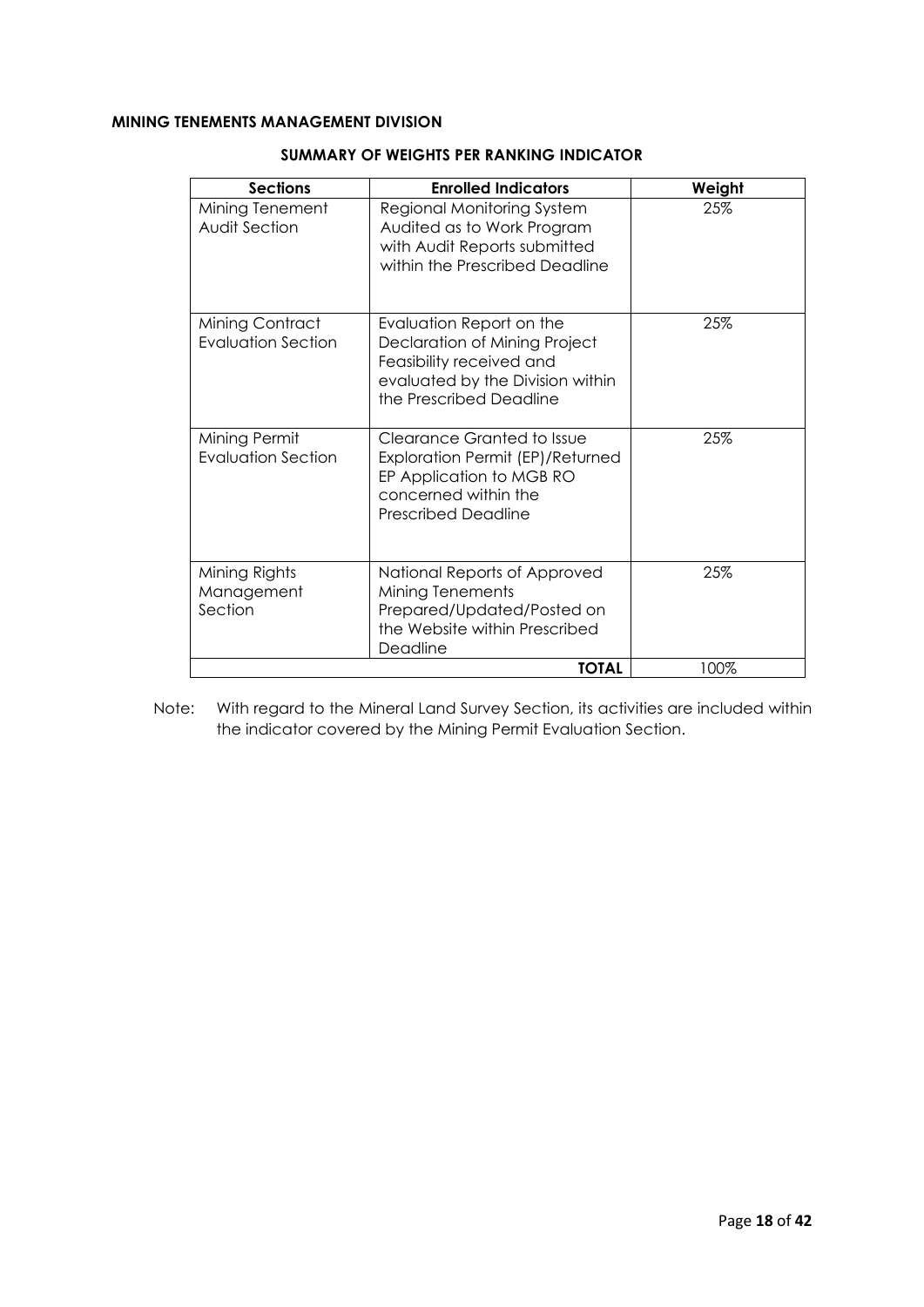| <b>Submission Date</b>            | Percentage         | <b>Points</b><br>System | <b>Means of Verification</b>                                  |
|-----------------------------------|--------------------|-------------------------|---------------------------------------------------------------|
| 6 days or more<br>before deadline | 101 % and<br>above | 12                      | Copy of submitted Audit<br>$\bullet$<br>Report (hard copy) to |
| 5 days before<br>deadline         | 100%               | $\overline{11}$         | Office<br>of<br>the<br>the<br>Director within<br>fifteen      |
| 4 days before<br>deadline         | 99%                | 10                      | (15)<br>days<br>from<br>completion of the audit;              |
| 3 days before<br>deadline         | 98%                | 9                       | Filled-out DATS<br>$\bullet$                                  |
| 2 days before<br>deadline         | 97%                | 8                       | Reckoning<br>date<br>for<br>٠                                 |
| 1 day before<br>deadline          | 96%                | 7                       | ranking is the date of<br>receipt of the Report by            |
| On deadline                       | 95%                | 6                       | Office<br>the<br>Οf<br>the                                    |
| 1 day after deadline              | 94%                | 5                       | <b>Director</b>                                               |
| 2 days after<br>deadline          | 93%                | 4                       |                                                               |
| 3 days after<br>deadline          | 92%                | 3                       |                                                               |
| 4 days after<br>deadline          | 91%                | 2                       |                                                               |
| 5 days or more after<br>deadline  | 90%                |                         |                                                               |

## **1. Regional Monitoring System Audited as to Work Program with Audit Reports submitted within the Prescribed Deadline**

#### **2. Evaluation Report on the Declaration of Mining Project Feasibility received and evaluated by the Division within the Prescribed Deadline**

| <b>Submission Date</b>           | Percentage     | Point          | <b>Means of Verification</b>                                                                                     |
|----------------------------------|----------------|----------------|------------------------------------------------------------------------------------------------------------------|
|                                  |                | System         |                                                                                                                  |
| 3 days or more                   | 101% and above | $12 \,$        | Copy of<br>$\bullet$                                                                                             |
| before deadline                  |                |                | Memorandum to                                                                                                    |
| 2 days before                    | 99%            | 10             | MGB RO                                                                                                           |
| deadline                         |                |                | concerned /                                                                                                      |
| 1 day before                     | 97%            | 8              | Letter to                                                                                                        |
| deadline                         |                |                | Proponent,                                                                                                       |
| on deadline                      | 95%            | 6              | forwarded to the                                                                                                 |
| 1 day after deadline             | 94%            | 5              | Office of the<br>Director within                                                                                 |
| 2 days after deadline            | 93%            | 4              | seven (7) days                                                                                                   |
| 3 days after deadline            | 92%            | 3              | from receipt by                                                                                                  |
| 4 days after deadline            | 91%            | $\overline{2}$ | the Division;                                                                                                    |
| 5 days or more after<br>deadline | 90%            |                | Filled-out DATS                                                                                                  |
|                                  |                |                | Reckoning date<br>for ranking is the<br>date of receipt of<br>the Memorandum<br>by the Office of<br>the Director |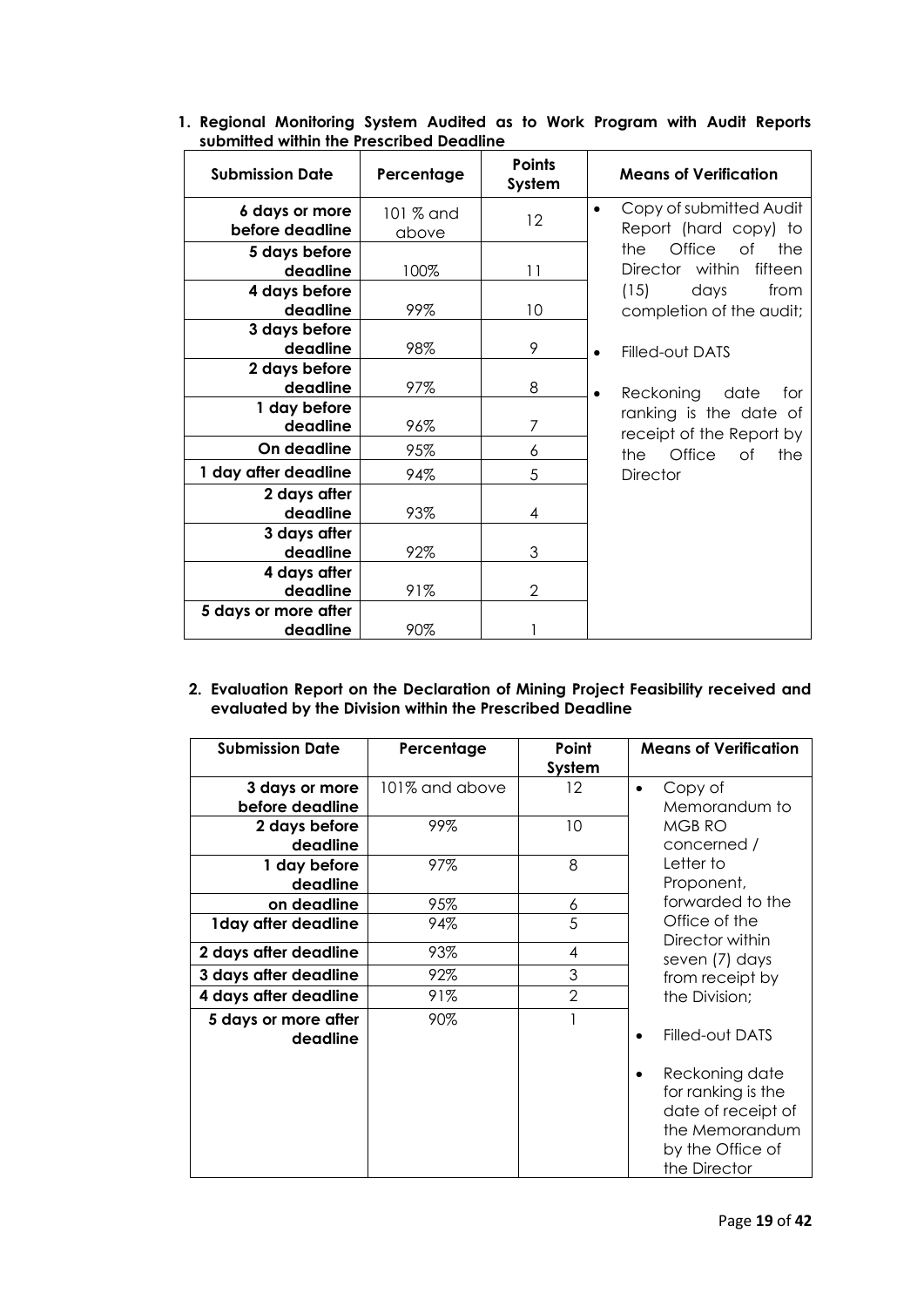| <b>Submission Date</b> | Percentage     | Point<br>System | <b>Means of Verification</b>                                                                                                        |
|------------------------|----------------|-----------------|-------------------------------------------------------------------------------------------------------------------------------------|
| 3 days or more         | 101% and above | 12              | Copy of<br>$\bullet$                                                                                                                |
| before deadline        |                |                 | Memorandum                                                                                                                          |
| 2 days before          | 99%            | 10              | to MGB RO                                                                                                                           |
| deadline               |                |                 | concerned                                                                                                                           |
| 1 day before           | 97%            | 8               | granting                                                                                                                            |
| deadline               |                |                 | Clearance to                                                                                                                        |
| on deadline            | 95%            | 6               | issue                                                                                                                               |
| 1 day after deadline   | 94%            | 5               | EP/returning<br>FP                                                                                                                  |
| 2 days after deadline  | 93%            | 4               | application,                                                                                                                        |
| 3 days after deadline  | 92%            | 3               | forwarded to                                                                                                                        |
| 4 days after deadline  | 91%            | $\overline{2}$  | the Office of                                                                                                                       |
| 5 days or more after   | 90%            | 1               | the Director                                                                                                                        |
| deadline               |                |                 | within seven<br>(7) days from<br>receipt by the<br>Division;                                                                        |
|                        |                |                 | Filled-out DATS                                                                                                                     |
|                        |                |                 | Reckoning<br>$\bullet$<br>date for<br>ranking is the<br>date of<br>receipt of the<br>Memorandum<br>by the Office<br>of the Director |

### **3. Clearance Granted to Issue Exploration Permit (EP)/Returned EP Application to MGB RO concerned within the Prescribed Deadline**

#### **4. National Reports of Approved Mining Tenements Prepared/Updated/Posted on the Website within Prescribed Deadline**

| <b>Submission Date</b>            | Percentage         | <b>Points</b><br>System | <b>Means of Verification</b>                                   |
|-----------------------------------|--------------------|-------------------------|----------------------------------------------------------------|
| 6 days or more<br>before deadline | 101 % and<br>above | 12                      | Copy of<br>$\bullet$<br>prepared/updated/posted                |
| 5 days before<br>deadline         | 100%               | 11                      | National Reports (hard<br>copy) submitted to the               |
| 4 days before<br>deadline         | 99%                | 10                      | Office of the Director every<br>25 <sup>th</sup> of the month; |
| 3 days before<br>deadline         | 98%                | 9                       | Filled-out DATS<br>$\bullet$                                   |
| 2 days before<br>deadline         | 97%                | 8                       | Reckoning date for ranking<br>$\bullet$                        |
| 1 day before<br>deadline          | 96%                |                         | is the date of receipt of the<br>Report by the Office of the   |
| On deadline                       | 95%                | 6                       | Director                                                       |
| 1 day after<br>deadline           | 94%                | 5                       |                                                                |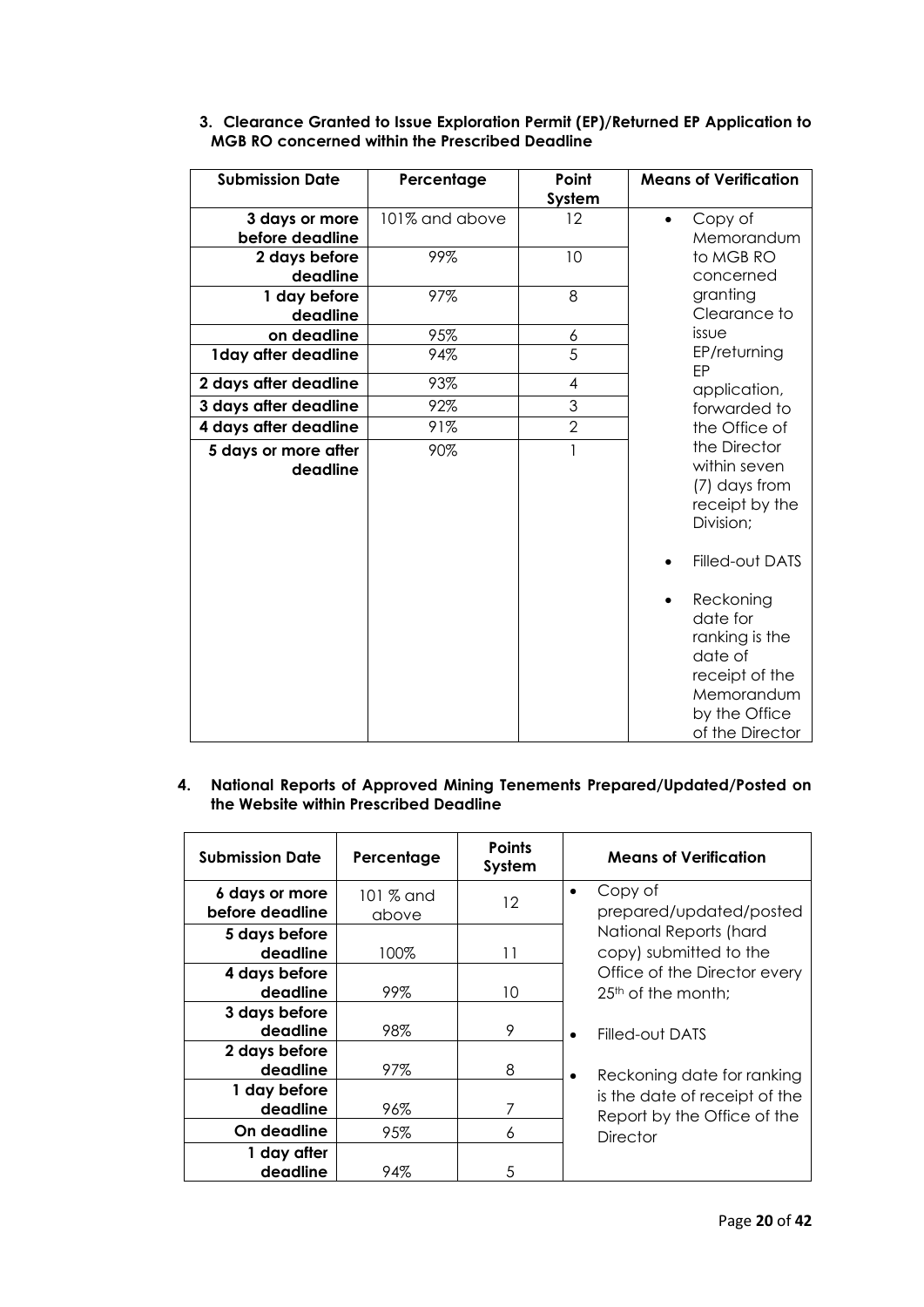| 2 days after   |     |   |
|----------------|-----|---|
| deadline       | 93% |   |
| 3 days after   |     |   |
| deadline       | 92% | ર |
| 4 days after   |     |   |
| deadline       | 91% | ⌒ |
| 5 days or more |     |   |
| after deadline | 90% |   |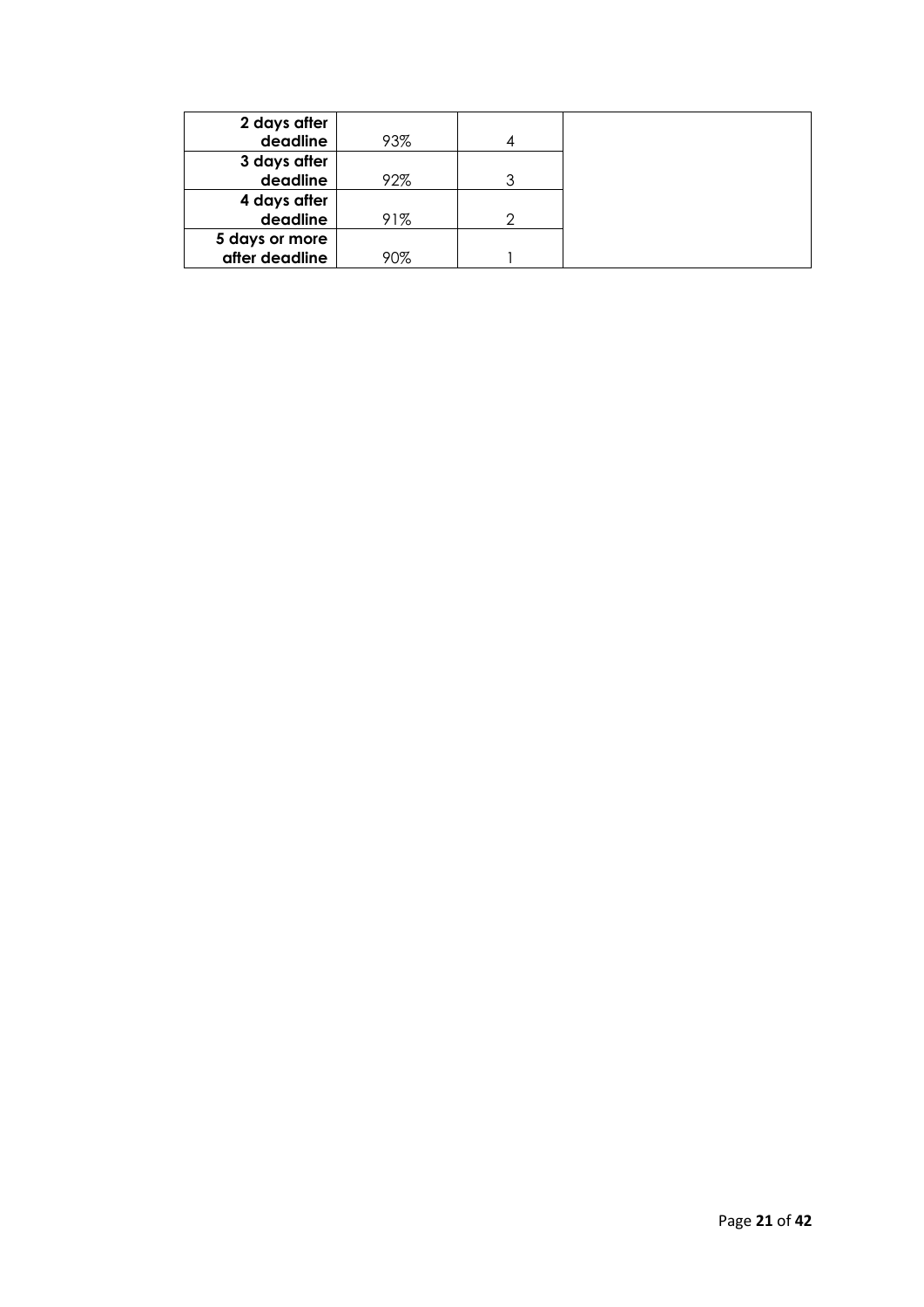### **MINE SAFETY, ENVIRONMENT AND SOCIAL DEVELOPMENT DIVISION**

| <b>Sections</b>                                                | <b>Enrolled</b><br><b>Indicators</b>                                                                                                                                                                                                             | Weight |
|----------------------------------------------------------------|--------------------------------------------------------------------------------------------------------------------------------------------------------------------------------------------------------------------------------------------------|--------|
| <b>MSHS</b><br>SDS<br><b>MEAS</b><br><b>MRS</b><br><b>MEMS</b> | Regional Monitoring System and Mining Rights Audited<br>as to Safety and Health, Environment and Social<br>Programs with Reports submitted to Office of the<br>Director (OD) within 15 days after the Virtual Audit                              | 25%    |
| <b>MRS</b>                                                     | Final Mine Rehabilitation and/or Decommissioning Plan<br>(FMR/DP) Implementation Audit Report endorsed to<br>Contingent Liability and Rehabilitation Fund Steering<br>Committee (CLRFSC) for signature within 15 days after<br>the Virtual Audit | 25%    |
| <b>MEMS</b>                                                    | Evaluation Report of the Proposed EPEP and FMR/DP<br>submitted to CLRFSC seven (7) days upon receipt by<br>the Mine Environmental Management Section -<br>(MSESDD)                                                                               | 20%    |
| <b>MEAS</b>                                                    | Environmental Work Programs (EWPs) Evaluated and<br>Endorsed with Reports Submitted to Mining Tenements<br>Management Division (MTMD) within the prescribed<br>period (5 days upon receipt by the Mine Environmental<br>Audit Section)           | 15%    |
| <b>MSHS</b><br>SDS<br><b>MEAS</b><br><b>MRS</b><br><b>MEMS</b> | Consolidated SHES Database - SHP; EPEP/FMR/DP; and<br>SDMP (quarterly) and MWTF and MFP/NGP (every 2nd<br>and 4th quarter) submitted to the Office of the Director<br>15 days after each quarter                                                 | 15%    |
|                                                                | <b>TOTAL</b>                                                                                                                                                                                                                                     | 100    |

#### **SUMMARY OF WEIGHTS PER RANKING INDICATOR**

MSHS – Mine Safety and Health Section

SDS – Social Development Section

MEAS – Mine Environmental Audit Section

MRS – Mine Rehabilitation Section

MEMS – Mine Environmental Management Section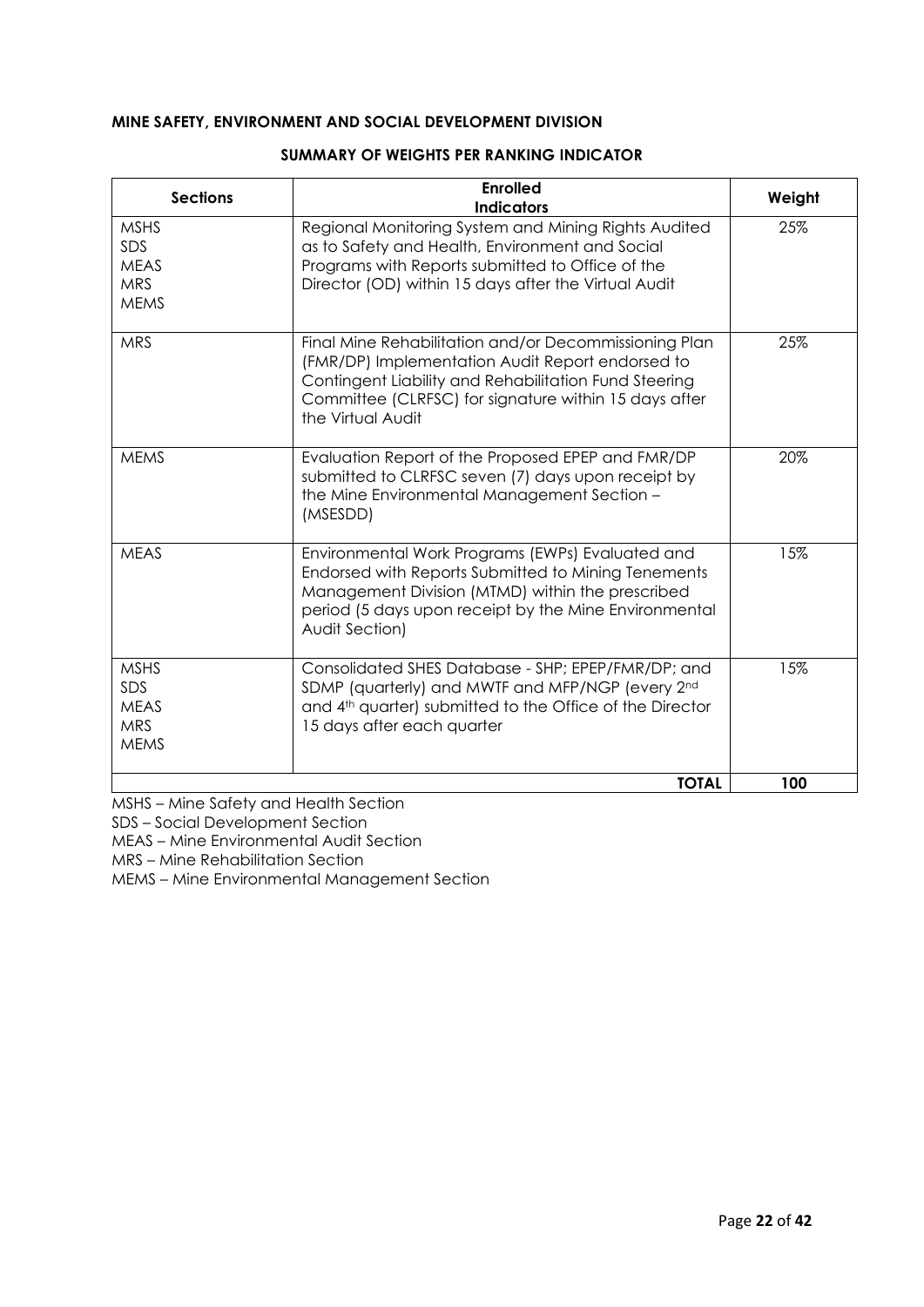**1. Regional Monitoring System and Mining Rights Audited as to Safety and Health, Environment and Social Programs with Reports submitted to Office of the Director (OD) within 15 days after the Virtual Audit**

| <b>Submission Date</b>            | Percentage         | <b>Points</b><br>System | <b>Means of Verification</b>                                                     |
|-----------------------------------|--------------------|-------------------------|----------------------------------------------------------------------------------|
| 6 days or more<br>before deadline | 101 % and<br>above | 12                      | - Copy of Submitted Reports (hard<br>copy) to the Office of the Director         |
| 5 days before<br>deadline         | 100%               | 11                      | - Filled-up DATS<br>- Ranking is the percentage of<br>submission on the deadline |
| 4 days before<br>deadline         | 99%                | 10                      |                                                                                  |
| 3 days before<br>deadline         | 98%                | 9                       |                                                                                  |
| 2 days before<br>deadline         | 97%                | 8                       |                                                                                  |
| 1 day before<br>deadline          | 96%                | 7                       | Note: Only for Virtual Audit                                                     |
| On deadline                       | 95%                | 6                       |                                                                                  |
| 1 day after deadline              | 94%                | 5                       |                                                                                  |
| 2 days after<br>deadline          | 93%                | 4                       |                                                                                  |
| 3 days after<br>deadline          | 92%                | 3                       |                                                                                  |
| 4 days after<br>deadline          | 91%                | $\overline{2}$          |                                                                                  |
| 5 days or more after<br>deadline  | 90%                |                         |                                                                                  |

**2. Environmental Work Programs (EWPs) Evaluated and Endorsed with Reports Submitted to Mining Tenements Management Division (MTMD) within the prescribed period (5 days upon receipt by the Mine Environmental Audit Section)**

| <b>Submission Date</b>            | Percentage     | Point<br>System | <b>Means of Verification</b>           |
|-----------------------------------|----------------|-----------------|----------------------------------------|
| 3 days or more<br>before deadline | 101% and above | 12              | Copy of<br>submitted                   |
| 2 days before<br>deadline         | 99%            | 10              | evaluation reports<br>(hard/soft copy) |
| 1 day before<br>deadline          | 97%            | 8               | of the EWP to the<br><b>MTMD</b>       |
| on deadline                       | 95%            | 6               | Filled-out DATS<br>٠                   |
| 1 day after deadline              | 94%            | 5               | Ranking is the<br>$\bullet$            |
| 2 days after deadline             | 93%            | 4               | percentage of                          |
| 3 days after deadline             | 92%            | 3               | submission on the                      |
| 4 days after deadline             | 91%            | $\overline{2}$  | deadline                               |
| 5 days or more after<br>deadline  | 90%            |                 |                                        |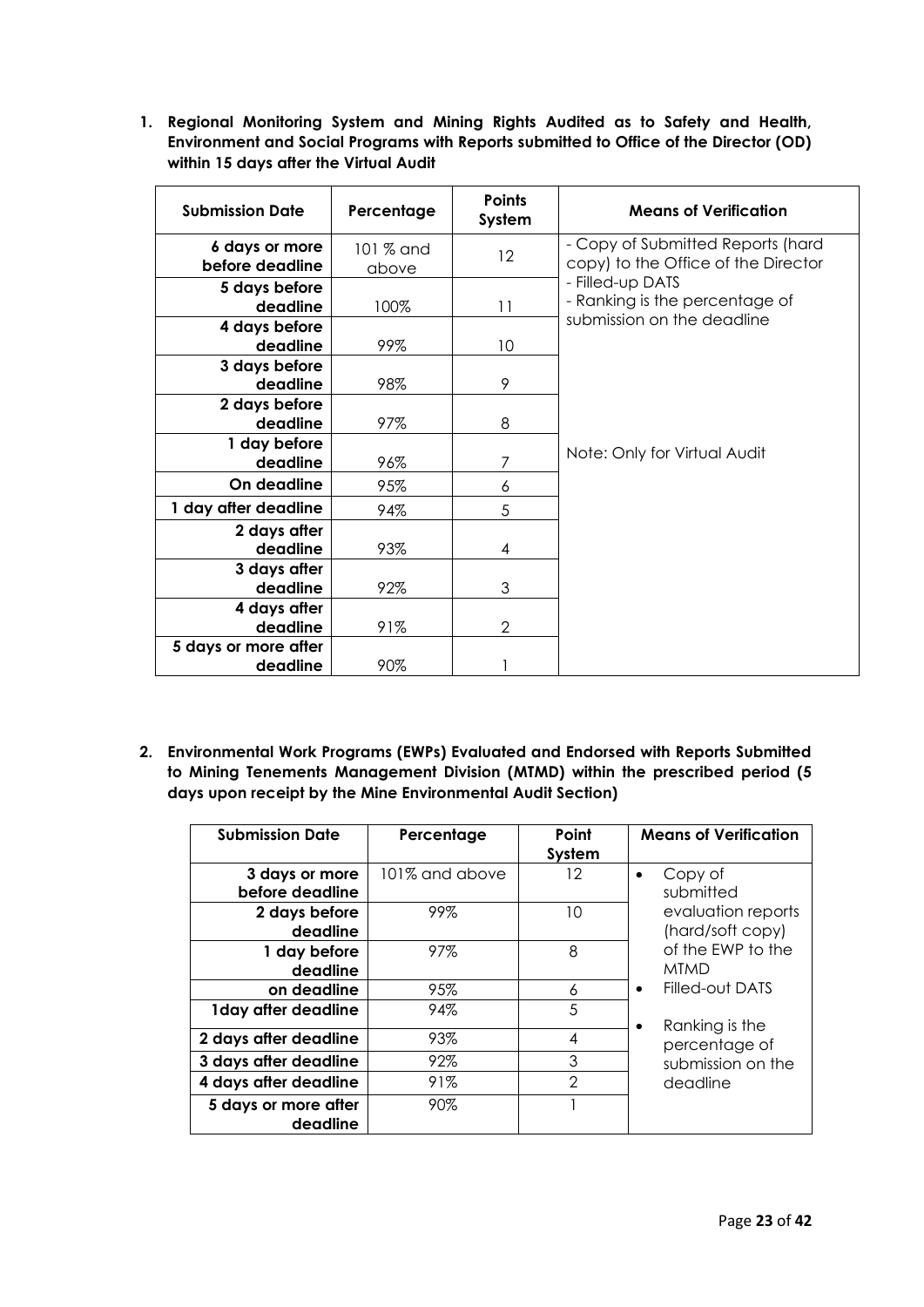**3. Final Mine Rehabilitation and/or Decommissioning Plan (FMR/DP) Implementation Audit Report endorsed to Contingent Liability and Rehabilitation Fund Steering Committee (CLRFSC) for signature within 15 days after the Virtual Audit**

| <b>Submission Date</b>            | Percentage         | <b>Points</b><br>System | <b>Means of Verification</b>                                   |
|-----------------------------------|--------------------|-------------------------|----------------------------------------------------------------|
| 6 days or more before<br>deadline | 101 % and<br>above | 12                      | - Copy of Submitted Reports (hard<br>copy) to the CLRFSC Chair |
| 5 days before deadline            | 100%               | 11                      | - Filled-up DATS                                               |
| 4 days before deadline            | 99%                | 10                      | - Ranking is the percentage of<br>submission on the deadline   |
| 3 days before deadline            | 98%                | 9                       |                                                                |
| 2 days before deadline            | 97%                | 8                       |                                                                |
| 1 day before deadline             | 96%                | 7                       |                                                                |
| On deadline                       | 95%                | 6                       |                                                                |
| 1 day after deadline              | 94%                | 5                       |                                                                |
| 2 days after deadline             | 93%                | 4                       | Note: Only for Virtual Audit                                   |
| 3 days after deadline             | 92%                | 3                       |                                                                |
| 4 days after deadline             | 91%                | $\overline{2}$          |                                                                |
| 5 days or more after<br>deadline  | 90%                |                         |                                                                |

**4. Evaluation Report of the Proposed EPEP and FMR/DP submitted to CLRFSC seven (7) days upon receipt by the Mine Environmental Management Section** 

| <b>Submission Date</b>               | Percentage      | <b>Points</b><br>System | <b>Means of Verification</b>                              |
|--------------------------------------|-----------------|-------------------------|-----------------------------------------------------------|
| 3 days or more before<br>deadline    | 101 % and above | 12                      | - Copy of Evaluation Report<br>using Procedural Checklist |
| 2 days before deadline               | 99%             | 10                      | Form (hard copy) and submitted to                         |
| 1 day before deadline                | 97%             | 8                       | the CLRFSC<br>- Filled-up DATS                            |
| On deadline                          | 95%             | 6                       | - Ranking is the percentage of                            |
| 1 day after deadline                 | 94%             | 5                       | submission on the deadline                                |
| 2 days after deadline                | 93%             | 4                       |                                                           |
| 3 days after deadline                | 92%             | 3                       |                                                           |
| 4 days after the deadline            | 91%             | $\mathcal{P}$           |                                                           |
| 5 days or more after the<br>deadline | 90%             |                         |                                                           |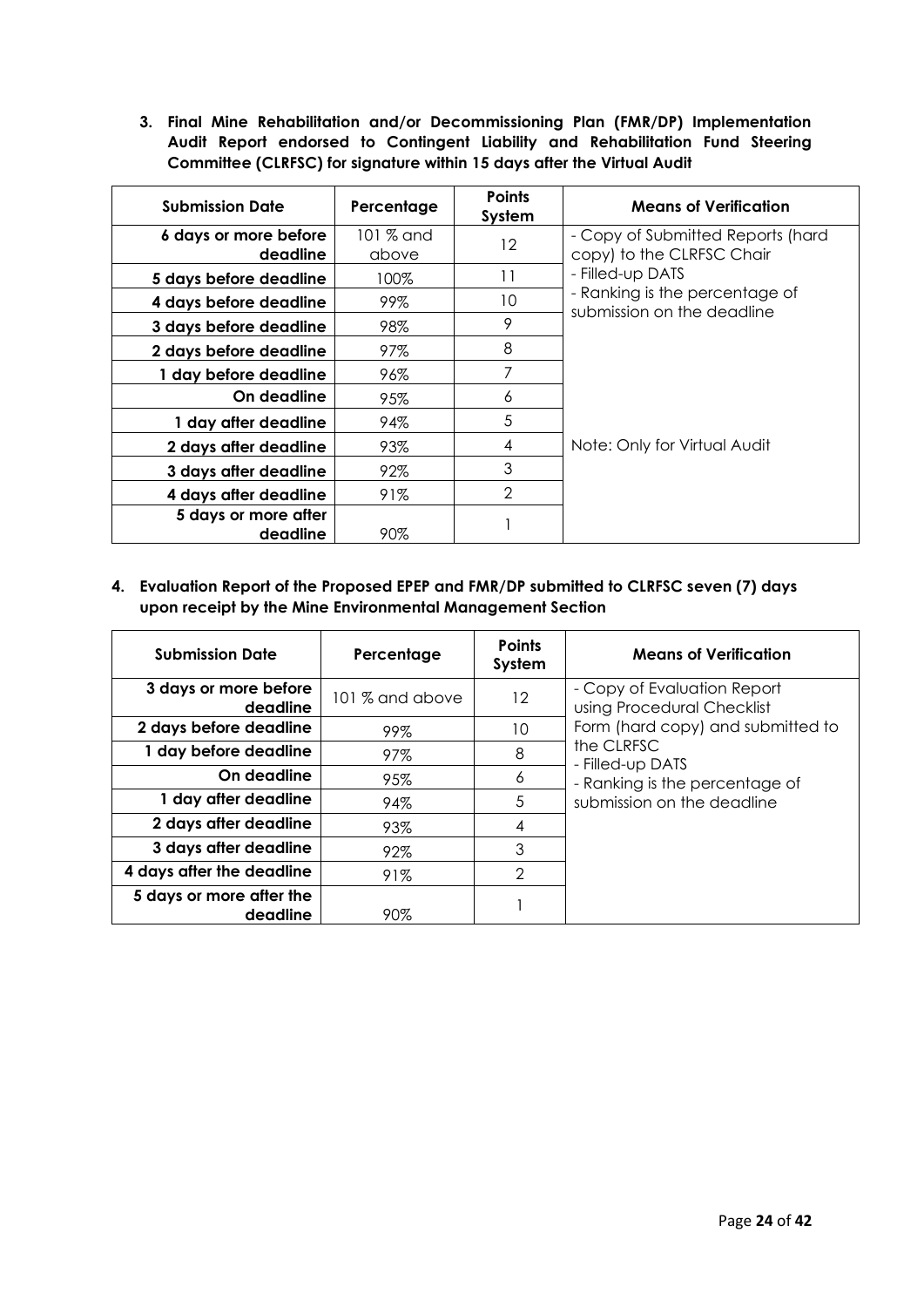**5. Consolidated SHES Database - SHP; EPEP/FMR/DP; and SDMP (quarterly) and MWTF and MFP/NGP (every 2nd and 4th quarter) submitted to the Office of the Director 15 days after each quarter**

| <b>Submission Date</b>            | Percentage      | <b>Points</b><br>System | <b>Means of Verification</b>                                          |
|-----------------------------------|-----------------|-------------------------|-----------------------------------------------------------------------|
| 6 days or more before<br>deadline | 101 % and above | $12 \,$                 | - Submitted Consolidated SHES<br>database Report to the Office of the |
| 5 days before deadline            | 100%            | 11                      | Director (OD).                                                        |
| 4 days before deadline            | 99%             | 10                      | - Filled-up DATS<br>- Reckoning date for ranking is the               |
| 3 days before deadline            | 98%             | 9                       | date of receipt by the OD.                                            |
| 2 days before deadline            | 97%             | 8                       |                                                                       |
| 1 day before deadline             | 96%             | 7                       |                                                                       |
| On deadline                       | 95%             | 6                       |                                                                       |
| 1 day after deadline              | 94%             | 5                       |                                                                       |
| 2 days after deadline             | 93%             | 4                       |                                                                       |
| 3 days after deadline             | 92%             | 3                       |                                                                       |
| 4 days after deadline             | 91%             | $\mathcal{P}$           |                                                                       |
| 5 days or more after<br>deadline  | 90%             |                         |                                                                       |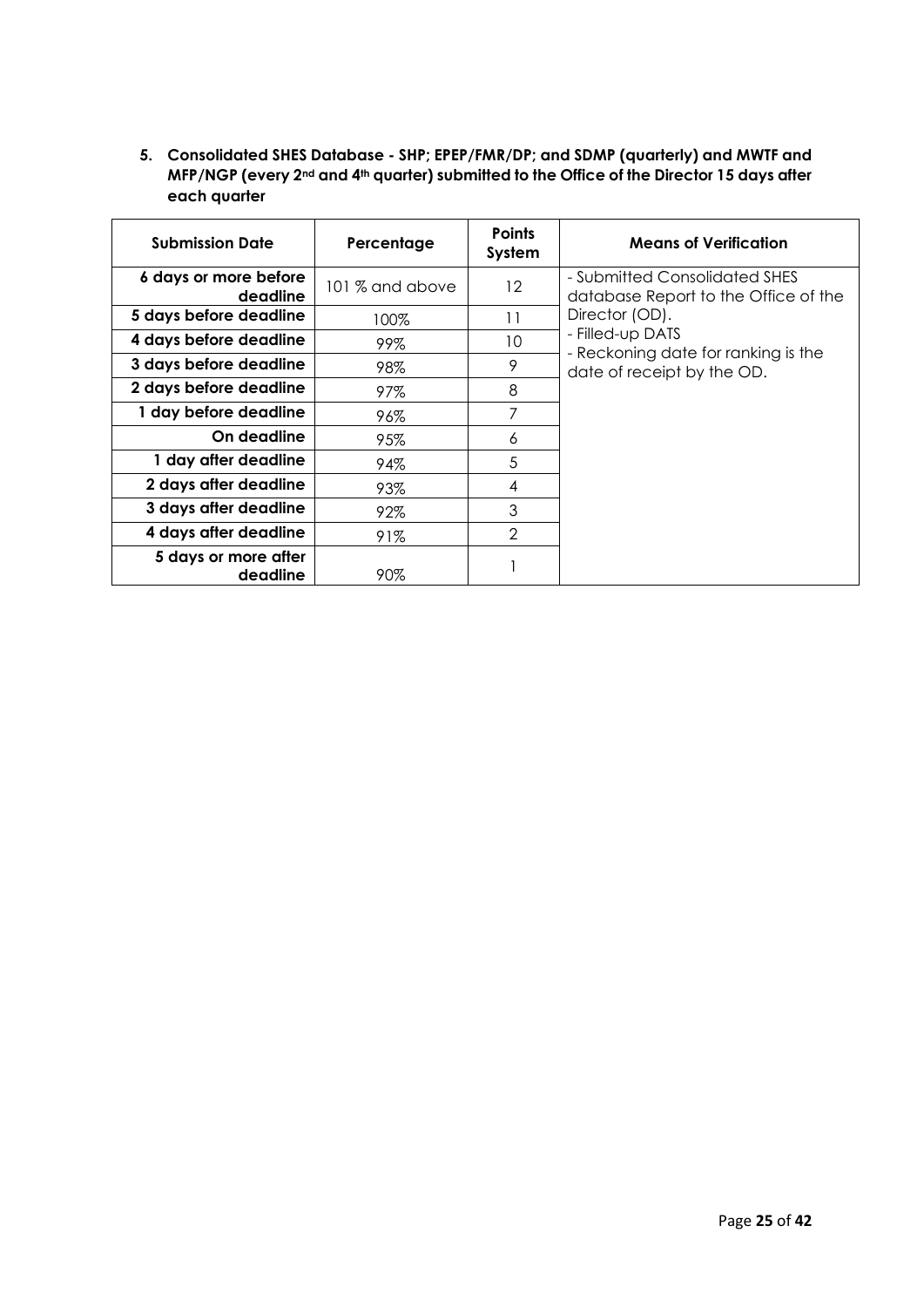### **MINING TECHNOLOGY DIVISION**

#### **SUMMARY OF WEIGHTS PER RANKING INDICATOR**

| <b>Section</b> | <b>Enrolled Indicator</b>                                                                                                                                                                                               | Weight |
|----------------|-------------------------------------------------------------------------------------------------------------------------------------------------------------------------------------------------------------------------|--------|
| <b>SSMDS</b>   | Minahang Bayan (MB) Proposal Endorsed by MGB ROs for<br>Initial Review Clearance that were evaluated with<br>corresponding Report of Evaluation submitted to<br>OAD/OD with 5.5 days from receipts from OD respectively | 20%    |
|                | Minahang Bayan (MB) Proposal Endorsed by MGB ROs for<br>Final Review Clearance that were evaluated with<br>corresponding Report of Evaluation submitted to<br>OAD/OD 16 days from receipts from OD respectively         | 20%    |
| <b>MEES</b>    | Investigation Conducted of Alleged Illegal Mining Activity<br>with Report submitted to OAD/OD with 16 days from<br>receipt of instruction from OD                                                                       | 20%    |
| <b>MRIS</b>    | Annual Evaluation Report on Philippine Mineral Resources<br>and Reserves based on Annual submission of Mining<br>Companies submitted to OAD/OD until December 15,<br>2020                                               | 20%    |
| <b>MTDS</b>    | Research Study through Literature Review with Report<br>submitted to OAD/OD within 15 days from MGB RO's<br>completed submission of inputs/data per instruction from<br>OD                                              | 20%    |
|                | TOTAL                                                                                                                                                                                                                   | 100%   |

## **1.** *Minahang Bayan* **(MB) Proposal Endorsed by MGBROs for Initial and Final Review Clearance that were evaluated with corresponding Report of Evaluation.**

| <b>Submission Date</b>           | Percentage | Point<br>System | <b>Means of Verification (MOV)</b>                                                                                                                          |  |
|----------------------------------|------------|-----------------|-------------------------------------------------------------------------------------------------------------------------------------------------------------|--|
| 3 days or more before            |            |                 | 1) MB proposal received from                                                                                                                                |  |
| deadline                         | 101%       | 12              | OD evaluated for Initial Review                                                                                                                             |  |
| 2 days before deadline           | 99%        | 10              | and submitted with Report of                                                                                                                                |  |
| 1 day before deadline            | 97%        | 8               | Evaluation to OAD/OD within five<br>$(5)$ and a half $(0.5)$ days                                                                                           |  |
| on deadline                      | 95%        | 6               | 2) Evaluation Report received by                                                                                                                            |  |
| 1 day after deadline             | 94%        | 5               | the OAD/OD                                                                                                                                                  |  |
| 2 days after deadline            | 93%        | 4               | 3) Filled-out DATS                                                                                                                                          |  |
| 3 days after deadline            | 92%        | 3               | 4) Area Status and DATS from<br><b>MTMD</b>                                                                                                                 |  |
| 4 days after deadline            | 91%        | $\overline{2}$  |                                                                                                                                                             |  |
| 5 days or more after<br>deadline | 90%        |                 | Note:<br>The processing time only applies<br>to activities within the control of<br>MTD.<br>Reckoning date for ranking is the<br>date of receipt by the OD. |  |
|                                  |            |                 | <b>MB Initial Review Clearance</b><br>Process requires Area Status<br>Request from MTMD.                                                                    |  |

• **Evaluation for Initial Review Clearance**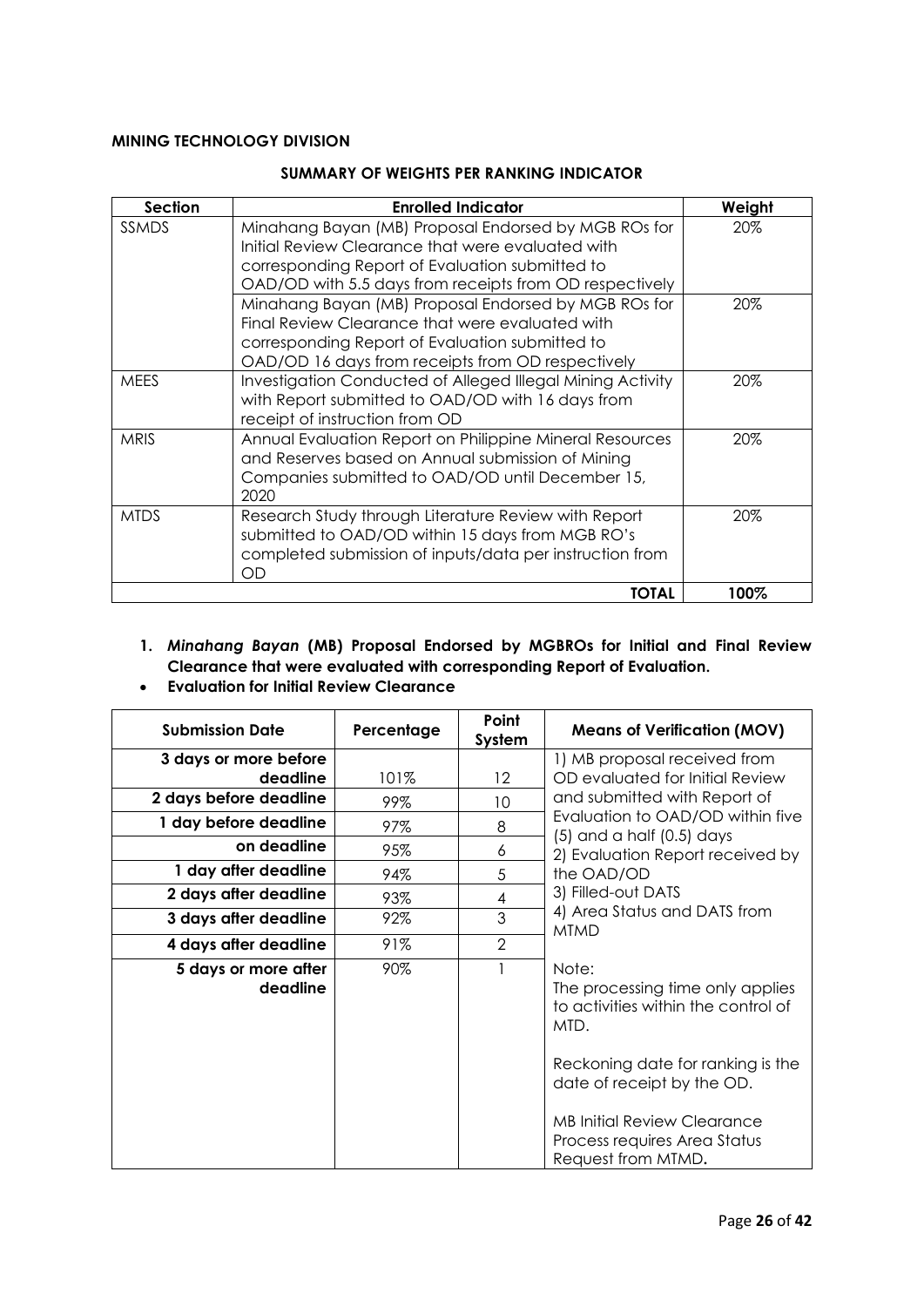| <b>Submission Date</b>           | Percentage | Point<br>System | <b>Means of Verification (MOV)</b>      |
|----------------------------------|------------|-----------------|-----------------------------------------|
| 6 days or more before            | 101%       | 12              | 1) MB proposal received from            |
| deadline                         |            |                 | OD evaluated for final review           |
| 5 days before deadline           | 100%       | 11              | and submitted with Report of            |
| 4 days before deadline           | 99%        | 10              | Evaluation within 16 days to<br>OAD/OD. |
| 3 days before deadline           | 98%        | 9               | 2) Evaluation Report received by        |
| 2 days before deadline           | 97%        | 8               | the OAD/OD                              |
| 1 day before deadline            | 96%        | 7               | 3) Filled out DATS                      |
| on deadline                      | 95%        | 6               | Note:                                   |
| 1 day after deadline             | 94%        | 5               | The processing time only applies        |
| 2 days after deadline            | 93%        | 4               | to activities within the control of     |
| 3 days after deadline            | 92%        | 3               | MTD                                     |
| 4 days after deadline            | 91%        | $\overline{2}$  | Reckoning date for ranking is           |
| 5 days or more after<br>deadline | 90%        |                 | the date of receipt by the OD.          |

# **2. Investigation Conducted of Alleged Illegal Mining Activity**

| <b>Submission Date</b> | Percentage | Point<br>System | <b>Means of Verification (MOV)</b>                       |
|------------------------|------------|-----------------|----------------------------------------------------------|
| 6 days or more before  | 101%       | 12              | 1) Report submitted to OAD/OD                            |
| deadline               |            |                 | within 16 days from receipt of                           |
| 5 days before deadline | 100%       | 11              | instruction for conduct of                               |
| 4 days before deadline | 99%        | 10              | investigation from OD<br>2) Filled out DATS              |
| 3 days before deadline | 98%        | 9               | 3) Documents receive from OD                             |
| 2 days before deadline | 97%        | 8               | with instruction to conduct                              |
| 1 before deadline day  | 96%        | 7               | investigation.                                           |
| on deadline            | 95%        | 6               | 4) Travel authority<br>5) Investigation Report submitted |
| 1 day after deadline   | 94%        | 5               | to OAD/OD                                                |
| 2 days after deadline  | 93%        | 4               |                                                          |
| 3 days after deadline  | 92%        | 3               | Note: The processing time only                           |
| 4 days after deadline  | 91%        | $\overline{2}$  | applies to activities within the<br>control of MTD       |
| 5 days or more after   | 90%        |                 |                                                          |
| deadline               |            |                 | Reckoning date for ranking is                            |
|                        |            |                 | the date of receipt by the OD.                           |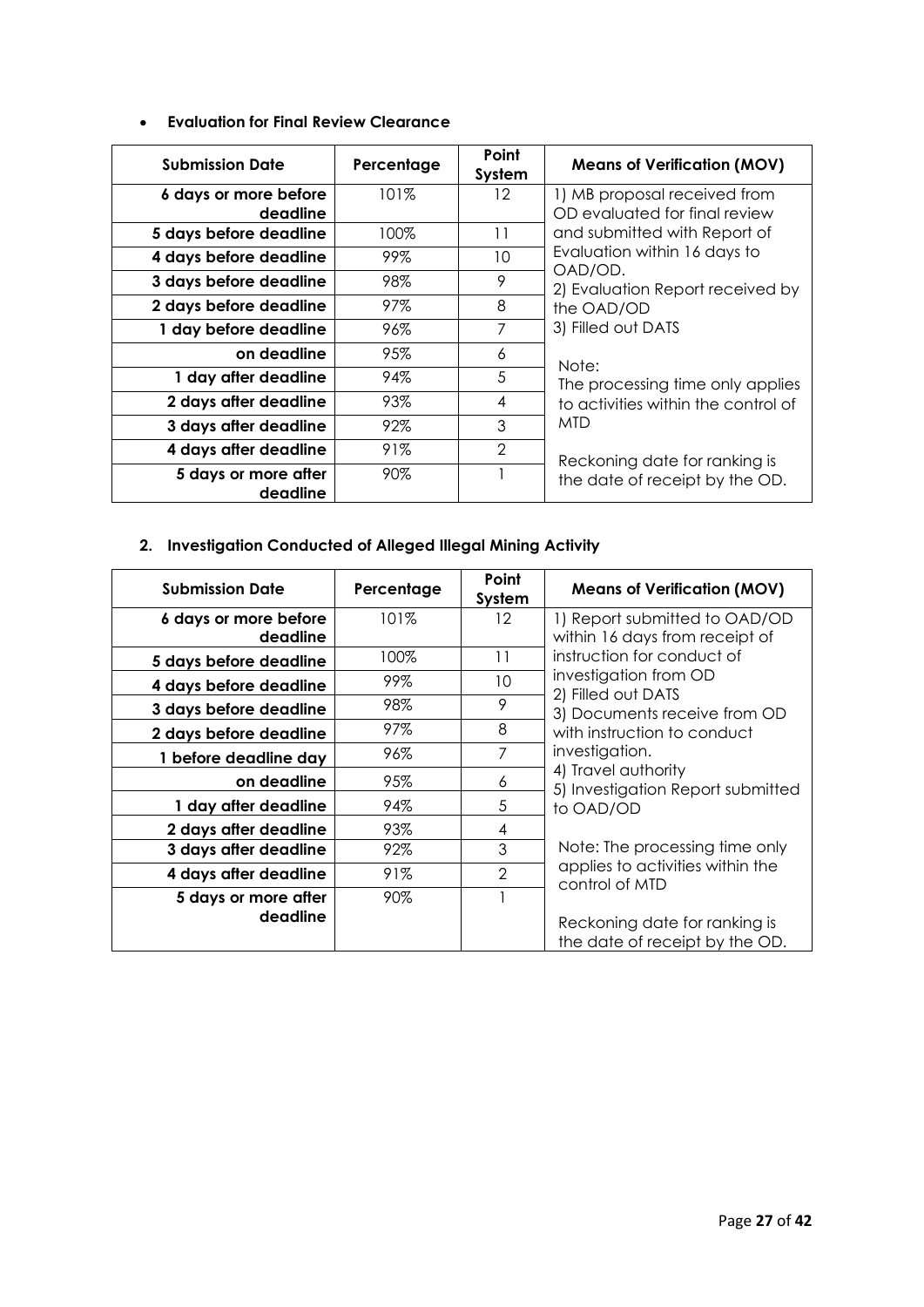| <b>Submission Date</b>           | Percentage | Point<br>System | <b>Means of Verification (MOV)</b>              |
|----------------------------------|------------|-----------------|-------------------------------------------------|
| 6 days or more before            |            |                 | 1) Research Study Report submitted              |
| deadline                         | 101%       | $12 \,$         | to OAD/OD within 15 days from MGB               |
| 5 days before deadline           | 100%       | 11              | RO's submission of inputs/data. Cut-            |
| 4 days before deadline           | 99%        | 10              | off is 30 days from instruction of OD to<br>ROs |
| 3 days before deadline           | 98%        | 9               | 2) Filled-up DATS                               |
| 2 days before deadline           | 97%        | 8               |                                                 |
| 1 day before deadline            | 96%        |                 |                                                 |
| on deadline                      | 95%        | 6               | Note: Reckoning date for ranking is             |
| 1 day after deadline             | 94%        | 5               | the date of receipt by the OD.                  |
| 2 days after deadline            | 93%        | 4               |                                                 |
| 3 days after deadline            | 92%        | 3               |                                                 |
| 4 days after deadline            | 91%        | $\mathfrak{D}$  |                                                 |
| 5 days or more after<br>deadline | 90%        |                 |                                                 |

## **3. Research Study through Literature Review on Tailings Storage Facility**

## **4. Annual Evaluation Report on Philippine Mineral Resources and Reserves based on Annual submission of Mining Companies**

| <b>Submission Date</b> | Percentage | Point<br>System | <b>Means of Verification (MOV)</b>                                     |
|------------------------|------------|-----------------|------------------------------------------------------------------------|
| 6 days or more before  |            |                 | 1) Annual Evaluation Report on                                         |
| deadline               | 101%       | $12 \,$         | Philippine Mineral Resources and                                       |
| 5 days before deadline | 100%       | 11              | Reserves submitted to OAD/OD on                                        |
| 4 days before deadline | 99%        | 10              | December 15, 2020<br>2) Filled-up DATS                                 |
| 3 days before deadline | 98%        | 9               |                                                                        |
| 2 days before deadline | 97%        | 8               | Note:                                                                  |
| 1 day before deadline  | 96%        | 7               | For all Mineral Resources and Reserves                                 |
| on deadline            | 95%        | 6               | <b>Report by Mining Companies</b><br>received on or before December 1, |
| 1 day after deadline   | 94%        | 5               | 2020.                                                                  |
| 2 days after deadline  | 93%        | 4               |                                                                        |
| 3 days after deadline  | 92%        | 3               | Reckoning date for ranking is the date<br>of receipt by the OD.        |
| 4 days after deadline  | 91%        | $\overline{2}$  |                                                                        |
| 5 days or more after   | 90%        |                 |                                                                        |
| deadline               |            |                 |                                                                        |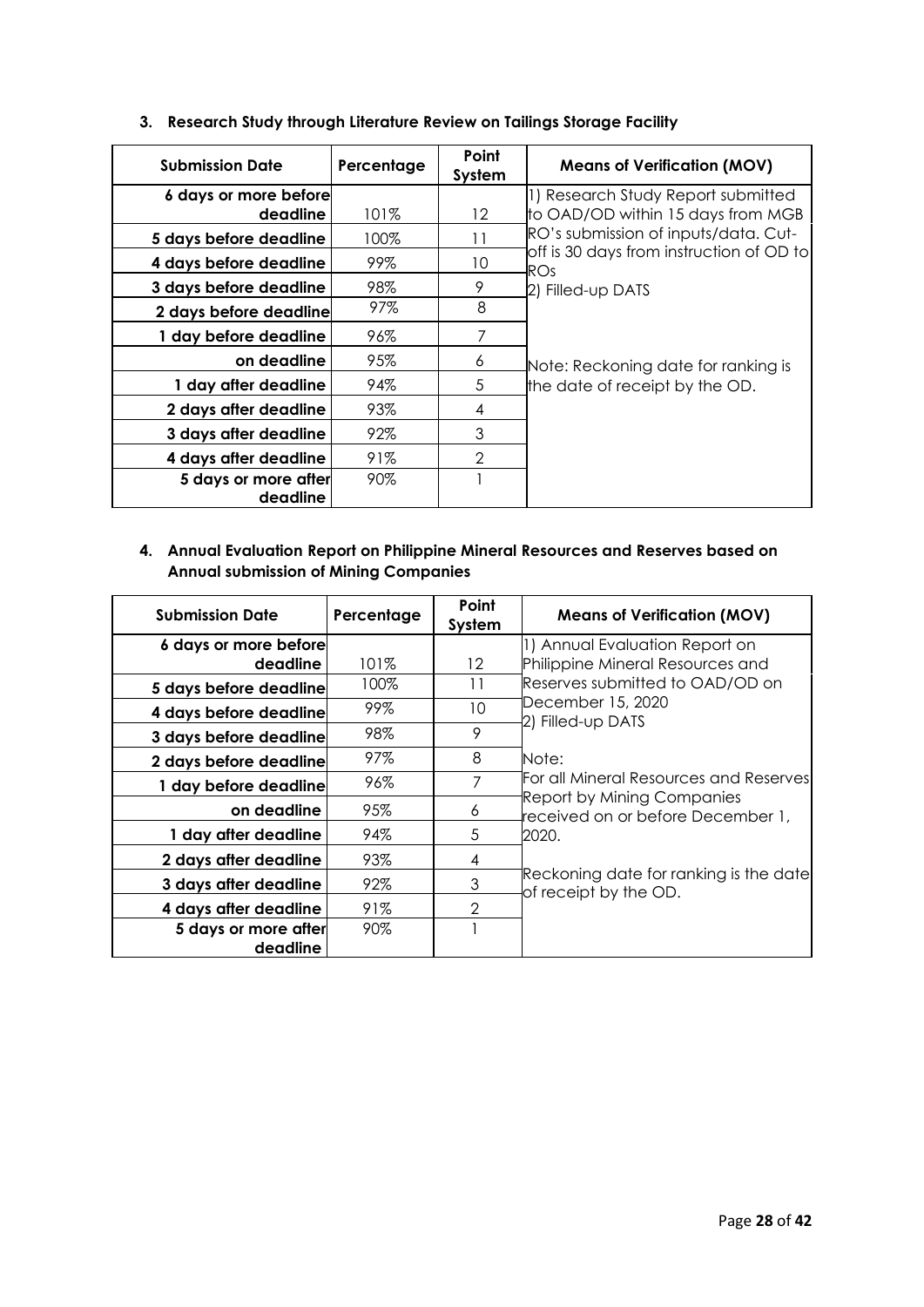## **MARINE GEOLOGICAL SURVEY DIVISION**

| <b>Section</b>                                               | <b>Enrolled Indicator</b>                                                                                                                                                                                                                                                                                                                                                                          | Weight |
|--------------------------------------------------------------|----------------------------------------------------------------------------------------------------------------------------------------------------------------------------------------------------------------------------------------------------------------------------------------------------------------------------------------------------------------------------------------------------|--------|
| Coastal and<br>Offshore<br>Geological<br>Survey<br>Section   | Coastal Vulnerability Assessment Report to be submitted<br>15 working days upon arrival from fieldwork                                                                                                                                                                                                                                                                                             | 20%    |
| Marine<br>Mineral<br>Exploration<br>Section                  | Initial Reports on the Geologic Studies and Mineral<br>Exploration of Philippine Rise and/or of Celebes Sea<br>submitted within 20 working days upon arrival from each<br>exploration or fieldwork                                                                                                                                                                                                 | 20%    |
| Marine<br>Geological<br>Information<br>Management<br>Section | Maps for the Coastal Vulnerability Assessment Report to<br>be submitted 15 working days after each visit/fieldwork<br>and maps for the Initial Reports under the "Geologic<br>Studies and Mineral Exploration of Philippine Rise and<br>Celebes Sea Project" to be submitted 15 working days<br>after each fieldwork. (Note: 15 working days will include<br>maps digitization and interpretation) | 20%    |
| Marine<br>Technical<br>Services<br>Section                   | RPS Explorer Supervision and Assessment (Fieldwork)<br>Report submitted 15 working days upon arrival from the<br>assessment and supervision fieldwork in the RPS Explorer                                                                                                                                                                                                                          | 20%    |
| Marine<br>Technical<br>Services<br>Section                   | Maintenance Report of the RPS Explorer Including report<br>of Manning Agencyvto be submitted on 28 <sup>th</sup> day of the<br>current month                                                                                                                                                                                                                                                       | 20%    |
|                                                              | <b>TOTAL</b>                                                                                                                                                                                                                                                                                                                                                                                       | 100%   |

#### **SUMMARY OF WEIGHTS PER RANKING INDICATOR**

## **1. Coastal Vulnerability Assessment Report to be submitted 15 working days upon arrival from fieldwork**

| <b>Submission Date</b>           | Percentage | Point<br>System | <b>Means of Verification (MOV)</b>                                |
|----------------------------------|------------|-----------------|-------------------------------------------------------------------|
| 6 days or more before            |            |                 | Copy of the Coastal<br>$\bullet$                                  |
| deadline                         | 101%       | $12 \,$         | Vulnerability Assessment                                          |
| 5 days before deadline           | 100%       | 11              | Report received by the OD;                                        |
| 4 days before deadline           | 99%        | 10              | Filled-up DATS;<br>$\bullet$                                      |
| 3 days before deadline           | 98%        | 9               | Reckoning date for ranking is<br>$\bullet$                        |
| 2 days before deadline           | 97%        | 8               | the date of receipt of Coastal<br><b>Vulnerability Assessment</b> |
| 1 day before deadline            | 96%        | 7               | Report by the OD. The report                                      |
| on deadline                      | 95%        | 6               | shall include tabulated results                                   |
| 1 day after deadline             | 94%        | 5               | of the assessed barangays                                         |
| 2 days after deadline            | 93%        | 4               |                                                                   |
| 3 days after deadline            | 92%        | 3               | Note: 15 working days<br>exclusive of the results of              |
| 4 days after deadline            | 91%        | 2               | laboratory analyses of the                                        |
| 5 days or more after<br>deadline | 90%        |                 | collected samples                                                 |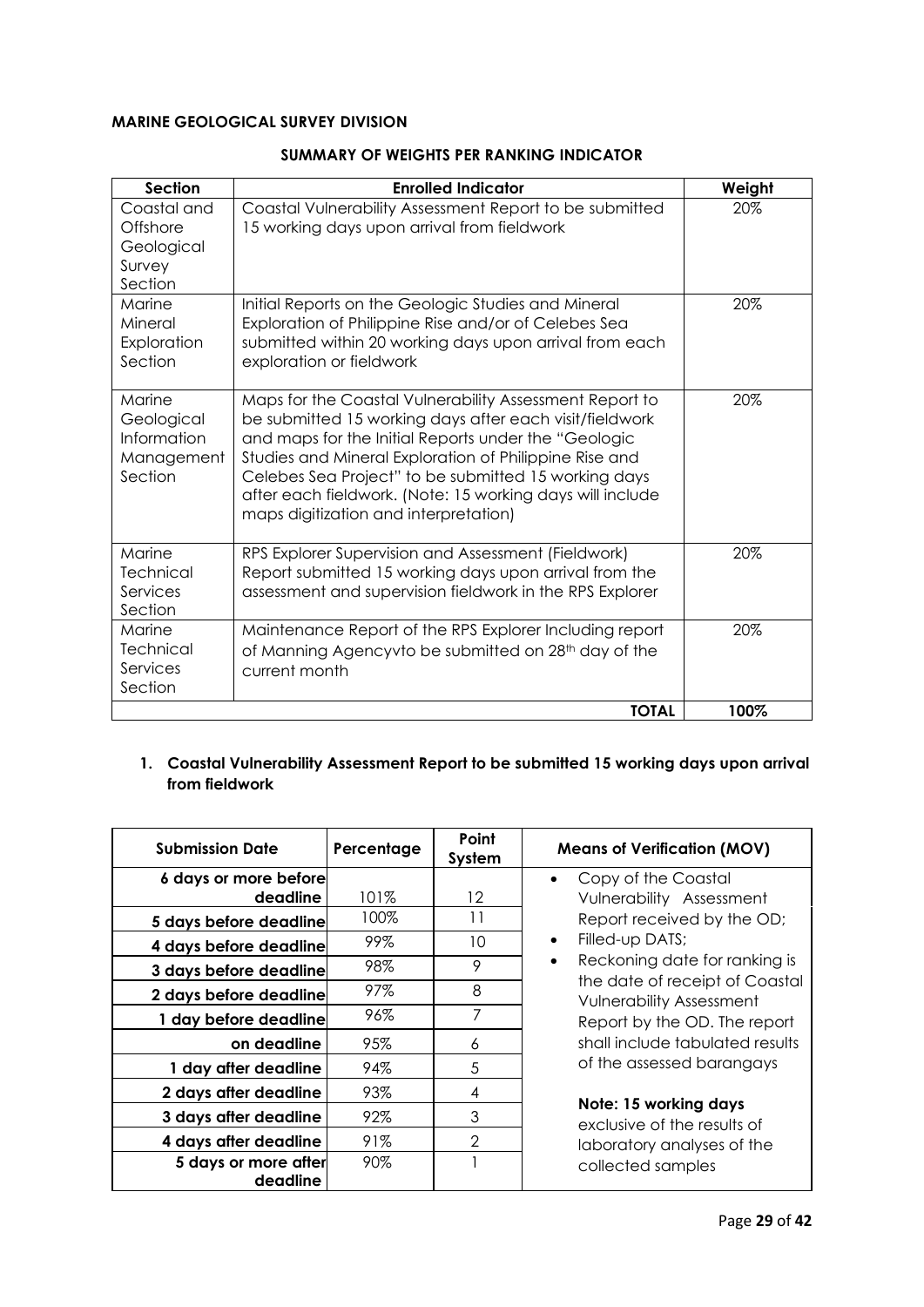**2. Initial Reports on the Geologic Studies and Mineral Exploration of Philippine Rise and/or of Celebes Sea submitted within 20 working days upon arrival from each exploration or fieldwork**

| <b>Submission Date</b>           | Percentage | Point<br>System | <b>Means of Verification (MOV)</b>                                                                                                                                                                                                                                             |
|----------------------------------|------------|-----------------|--------------------------------------------------------------------------------------------------------------------------------------------------------------------------------------------------------------------------------------------------------------------------------|
| 6 days or more before            |            |                 | Copy of the Initial Reports received                                                                                                                                                                                                                                           |
| deadline                         | 101%       | 12              | by the OD.                                                                                                                                                                                                                                                                     |
| 5 days before deadline           | 100%       | 11              | Filled-up DATS                                                                                                                                                                                                                                                                 |
| 4 days before deadline           | 99%        | 10              |                                                                                                                                                                                                                                                                                |
| 3 days before deadline           | 98%        | 9               | Reckoning of date for ranking is the                                                                                                                                                                                                                                           |
| 2 days before deadline           | 97%        | 8               | date of receipt of the Progress<br>Reports by the OD.                                                                                                                                                                                                                          |
| 1 day before deadline            | 96%        | $\overline{7}$  |                                                                                                                                                                                                                                                                                |
| on deadline                      | 95%        | 6               | Each Initial Report shall consist of the                                                                                                                                                                                                                                       |
| 1 day after deadline             | 94%        | 5               | following:                                                                                                                                                                                                                                                                     |
| 2 days after deadline            | 93%        | 4               | Methodologies<br>$\overline{\phantom{m}}$                                                                                                                                                                                                                                      |
| 3 days after deadline            | 92%        | 3               | Map showing<br>the<br>Actual                                                                                                                                                                                                                                                   |
| 4 days after deadline            | 91%        | $\overline{2}$  | <b>Tracklines</b><br>Sample Location Map                                                                                                                                                                                                                                       |
| 5 days or more after<br>deadline | 90%        | $\mathbf{1}$    | 2D/3D<br>Sea-Bottom<br>Topographic Map generated<br>from the survey<br>Initial Interpretation of selected<br>seismic profile<br>Note: 20 working days after fieldwork<br>lis allotted to accommodate<br>processing and interpretation of<br>selected geophysical data but does |
|                                  |            |                 | not include the results of laboratory<br>analyses of collected samples.                                                                                                                                                                                                        |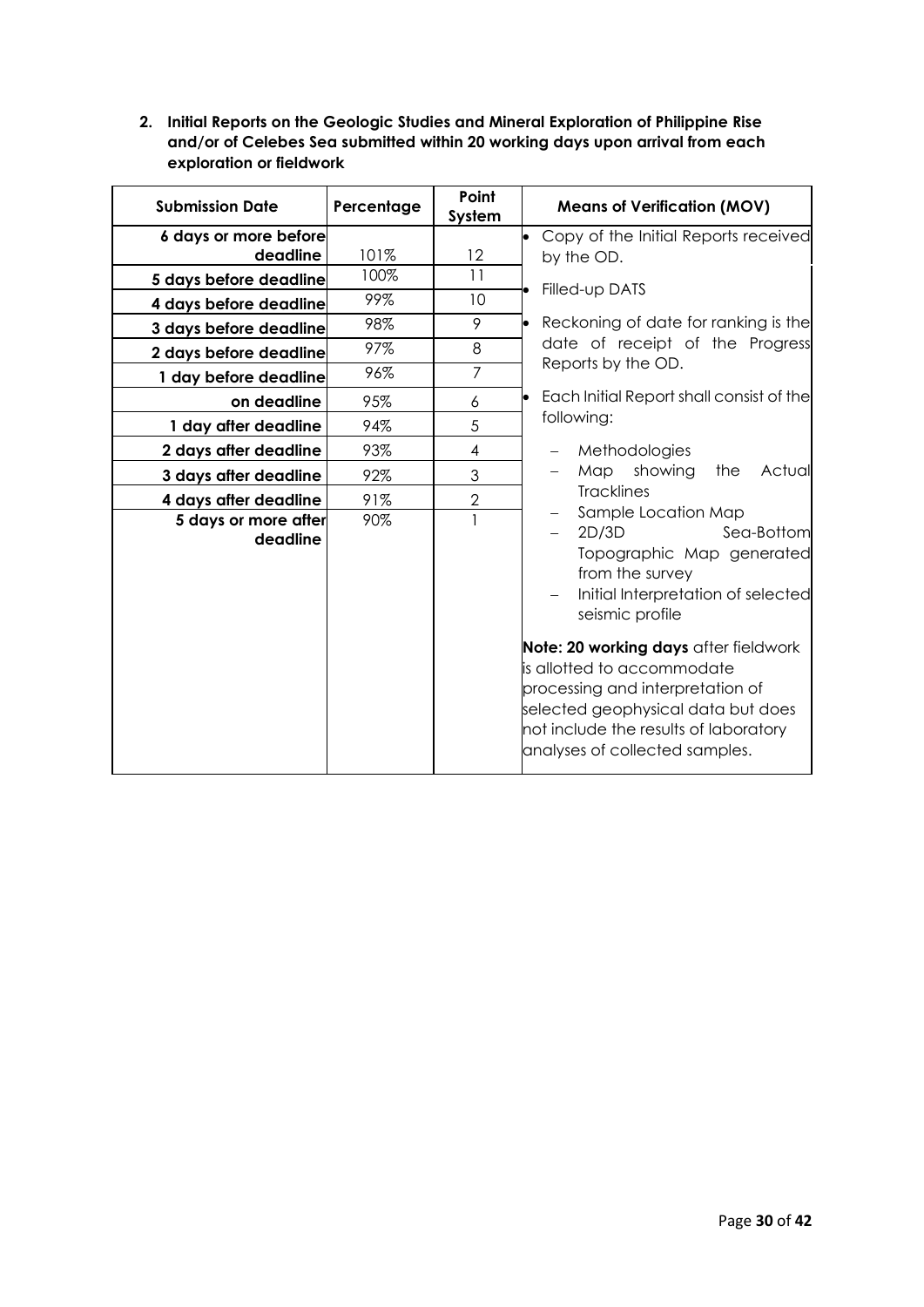**3. Maps for the Coastal Vulnerability Assessment Report to be submitted 15 working days after each visit/fieldwork and maps for the Initial Reports under the "Geologic Studies and Mineral Exploration of Philippine Rise and Celebes Sea Project" to be submitted 15 working days after each fieldwork. (Note: 15 working days will include maps digitization and interpretation)**

| <b>Submission Date</b>           | Percentage | Point<br>System | <b>Means of Verification (MOV)</b>                             |
|----------------------------------|------------|-----------------|----------------------------------------------------------------|
| 6 days or more before            |            |                 | Copies of the maps produced                                    |
| deadline                         | 101%       | 12              | and submitted to OD;                                           |
| 5 days before deadline           | 100%       | 11              | Copies of the maps                                             |
| 4 days before deadline           | 99%        | 10              | incorporated to the Coastal                                    |
| 3 days before deadline           | 98%        | 9               | <b>Vulnerability Assessment</b><br>Reports and to the Progress |
| 2 days before deadline           | 97%        | 8               | Report of the Geologic Studies                                 |
| 1 day before deadline            | 96%        | 7               | and Mineral Exploration of PR                                  |
| on deadline                      | 95%        | 6               | and CS.                                                        |
| 1 day after deadline             | 94%        | 5               | Filled-up DATS;<br>$\bullet$                                   |
| 2 days after deadline            | 93%        | 4               | Reckoning date for ranking is<br>$\bullet$                     |
| 3 days after deadline            | 92%        | 3               | the date of receipt of Maps by<br>the OD.                      |
| 4 days after deadline            | 91%        | $\overline{2}$  |                                                                |
| 5 days or more after<br>deadline | 90%        |                 |                                                                |

**4. RPS Explorer Supervision and Assessment (Fieldwork) Report submitted 15 working days upon arrival from the assessment and supervision fieldwork in the RPS Explorer –**

| <b>Submission Date</b> | Percentage | Point<br>System | <b>Means of Verification (MOV)</b>                      |
|------------------------|------------|-----------------|---------------------------------------------------------|
| 6 days or more before  |            |                 | Copy of the Supervision and                             |
| deadline               | 101%       | 12              | Assessment Report of the RPS                            |
| 5 days before deadline | 100%       | 11              | Explorer received by the OD;                            |
| 4 days before deadline | 99%        | 10              | Filled-up DATS;<br>$\bullet$                            |
| 3 days before deadline | 98%        | 9               | Reckoning date for ranking is                           |
| 2 days before deadline | 97%        | 8               | the date of receipt of<br>Supervision and Assessment of |
| 1 day before deadline  | 96%        | 7               | the RPS Explorer Report to the                          |
| on deadline            | 95%        | 6               | OD.                                                     |
| 1 day after deadline   | 94%        | 5               |                                                         |
| 2 days after deadline  | 93%        | 4               |                                                         |
| 3 days after deadline  | 92%        | 3               |                                                         |
| 4 days after deadline  | 91%        | 2               |                                                         |
| 5 days or more after   | 90%        |                 |                                                         |
| deadline               |            |                 |                                                         |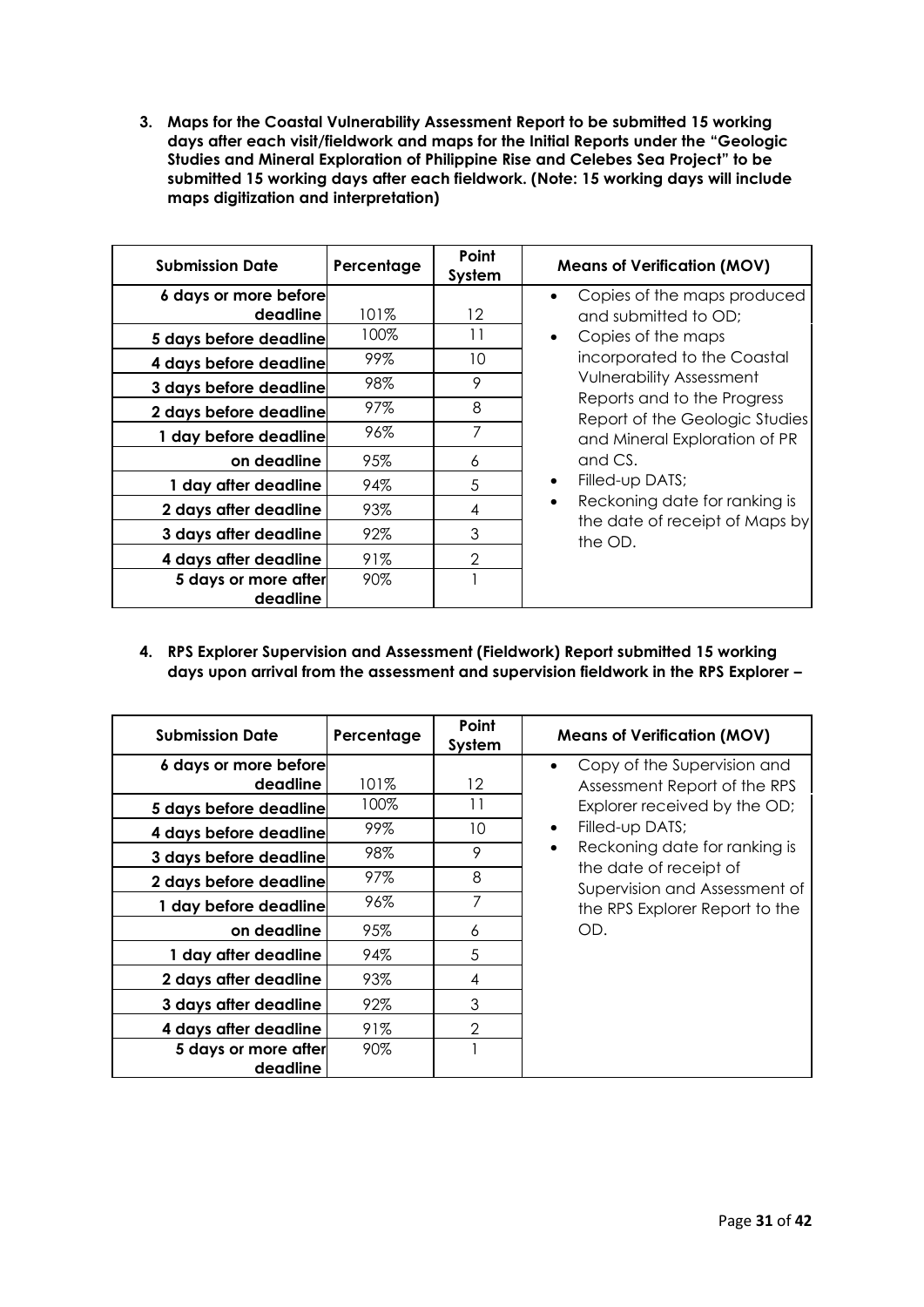## **5. Maintenance Report of the RPS Explorer Including report of Manning Agency to be submitted on 28th day of the current month**

| <b>Submission Date</b> | Percentage | Point<br>System | <b>Means of Verification (MOV)</b>                      |
|------------------------|------------|-----------------|---------------------------------------------------------|
| 6 days or more before  |            |                 | Copy of the Supervision and<br>$\bullet$                |
| deadline               | 101%       | 12              | Assessment Report of the RPS                            |
| 5 days before deadline | 100%       | 11              | Explorer received by the OD;                            |
| 4 days before deadline | 99%        | 10              | Filled-up DATS;<br>$\bullet$                            |
| 3 days before deadline | 98%        | 9               | Reckoning date for ranking is<br>$\bullet$              |
| 2 days before deadline | 97%        | 8               | the date of receipt of<br>Supervision and Assessment of |
| 1 day before deadline  | 96%        | 7               | the RPS Explorer Report to the                          |
| on deadline            | 95%        | 6               | OD.                                                     |
| 1 day after deadline   | 94%        | 5               |                                                         |
| 2 days after deadline  | 93%        | 4               |                                                         |
| 3 days after deadline  | 92%        | 3               |                                                         |
| 4 days after deadline  | 91%        | 2               |                                                         |
| 5 days or more after   | 90%        |                 |                                                         |
| deadline               |            |                 |                                                         |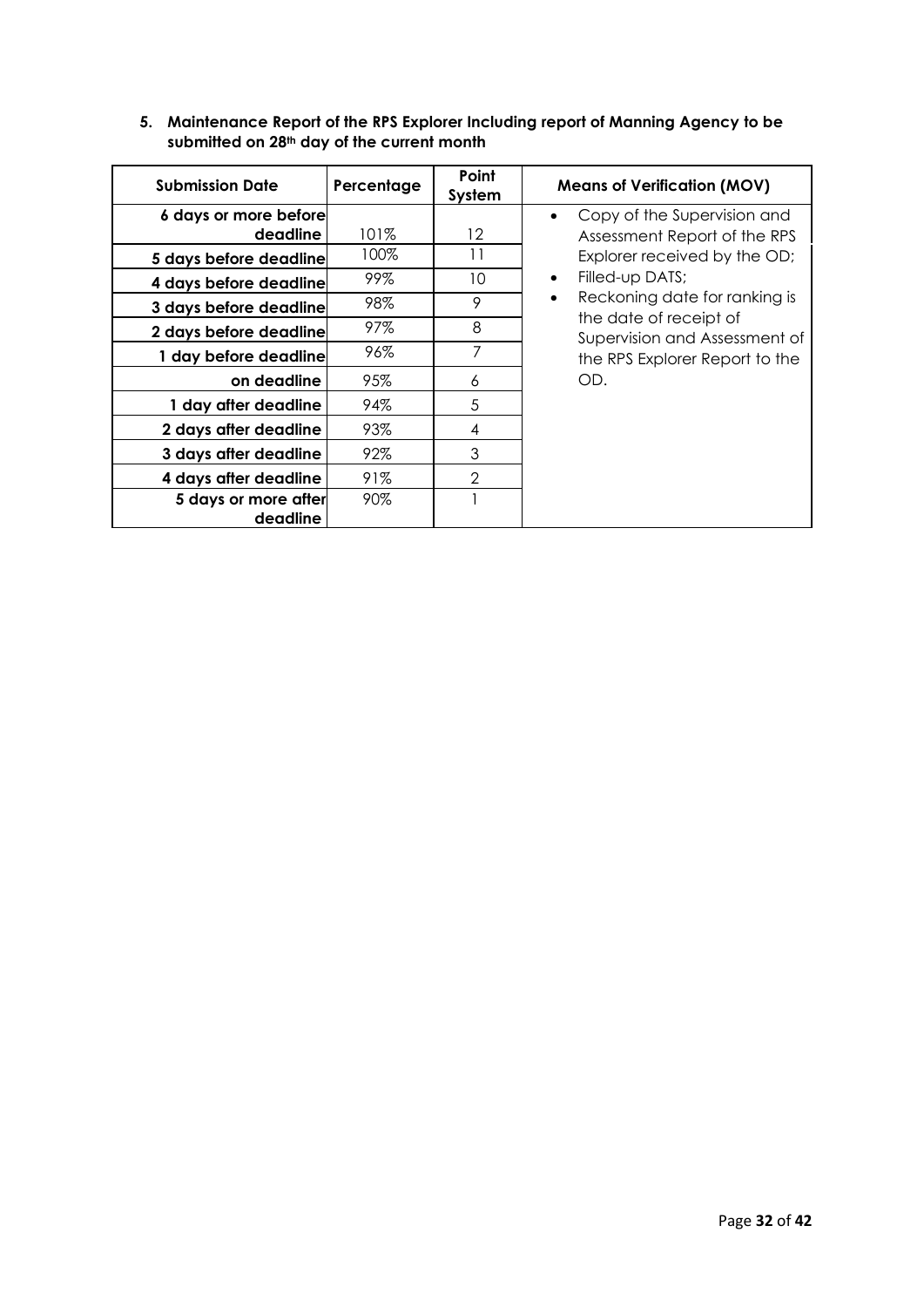## **ADMINISTRATIVE DIVISION**

### **SUMMARY OF WEIGHTS PER RANKING INDICATOR**

| <b>Section</b>                              | <b>Enrolled Indicator</b>                                                                                                                                                                                                                                                                                                                      | Weight |
|---------------------------------------------|------------------------------------------------------------------------------------------------------------------------------------------------------------------------------------------------------------------------------------------------------------------------------------------------------------------------------------------------|--------|
| Property<br>Management<br>Section           | Inventory - Semestral Submission of Inventory of Supplies to<br>Commission on Audit (COA) every January 31 and July 31                                                                                                                                                                                                                         | 10%    |
| Property<br>Management<br>Section           | - Submission<br>of<br>Procurement<br>Approved<br>Annual<br>Procurement Plan Common Supplies and Equipment<br>(APP-CSE) to Department of Budget and Management-<br>Procurement Service (DBM-PS) and posting in the<br>Transparency Seal of MGB every December 15 of the year                                                                    | 10%    |
| Cashiering<br>Section                       | Disbursement - Report of Advice to Debit Account<br>Issued (RADAI) is the supporting document of MFD FAR 4-<br>Summary Report of Disbursement, to be submitted on the<br>20 <sup>th</sup> day of the month and 10 <sup>th</sup> day of the following<br>month                                                                                  | 10%    |
| Cashiering<br>Section                       | Collection - Report of Deposited Collection (RDC) is the<br>supporting document of FMD FAR No. 5- Quarterly Report<br>on Revenue & Other Receipts & Monthly Report of<br>Collections, to be submitted on the 20th day of the month<br>& 10th day of the following month                                                                        | 10%    |
| Human<br>Resources<br>Management<br>Section | Appointment - Submission of Appointment Paper and<br>HRMPSB reports/documents to the Appointing Authority 4<br>working days after receipt of the instruction of the<br>appointing authority                                                                                                                                                    | 10%    |
| Human<br>Resources<br>Management<br>Section | Training - Submission of Competency Based Assessment<br>Report on End of October and HRD Plan to the Office of<br>the Director every end of October of the year for<br>implementation on the succeeding year                                                                                                                                   | 10%    |
| General<br>Services<br>Section              | Motor Vehicle Operation and Maintenance - Vehicles<br>insured before expiry date in GSIS and registered based on<br>prescribed week and month by LTO                                                                                                                                                                                           | 10%    |
| General<br>Services<br>Section              | Safety and Housekeeping - Conduct of<br>monthly<br>of Fire<br>Extinguisher with<br>maintenance<br>quarterly<br>consolidated reports submitted every 15 <sup>th</sup> day of the last<br>month of the quarter                                                                                                                                   | 10%    |
| Records<br>Management<br>Section            | Report - Annual Submission of Freedom of Information<br>Presidential Communications<br>(FOI)<br>Reports<br>to the<br>Operations Office (PCOO) every end of January                                                                                                                                                                             | 10%    |
| Records<br>Management<br>Section            | Releasing of<br>Receiving<br>urgent<br>and<br>documents<br>letters,<br>(investigation<br>reports,<br>follow-up<br>requests,<br>applications, inquiries, seminars, notice of meeting) -<br>Receive and release urgent documents to the Office of<br>the Director and to other government agencies/mining<br>companies within 4 hours of receipt | 10%    |
|                                             | <b>TOTAL</b>                                                                                                                                                                                                                                                                                                                                   | 100%   |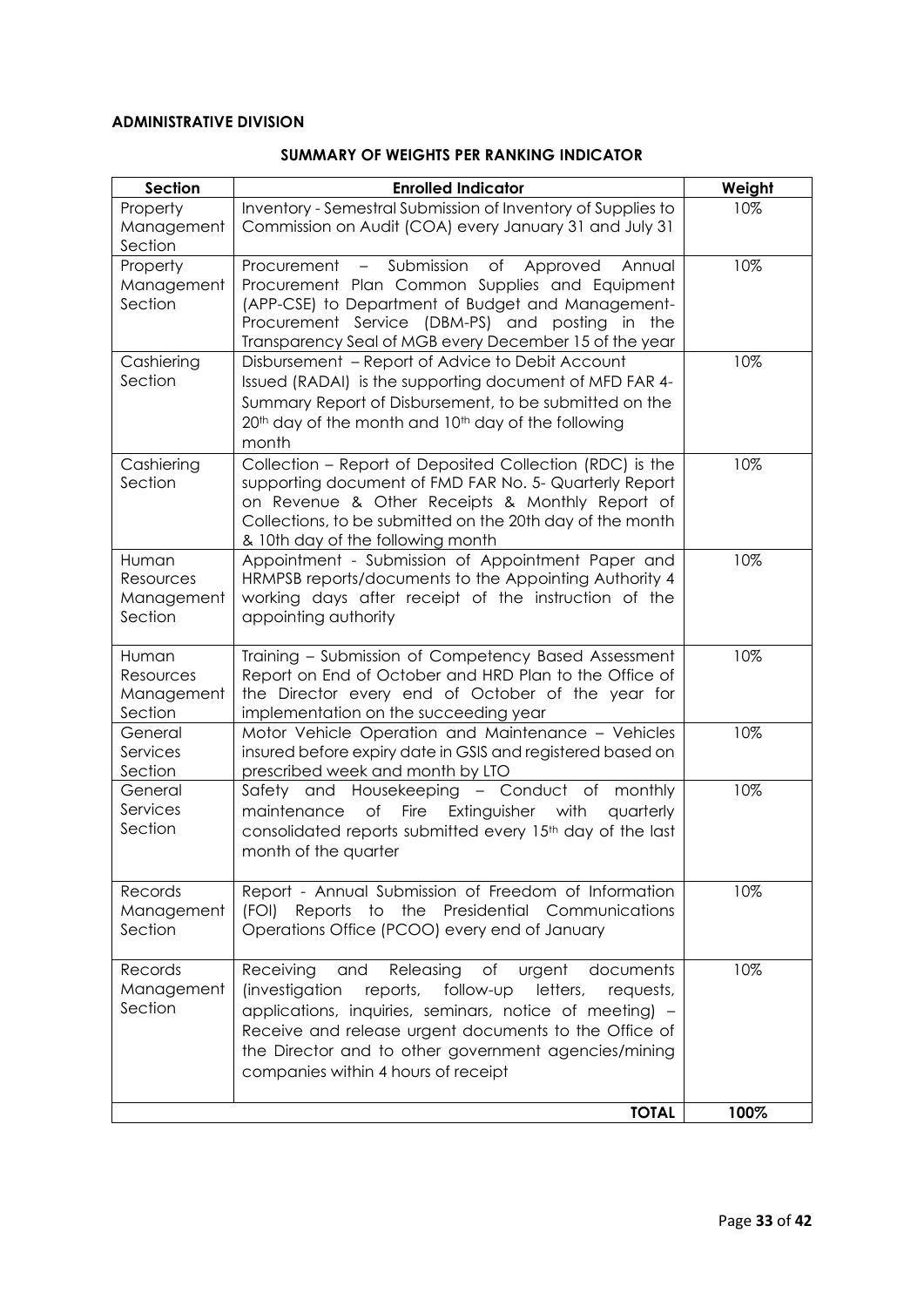| <b>Submission Date</b>            | Percentage | Point<br>System | <b>Means of Verification</b>        |
|-----------------------------------|------------|-----------------|-------------------------------------|
| 6 days or more before<br>deadline | 101%       | 12              | Submitted<br>$\bullet$<br>Inventory |
| 5 days before deadline            | 100%       | 11              | Report                              |
| 4 days before deadline            | 99%        | 10              | Receiving<br>$\bullet$              |
| 3 days before deadline            | 98%        | 9               | copy with                           |
| 2 days before deadline            | 97%        | 8               | <b>COA</b>                          |
| 1 day before deadline             | 96%        | 7               | stamped                             |
| On deadline (Jan 31 & Jul 31)     | 95%        | 6               |                                     |
| 1 day after deadline              | 94%        | 5               |                                     |
| 2 days after deadline             | 93%        | 4               |                                     |
| 3 days after deadline             | 92%        | 3               |                                     |
| 4 days after deadline             | 91%        | $\mathcal{P}$   |                                     |
| 5 days or more after deadline     | 90%        |                 |                                     |

**1. Inventory - Semestral Submission of Inventory of Supplies to Commission on Audit (COA) every January 31 and July 31**

**2. Procurement – Submission of Approved Annual Procurement Plan Common Supplies and Equipment (APP-CSE) to Department of Budget and Management-Procurement Service (DBM-PS) and posting in the Transparency Seal of MGB every December 15 of the year**

| <b>Submission Date</b>        | Percentage | Point          | <b>Means of Verification</b>   |
|-------------------------------|------------|----------------|--------------------------------|
|                               |            | System         |                                |
| 6 days or more before         | 101%       | $12 \,$        | the<br>Οf<br>Copy<br>$\bullet$ |
| deadline                      |            |                | <b>APP</b><br>approved         |
| 5 days before deadline        | 100%       | 11             | Non-CSE                        |
| 4 days before deadline        | 99%        | 10             | Receiving copy<br>$\bullet$    |
| 3 days before deadline        | 98%        | 9              | with DBM-PS                    |
| 2 days before deadline        | 97%        | 8              | stamped                        |
| 1 day before deadline         | 96%        | 7              | Screenshot of<br>$\bullet$     |
| On deadline (December 15)     | 95%        | 6              | posted APP Non-                |
| 1 day after deadline          | 94%        | 5              | CSE in the MGB                 |
| 2 days after deadline         | 93%        | 4              | Transparency Seal              |
| 3 days after deadline         | 92%        | 3              |                                |
| 4 days after deadline         | 91%        | $\overline{2}$ |                                |
| 5 days or more after deadline | 90%        |                |                                |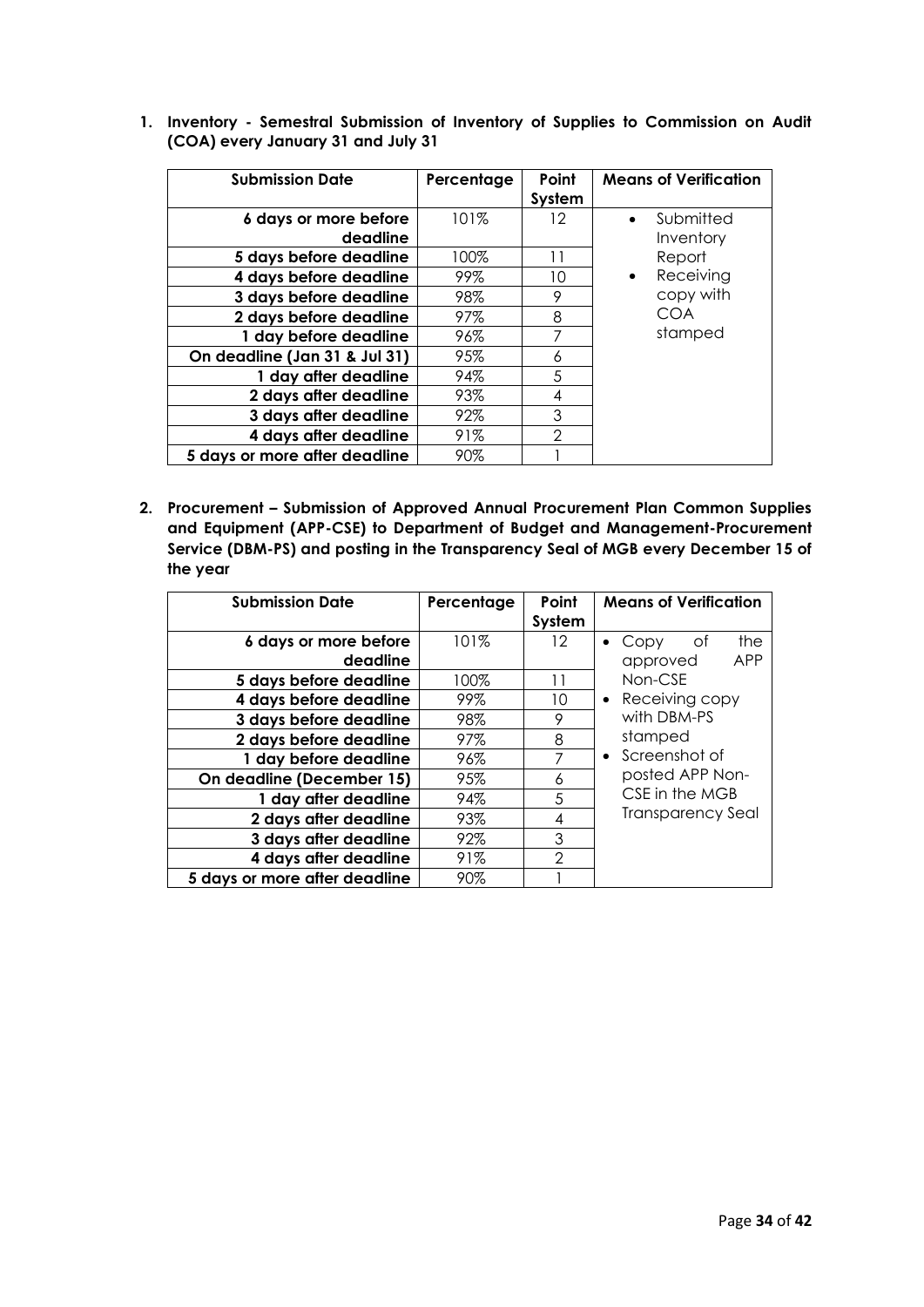**3. Disbursement – Report of Advice to Debit Account Issued (RADAI) is the supporting document of MFD FAR 4- Summary Report of Disbursement, to be submitted on the 20th day of the month and 10th day of the following month**

| <b>Submission Date</b>                | Percentage | Point          | <b>Means of Verification</b> |
|---------------------------------------|------------|----------------|------------------------------|
|                                       |            | System         |                              |
| 6 days or more before                 | 101%       | $12 \,$        | Copy of the RADAI            |
| deadline                              |            |                | Receiving copy               |
| 5 days before deadline                | 100%       | 11             | with FMD Stamp               |
| 4 days before deadline                | 99%        | 10             |                              |
| 3 days before deadline                | 98%        | 9              |                              |
| 2 days before deadline                | 97%        | 8              |                              |
| 1 day before deadline                 | 96%        | 7              |                              |
| On deadline (20th day of Mo &         | 95%        | 6              |                              |
| 10 <sup>th</sup> day of following Mo) |            |                |                              |
| 1 day after deadline                  | 94%        | 5              |                              |
| 2 days after deadline                 | 93%        | 4              |                              |
| 3 days after deadline                 | 92%        | 3              |                              |
| 4 days after deadline                 | 91%        | $\mathfrak{D}$ |                              |
| 5 days or more after deadline         | 90%        |                |                              |

**4. Collection – Report of Deposited Collection (RDC) is the supporting document of FMD FAR No. 5- Quarterly Report on Revenue & Other Receipts & Monthly Report of Collections, to be submitted on the 20th day of the month & 10th day of the following month**

| <b>Submission Date</b>                    | Percentage | Point<br>System | <b>Means of Verification</b> |
|-------------------------------------------|------------|-----------------|------------------------------|
| 6 days or more before                     | 101%       | 12              | Copy of the RDC              |
| deadline                                  |            |                 | Receiving copy               |
| 5 days before deadline                    | 100%       | 11              | with FMD Stamp               |
| 4 days before deadline                    | 99%        | 10              |                              |
| 3 days before deadline                    | 98%        | 9               |                              |
| 2 days before deadline                    | 97%        | 8               |                              |
| 1 day or more before deadline             | 96%        | 7               |                              |
| On deadline (20 <sup>th</sup> day of Mo & | 95%        | 6               |                              |
| 10 <sup>th</sup> day of following Mo)     |            |                 |                              |
| 1 day after deadline                      | 94%        | 5               |                              |
| 2 days after deadline                     | 93%        | 4               |                              |
| 3 days after deadline                     | 92%        | 3               |                              |
| 4 days after deadline                     | 91%        | $\overline{2}$  |                              |
| 5 days or more after deadline             | 90%        |                 |                              |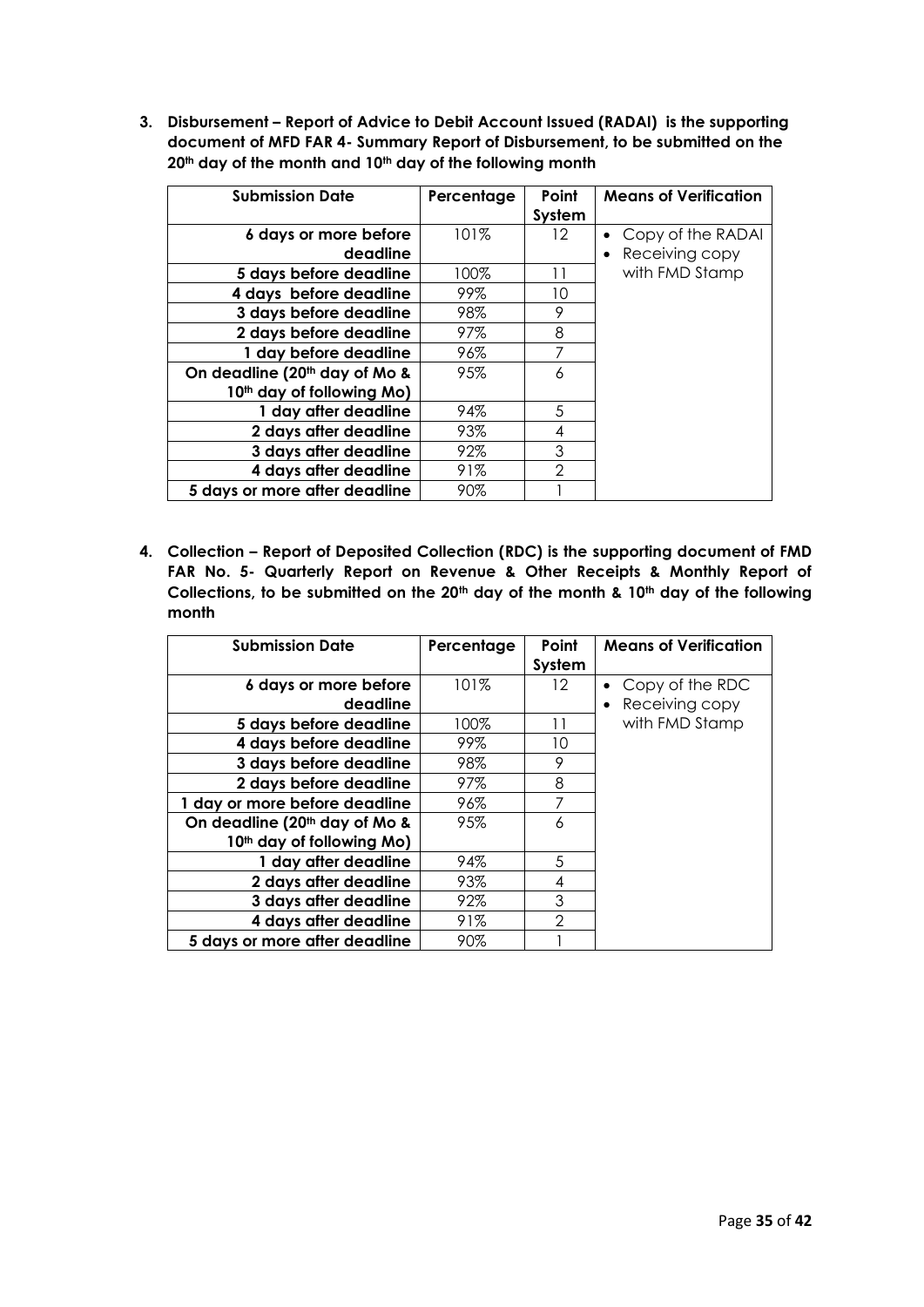**5. Appointment - Submission of Appointment Paper and HRMPSB reports/documents to the Appointing Authority 4 working days after receipt of the instruction of the appointing authority**

| <b>Submission Date</b>        | Percentage | Point          | <b>Means of Verification</b>          |
|-------------------------------|------------|----------------|---------------------------------------|
|                               |            | System         |                                       |
| 3 days before deadline        | 101%       | 12             | Filled-up<br><b>DATS</b><br>$\bullet$ |
| 2 days before deadline        | 99%        | 10             | showing the date                      |
| 1 day before deadline         | 97%        | 8              | the appointment                       |
| On deadline                   | 95%        | 6              | paper and other                       |
| 1 day after deadline          | 94%        | 5              | supporting                            |
| 2 days after deadline         | 93%        | 4              | documents                             |
| 3 days after deadline         | 92%        | 3              | forwarded to the                      |
| 4 days after deadline         | 91%        | $\overline{2}$ | OAD/OD and the                        |
| 5 days or more after deadline | 90%        |                | <b>date</b> when<br>the               |
|                               |            |                | Memorandum                            |
|                               |            |                | instruction<br>with                   |
|                               |            |                | from<br>the                           |
|                               |            |                | appointing                            |
|                               |            |                | authority<br>was                      |
|                               |            |                | received<br>the<br>by                 |
|                               |            |                | <b>HRMS</b>                           |

**6. Training – Submission of Competency Based Assessment Report on End of October and HRD Plan to the Office of the Director every end of October of the year for implementation on the succeeding year**

| <b>Submission Date</b>        | Percentage | Point          | <b>Means of Verification</b> |
|-------------------------------|------------|----------------|------------------------------|
|                               |            | System         |                              |
| 6 days or more before         | 101%       | 12             | Οf<br>the<br>Copy            |
| deadline                      |            |                | <b>CBA</b><br>Report         |
| 5 days before deadline        | 100%       | 11             | and HRD Plan                 |
| 4 days before deadline        | 99%        | 10             | received<br>by               |
| 3 days before deadline        | 98%        | 9              | the OD                       |
| 2 days before deadline        | 97%        | 8              | Filled-up DATS<br>$\bullet$  |
| 1 day before deadline         | 96%        | 7              | Reckoning<br>$\bullet$       |
| On deadline (EO October)      | 95%        | 6              | date<br>for                  |
| 1 day after deadline          | 94%        | 5              | ranking is the               |
| 2 days after deadline         | 93%        | 4              | date<br>Οf                   |
| 3 days after deadline         | 92%        | 3              | Οf<br>receipt                |
| 4 days after deadline         | 91%        | $\overline{2}$ | both                         |
| 5 days or more after deadline | 90%        |                | documents<br>by the OD       |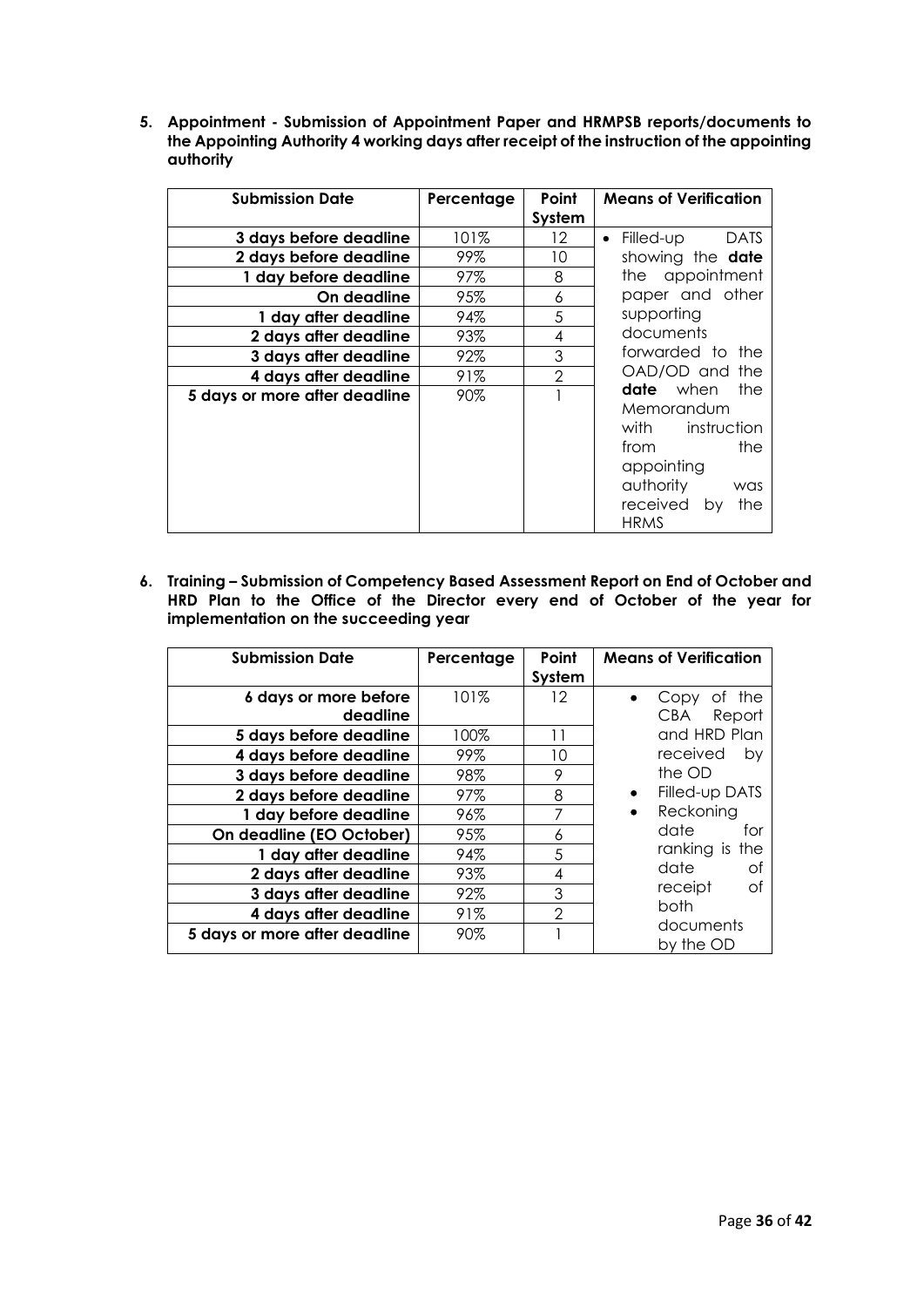| <b>Submission Date</b>        | Percentage | Point         | <b>Means of Verification</b> |
|-------------------------------|------------|---------------|------------------------------|
|                               |            | System        |                              |
| 6 days or more before         | 101%       | 12            | Receiving<br>$\bullet$       |
| deadline                      |            |               | . DV<br>CODY<br>0t           |
| 5 days before deadline        | 100%       | 11            | for insurance                |
| 4 days before deadline        | 99%        | 10            | vehicle<br>of                |
| 3 days before deadline        | 98%        | 9             | <b>GSIS</b><br>with          |
| 2 days before deadline        | 97%        | 8             | stamp                        |
| 1 day before deadline         | 96%        | 7             | Receiving<br>$\bullet$       |
| On deadline (based on         | 95%        | 6             | copy of DV                   |
| prescribed week and month)    |            |               | for                          |
| 1 day after deadline          | 94%        | 5             | registration of              |
| 2 days after deadline         | 93%        | 4             | vehicle<br>with              |
| 3 days after deadline         | 92%        | 3             | LTO stamp                    |
| 4 days after deadline         | 91%        | $\mathcal{P}$ |                              |
| 5 days or more after deadline | 90%        |               |                              |

**7. Motor Vehicle Operation and Maintenance – Vehicles insured before expiry date in GSIS and registered based on prescribed week and month by LTO**

**8. Safety and Housekeeping – Conduct of monthly maintenance of Fire Extinguisher with quarterly consolidated reports submitted every 15th day of the last month of the quarter**

| <b>Submission Date</b>        | Percentage | Point<br>System | <b>Means of Verification</b><br>(MOV) |
|-------------------------------|------------|-----------------|---------------------------------------|
| 6 days or more before         | 101%       | 12              | Monthly<br>$\bullet$                  |
| deadline                      |            |                 | Maintenance                           |
| 5 days before deadline        | 100%       | 11              | Report                                |
| 4 days before deadline        | 99%        | 10              | Consolidated                          |
| 3 days before deadline        | 98%        | 9               | Quarterly                             |
| 2 days before deadline        | 97%        | 8               | Maintenance                           |
| 1 day before deadline         | 96%        | 7               | Report                                |
| On deadline (15th day of the  | 95%        | 6               | Date of<br>$\bullet$                  |
| last month of the quarter)    |            |                 | receipt by                            |
| 1 day after deadline          | 94%        | 5               | PPIAD                                 |
| 2 days after deadline         | 93%        | 4               |                                       |
| 3 days after deadline         | 92%        | 3               |                                       |
| 4 days after deadline         | 91%        | $\overline{2}$  |                                       |
| 5 days or more after deadline | 90%        |                 |                                       |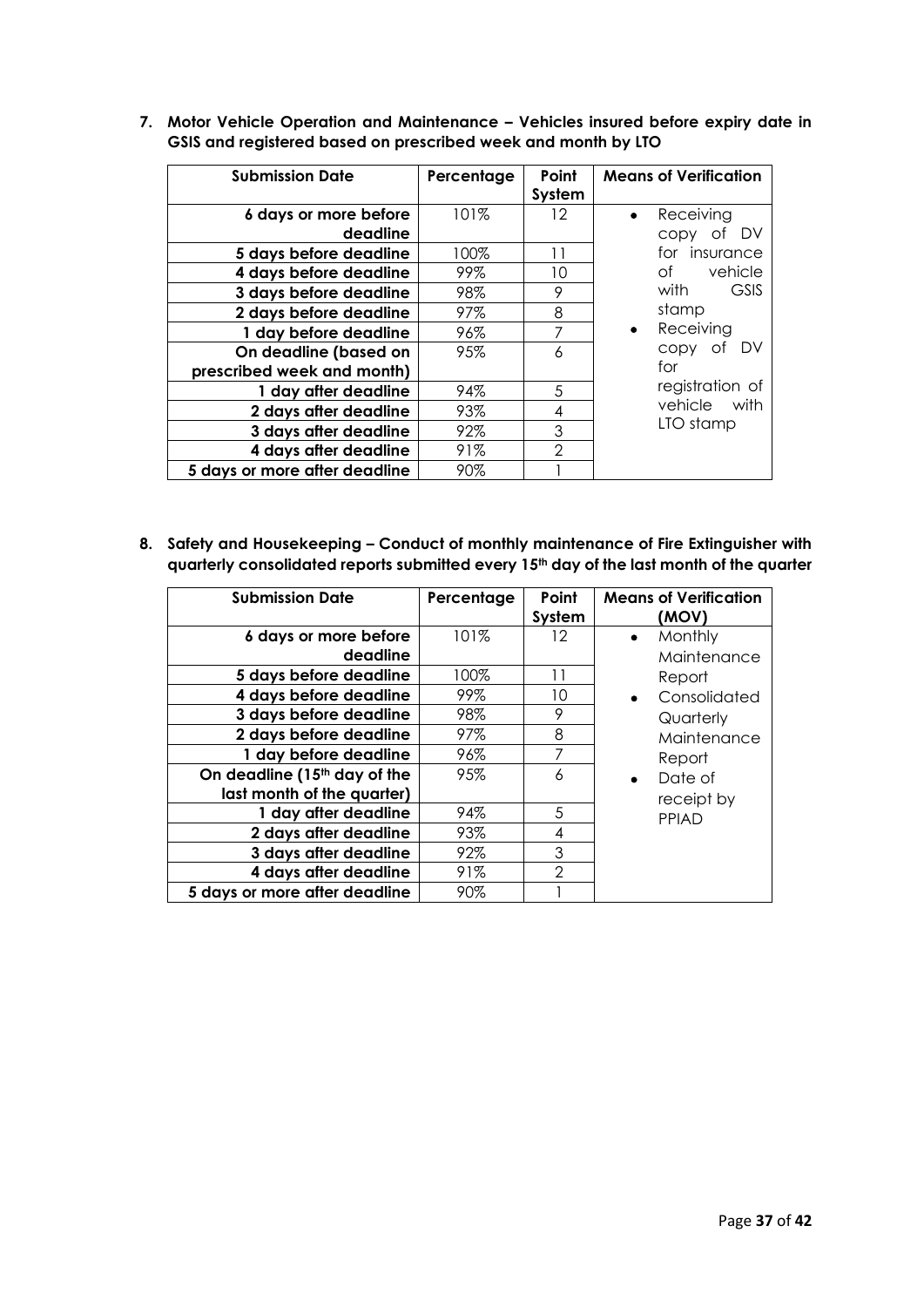**9. Report - Annual Submission of Freedom of Information (FOI) Reports to the Presidential Communications Operations Office (PCOO) every end of January**

| <b>Submission Date</b>            | Percentage | Point<br>System | <b>Means of</b><br>Verification |
|-----------------------------------|------------|-----------------|---------------------------------|
| 6 days or more before<br>deadline | 101%       | 12.             | • FOI Reports (hard<br>copy)    |
| 5 days before deadline            | 100%       | 11              | Screenshot of<br>$\bullet$      |
| 4 days before deadline            | 99%        | 10              | email to PCOO-FOI               |
| 3 days before deadline            | 98%        | 9               | • Screenshot of                 |
| 2 days before deadline            | 97%        | 8               | email                           |
| 1 day before deadline             | 96%        | 7               | acknowledgement                 |
| On deadline (EO January)          | 95%        | 6               | from PCOO-FOI                   |
| 1 day after deadline              | 94%        | 5               |                                 |
| 2 days after deadline             | 93%        | 4               |                                 |
| 3 days after deadline             | 92%        | 3               |                                 |
| 4 days after deadline             | 91%        | $\mathfrak{D}$  |                                 |
| 5 days or more after deadline     | 90%        |                 |                                 |

**10. Receiving and Releasing of urgent documents (investigation reports, follow-up letters, requests, applications, inquiries, seminars, notice of meeting) – Receive and release urgent documents to the Office of the Director and to other government agencies/mining companies within 4 hours of receipt**

| <b>Submission Date</b>         | Percentage | Point          | Means of               |
|--------------------------------|------------|----------------|------------------------|
|                                |            | System         | Verification           |
| Upon receipt of the document   | 101%       | 12             | RMS Stamp<br>$\bullet$ |
| 15 min of receipt of document  | 100%       | 11             | appearing              |
| 30 min of receipt of document  | 99%        | 10             | on the                 |
| 1 hour of receipt of document  | 98%        | 9              | document               |
| 2 hours of receipt of document | 97%        | 8              | <b>DATS</b>            |
| 3 hours of receipt of document | 96%        | 7              | Logbook                |
| 4 hours of receipt of document | 95%        | 6              |                        |
| 5 hours of receipt of document | 94%        | 5              |                        |
| 6 hours of receipt of document | 93%        | 4              |                        |
| 7 hours of receipt of document | 92%        | 3              |                        |
| 1 day of receipt of document   | 91%        | $\overline{2}$ |                        |
| 2 days of receipt of document  | 90%        |                |                        |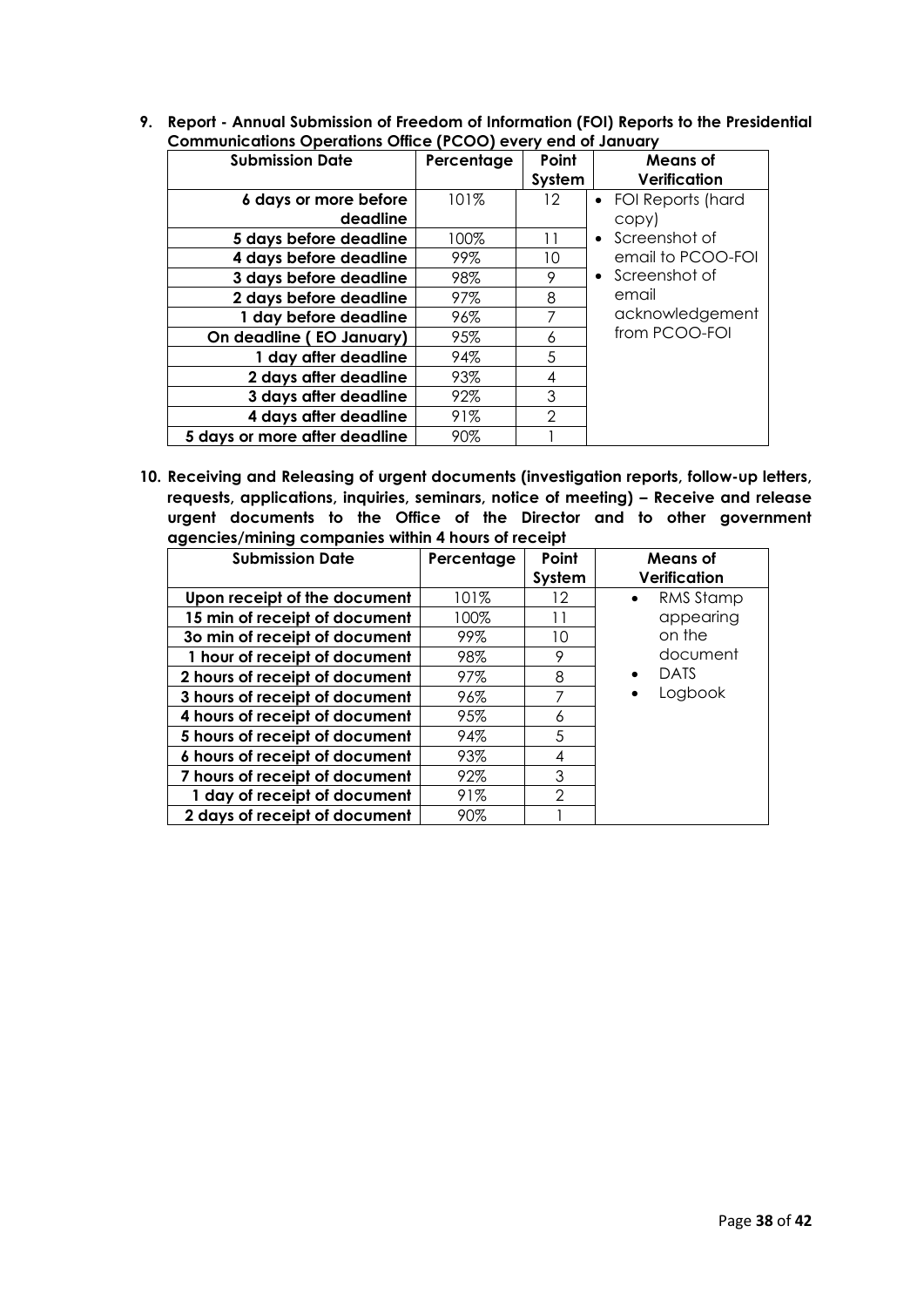#### **FINANCIAL MANAGEMENT DIVISION**

| Section               | <b>Enrolled Indicator</b>                                                                                                                                                                               | Weight |
|-----------------------|---------------------------------------------------------------------------------------------------------------------------------------------------------------------------------------------------------|--------|
| Accounting Section    | Monitored Report on Aging<br>of Cash Advances with 100%<br>liquidation<br>within<br>the<br>prescribed period submitted<br>to Commission on audit,<br>thirty (30) days after the end<br>of each quarter. | 30%    |
| Accounting Section    | Monitored<br>Inter-Agency<br>Transfer Fund to PS DBM with<br>100% reconciled transfer<br>fund<br>submitted<br>tο<br>Commission on audit, within<br>thirty (30) days after the end<br>of the year.       | 30%    |
| <b>Budget Section</b> | Endorsed Financial Request<br>for approval of Department<br>of Budget and Management<br>forwarded to DENR within the<br>set deadline.                                                                   | 40%    |
|                       | TOTAL                                                                                                                                                                                                   | 100%   |

#### **SUMMARY OF WEIGHTS PER INDICATOR**

**1. Monitored Report on Aging of Cash Advances with 100% liquidation of cash advances within the prescribed period submitted to Commission on Audit, thirty (30) days after the end of each quarter**

| <b>Submission Date</b>            | Percentage | Point<br>System | Means of<br>Verification            |
|-----------------------------------|------------|-----------------|-------------------------------------|
| 6 days or more before<br>deadline | 101%       | 12              | Report on Aging of<br>Cash Advances |
| 5 days before deadline            | 100%       | 11              | Transmittal Letter<br>$\bullet$     |
| 4 days before deadline            | 99%        | 10              | stamped received                    |
| 3 days before deadline            | 98%        | 9               | by COA and or                       |
| 2 days before deadline            | 97%        | 8               | acknowledged                        |
| 1 day before deadline             | 96%        | 7               | email                               |
| On deadline                       | 95%        | 6               | Memo/Demand<br>$\bullet$            |
| 1 day after deadline              | 94%        | 5               | Letter received by                  |
| 2 days after deadline             | 93%        | 4               | Accountable                         |
| 3 days after deadline             | 92%        | 3               | Officer                             |
| 4 days after deadline             | 91%        | $\mathfrak{D}$  |                                     |
| 5 days or more after deadline     | 90%        |                 |                                     |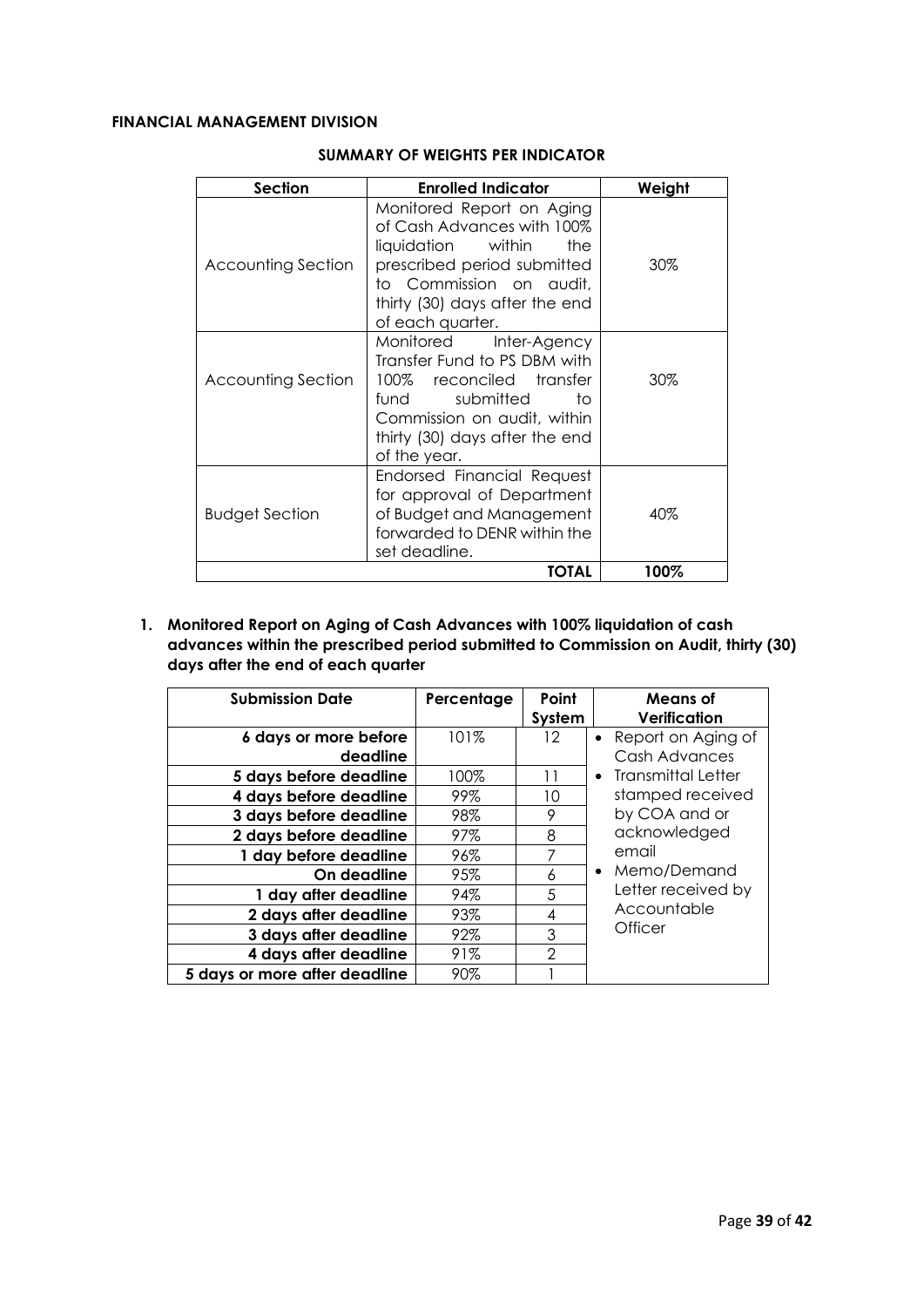**2. Monitored Inter-Agency Transfer Fund to PS DBM with 100% reconciled transfer fund submitted to Commission on Audit within thirty (30) days after the end of the year.**

| <b>Submission Date</b>            | Percentage | Point<br>System | <b>Means of Verification</b>                           |
|-----------------------------------|------------|-----------------|--------------------------------------------------------|
| 6 days or more<br>before deadline | 101%       | $12 \,$         | Reconciliation Statement<br>Status of Fund Transfer to |
| 5 days before<br>deadline         | 100%       | 11              | Other<br>Government/Implementing                       |
| 4 days before<br>deadline         | 99%        | 10              | Agencies<br>Transmittal Letter stamped                 |
| 3 days before<br>deadline         | 98%        | 9               | received by COA and or<br>acknowledged email           |
| 2 days before<br>deadline         | 97%        | 8               | <b>Transmittal Letter received</b><br>by PS DBM        |
| 1 day before<br>deadline          | 96%        | 7               |                                                        |
| On deadline                       | 95%        | 6               |                                                        |
| 1 day after deadline              | 94%        | 5               |                                                        |
| 2 days after deadline             | 93%        | 4               |                                                        |
| 3 days after deadline             | 92%        | 3               |                                                        |
| 4 days after deadline             | 91%        | $\overline{2}$  |                                                        |
| 5 days or more after<br>deadline  | 90%        |                 |                                                        |

**3. Endorsed Financial Request for approval of Department of Budget and Management forwarded to DENR within prescribed deadline per DBM Circular.**

| <b>Submission Date</b> | Percentage | Point<br>System | <b>Means of Verification</b>      |
|------------------------|------------|-----------------|-----------------------------------|
| 6 days or more before  | 101%       | 12              | • Memorandum                      |
| deadline               |            |                 | Endorsement received              |
| 5 days before deadline | 100%       | 11              | by DENR within the                |
| 4 days before deadline | 99%        | 10              | prescribed deadline               |
| 3 days before deadline | 98%        | 9               | • Endorsement Letter              |
| 2 days before deadline | 97%        | 8               | received by DBM                   |
| 1 day before deadline  | 96%        |                 | Scanned copy emailed<br>$\bullet$ |
| On deadline            | 95%        | 6               | to DBM                            |
| 1 day after deadline   | 94%        | 5               |                                   |
| 2 days after deadline  | 93%        | 4               |                                   |
| 3 days after deadline  | 92%        | 3               |                                   |
| 4 days after deadline  | 91%        | $\mathcal{P}$   |                                   |
| 5 days or more after   | 90%        |                 |                                   |
| deadline               |            |                 |                                   |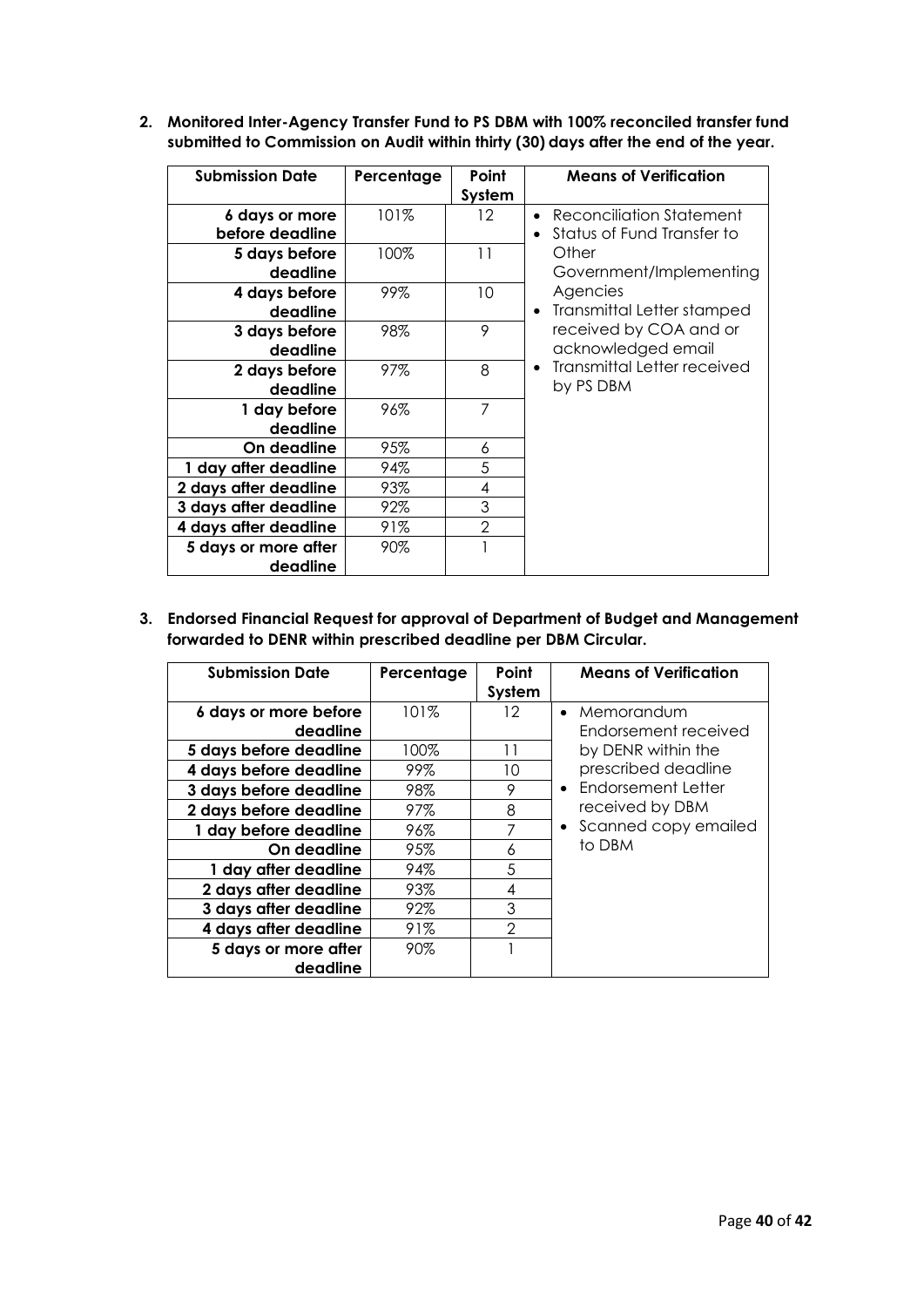#### **OFFICE OF THE DIRECTOR AND THE ASSISTANT DIRECTOR**

| <b>Enrolled Indicators</b>                                                                                                              | Weight |
|-----------------------------------------------------------------------------------------------------------------------------------------|--------|
| Incoming<br>documents for instruction<br>and/or<br>consideration/approval within three (3) working days from<br>receipt of the document | $30\%$ |
| Policy approved or endorsed to Office of the Secretary, if<br>applicable, within three (3) working days from receipt of<br>final draft  | $20\%$ |
| Percentage (%) of Agency's accomplished target as per<br>Programs, Activities and Projects (PAPs) under Operations                      | 50%    |
| ΙΟΤΑΙ                                                                                                                                   | 100%   |

#### **SUMMARY OF WEIGHTS PER RANKING INDICATOR**

**1. Incoming documents for instruction and/or consideration/approval within three (3) working days from receipt of the document**

| <b>Submission Date</b> | Percentage | <b>Point System</b> | <b>Means of Verification</b> |
|------------------------|------------|---------------------|------------------------------|
| 2 days before deadline | 101%       | 12                  | DATS with                    |
|                        |            |                     | instruction                  |
| 1 day before deadline  | 98%        | 9                   | OAD/OD<br>$\bullet$          |
| On deadline            | 95%        | 6                   | Receiving                    |
| 1 day after deadline   | 94%        | 5                   | Logbook                      |
| 2 days after deadline  | 93%        | 4                   | OD Releasing                 |
| 3 days after deadline  | 92%        | 3                   | Logbook                      |
| 4 days after deadline  | 91%        | $\mathcal{P}$       | Copy of the                  |
| 5 days after deadline  | 90%        |                     | Document/s                   |
|                        |            |                     | Released to                  |
|                        |            |                     | <b>Divisions</b>             |

**2. Policy approved or endorsed to Office of the Secretary, if applicable, within three (3) working days from receipt of final draft** 

| <b>Submission Date</b> | Percentage | <b>Point System</b> | <b>Means of Verification</b>                  |
|------------------------|------------|---------------------|-----------------------------------------------|
| 2 days before deadline | 101%       | 12                  | • DATS with instruction<br>• OAD/OD Receiving |
| 1 day before deadline  | 98%        |                     | Logbook                                       |
| On deadline            | 95%        | 6                   | • OD Releasing                                |
| 1 day after deadline   | 94%        |                     | Logbook                                       |
| 2 days after deadline  | 93%        | 4                   | • Copy of the Policy                          |
| 3 days after deadline  | 92%        |                     | and Endorsement, if                           |
| 4 days after deadline  | 91%        |                     | applicable                                    |
| 5 days after deadline  | 90%        |                     |                                               |